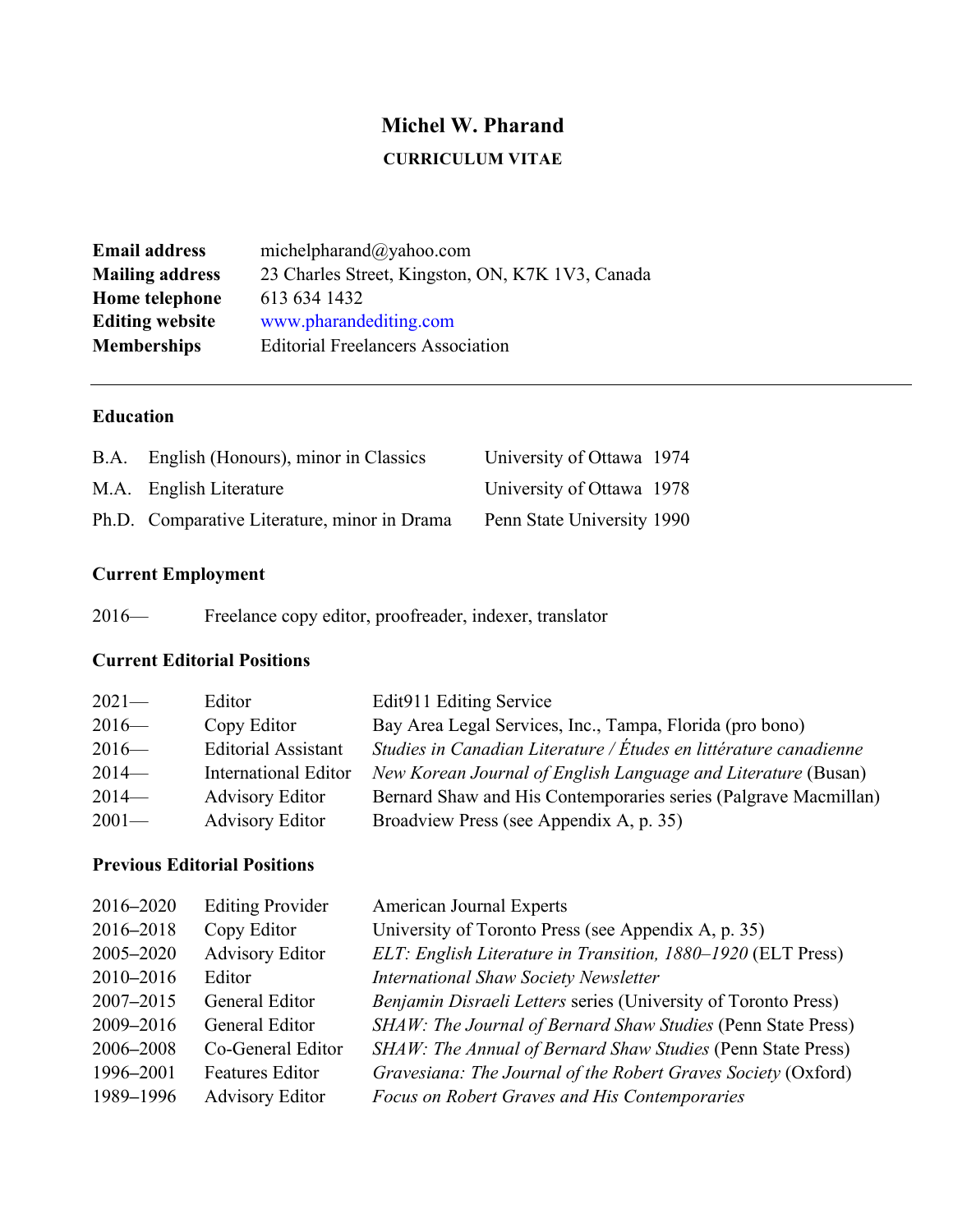# **Teaching Positions and Courses Taught**

| $2006 -$<br>2007 | Foreign Professor: Graduate School of Humanities, Kobe University, Kobe, Japan<br>Faculty of Letters courses:<br>Poets of the Great War; The American Dream in History and Literature;<br>Romantic and Victorian Poetry; F. Scott Fitzgerald's The Great Gatsby;<br>Shaw's Pygmalion and My Fair Lady; Shaw's Mrs Warren's Profession (graduate seminars)                                                                                              |
|------------------|--------------------------------------------------------------------------------------------------------------------------------------------------------------------------------------------------------------------------------------------------------------------------------------------------------------------------------------------------------------------------------------------------------------------------------------------------------|
|                  | General Education courses:<br>Oral I: Law, Economics, Business Administration, Human Development, Science;<br>Oral I, II: Technology; Oral II: Developmental Science; Reading II: Letters; Public Speaking                                                                                                                                                                                                                                             |
| $2004 -$<br>2006 | Foreign Professor: Department of English, Hokkaido Bunkyo University, Eniwa, Japan<br>Theatre and Drama courses:<br>Senior Seminar in Theatre Arts I (Improvisation) and II (Performance);<br>Introduction to Dramatic Literature; English Through Drama<br>Communicative English courses:<br>Communicative English I (Elementary) and II (Intermediate); Public Speaking;<br>Intermediate Composition; Open Town Lectures (English for the Community) |
| 1999-<br>2002    | Lecturer: Department of Theatre, University of Ottawa, Ottawa, ON, Canada<br>Modern Theatre History I (18 <sup>th</sup> and 19 <sup>th</sup> Centuries);<br>Modern Theatre History II $(20th Century)$                                                                                                                                                                                                                                                 |
| $1997 -$<br>2002 | Lecturer: Department of English, University of Ottawa, Ottawa, ON, Canada<br>Workshop in Essay Writing; Technical Report Writing;<br>Literature and Ideology; Literature and Composition I: Prose Fiction                                                                                                                                                                                                                                              |
| 1994-<br>1997    | Foreign Professor: The Graduate School, Kansai Gaidai University, Osaka, Japan<br>Area Studies: Britain; Introduction to British Fiction; The Genres of Literature;<br>The Epic Hero; World Mythology; History of Literary Criticism (graduate seminar)                                                                                                                                                                                                |
| $1991 -$<br>1994 | Assistant Professor and CLTA: Dep. of English, Univ. of Toronto, Toronto, ON, Canada<br>Fiction 1900–1960; Major British Writers; Introduction to English Studies;<br>Poetry in English Since 1960; Post-Colonial Literatures                                                                                                                                                                                                                          |
| $1990 -$<br>1991 | Assistant Professor: Dep. of English, State University of New York at Canton, NY, USA<br>Expository Writing; Approaches to Literature; World Literature II: $17th$ to $20th$ Centuries                                                                                                                                                                                                                                                                 |
| $1982 -$<br>1990 | Instructor: Dep. of Comparative Literature, Penn State University, Univ. Park, PA, USA<br>Values of the Western Cultural Heritage; Modern Science and Human Values;<br>The Development of Literary Humor; The Forms of World Literature;<br>World Cultures and Literatures; Myths and Mythologies; Elementary French                                                                                                                                   |
| $1979-$<br>1980  | Assistant Lecturer: Dep. of European Languages, University of Mosul, Mosul, Iraq<br>Advanced Comprehension; Composition; Basic Writing Skills;<br>Renaissance Drama; Metaphysical Poetry; 18th-Century Comedy                                                                                                                                                                                                                                          |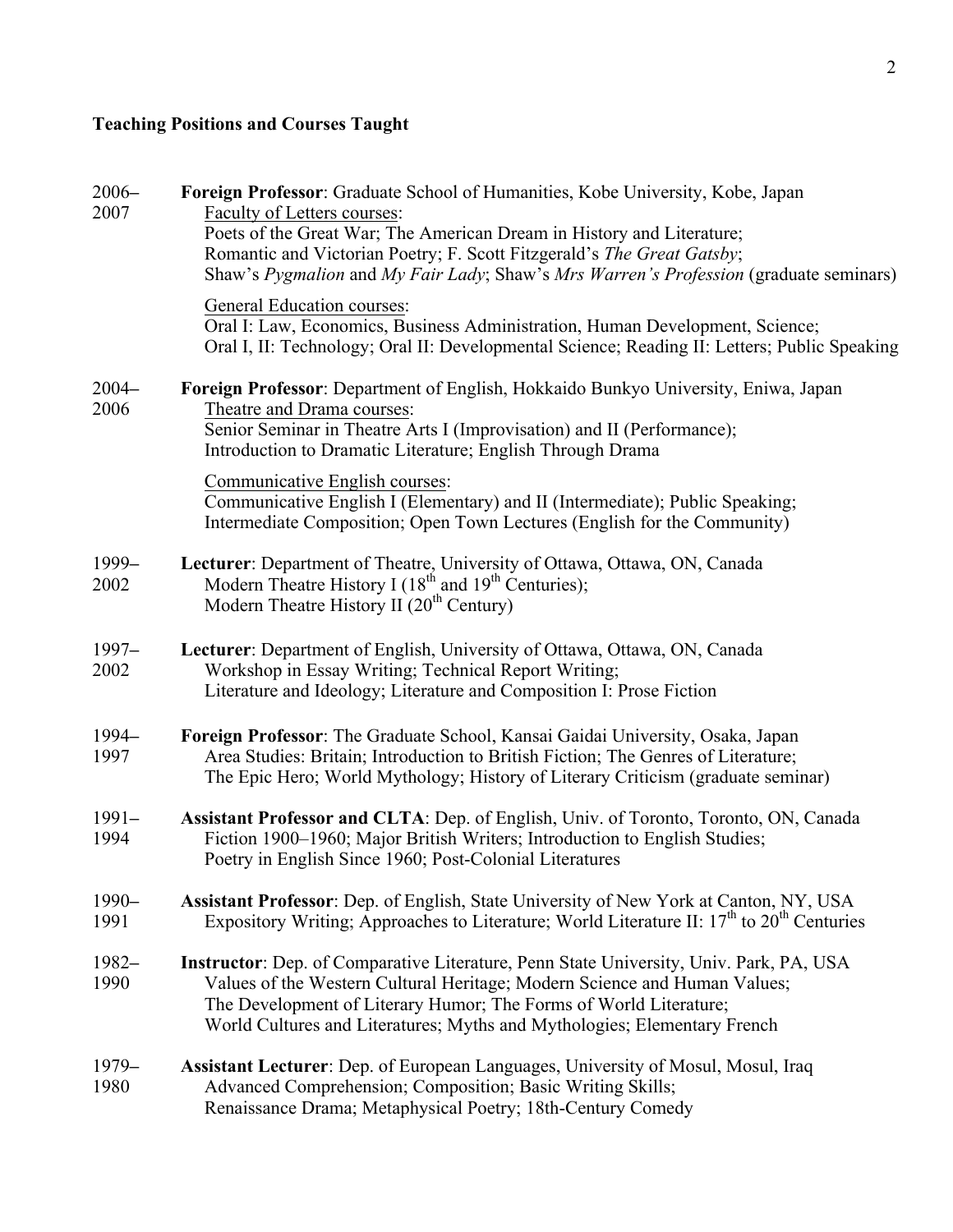# **Research Position**

Queen's University, Kingston, Ontario, Canada:

| May $2010 - Nov 2015$     | Adjunct Associate Research Professor of Arts and Science |
|---------------------------|----------------------------------------------------------|
| July $2009 - Nov 2015$    | Director, the Disraeli Project                           |
| Sept $2007 -$ June $2009$ | Director Designate, the Disraeli Project                 |

## **Visiting Research Positions**

| 2002–04 | Department of English, University of South Carolina, Columbia, SC, USA<br>August 2002 to March 2004  |
|---------|------------------------------------------------------------------------------------------------------|
| 1998    | Department of Comparative Literature, University of Georgia, Athens, GA, USA<br>January to June 1998 |

1997 The Robert Graves Trust and Archive, St John's College, University of Oxford, UK April to June 1997

## **Theatre, Drama, and Stage Experience**

| Director:   | <i>Peanuts!</i> (17 December 2004) and <i>Honk!</i> (16 December 2005), Hokkaido Bunkyo         |  |
|-------------|-------------------------------------------------------------------------------------------------|--|
|             | University student musicals, Eniwa Town Hall, Eniwa, Hokkaido, Japan                            |  |
| Instructor: | English Through Drama, Introduction to Dramatic Literature, Senior Seminar in                   |  |
|             | Theatre Arts, Hokkaido Bunkyo University, 2004-06                                               |  |
| Instructor: | Modern Theatre History (I and II), University of Ottawa, 1999–2002                              |  |
|             | Adjudicator: Ottawa Fringe Festival 2002, Ottawa, ON, 21–30 June 2002                           |  |
| Performer:  | Summer and Smoke by Tennessee Williams, Ottawa Little Theatre, 4-21 Nov 1981                    |  |
| Performer:  | Don't Despair, Fonctionnaire by Chris Burke, Ottawa Little Theatre, 3–20 Feb 1982               |  |
| Performer:  | (supernumerary): Napoli by August Bournonville, National Ballet of Canada,                      |  |
|             | National Arts Centre, Ottawa, ON, 1–3 June 1982                                                 |  |
| Reader:     | Overruled by Bernard Shaw, Thirteenth Annual Bernard Shaw Symposium,                            |  |
|             | Niagara-on-the-Lake, ON, 23 July 2016 [stage reading]                                           |  |
| Reader:     | "Shaw on Shakespeare," adapted from Shaw's sketch "A Dressing Room Secret," Fifteenth           |  |
|             | Annual Bernard Shaw Symposium, Niagara-on-the-Lake, ON, 29 July 2018 [stage reading]            |  |
| Reader:     | <i>Buoyant Billions</i> by Bernard Shaw (adapted by Christopher Wixson), Seventeenth Annual     |  |
|             | Bernard Shaw Symposium, 25 July 2020 [virtual reading via Zoom]                                 |  |
| Reader:     | <i>Pygmalion Continued</i> by John McInerney (a sequel to Shaw's <i>Pygmalion</i> ), Eighteenth |  |
|             | Annual Bernard Shaw Symposium, 18 July 2021 [virtual reading via Zoom]                          |  |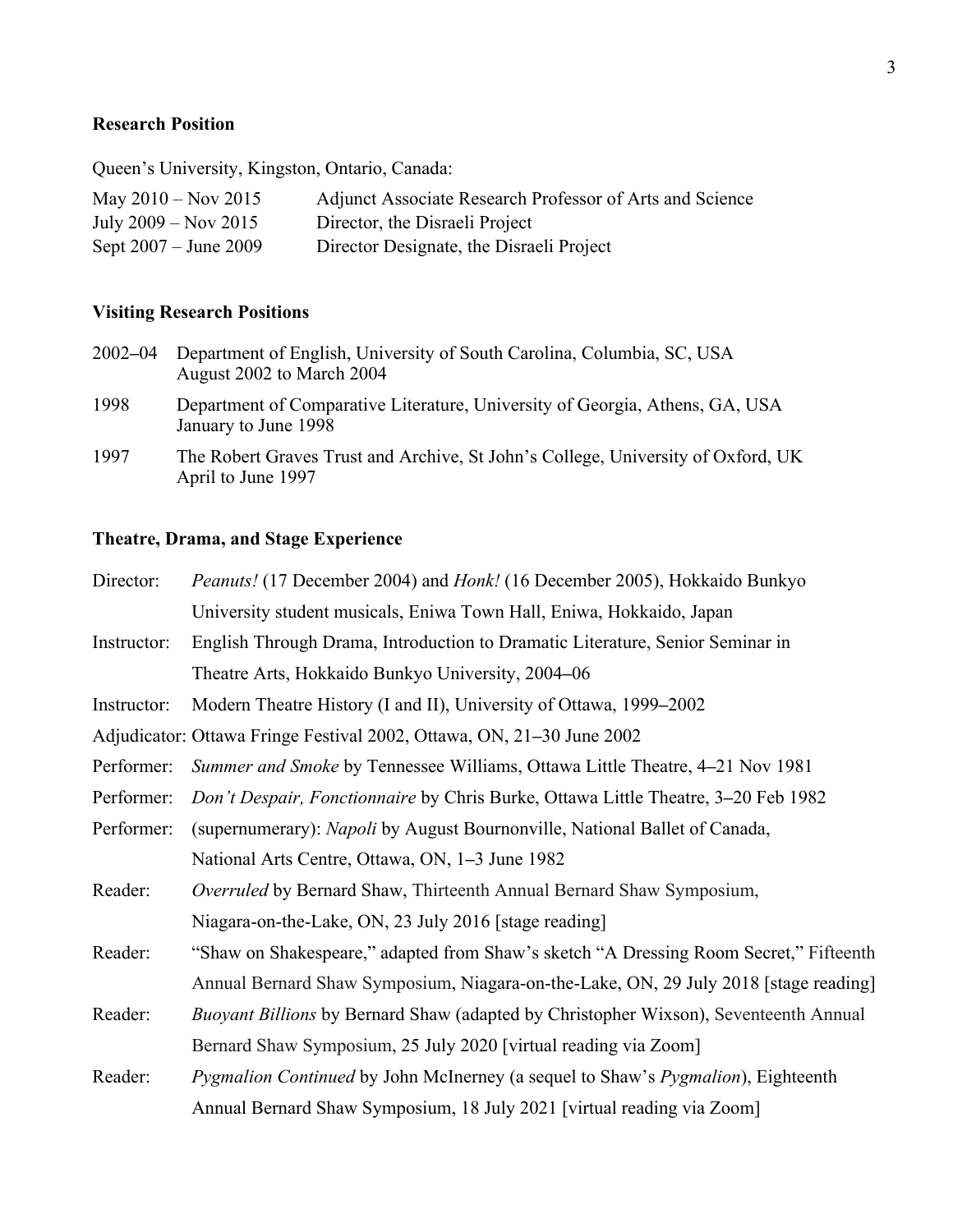## **Research and Travel Awards**

- Conference Travel Allowance, Queen's University, Canada
- Shaw Symposium Keynote Speaker Travel Grant, International Shaw Society, USA
- *SHAW Journal* Editor Travel Grant, International Shaw Society, USA
- *SHAW Journal* Editor Travel Grant, International Shaw Society, USA
- *SHAW Journal Editor Travel Grant, International Shaw Society, USA*
- Conference Travel Allowance, Queen's University, Canada
- Conference Travel Allowance, Queen's University, Canada
- Research Travel Allowance, Kobe University, Japan
- Research Travel Allowance, Hokkaido Bunkyo University, Japan
- Research Travel Allowance, Hokkaido Bunkyo University, Japan
- Academic Development Research Grant, University of Ottawa, Canada
- Academic Development Research Grant, University of Ottawa, Canada
- Academic Development Research Grant, University of Ottawa, Canada
- Research Travel Allowance, Kansai Gaidai University, Japan
- Research Travel Allowance, Kansai Gaidai University, Japan
- Research Travel Allowance, Kansai Gaidai University, Japan
- Humanities and Social Sciences Committee Conference Travel Grant, U of Toronto, Canada
- Faculty/Staff Development Award, SUNY College of Technology at Canton, USA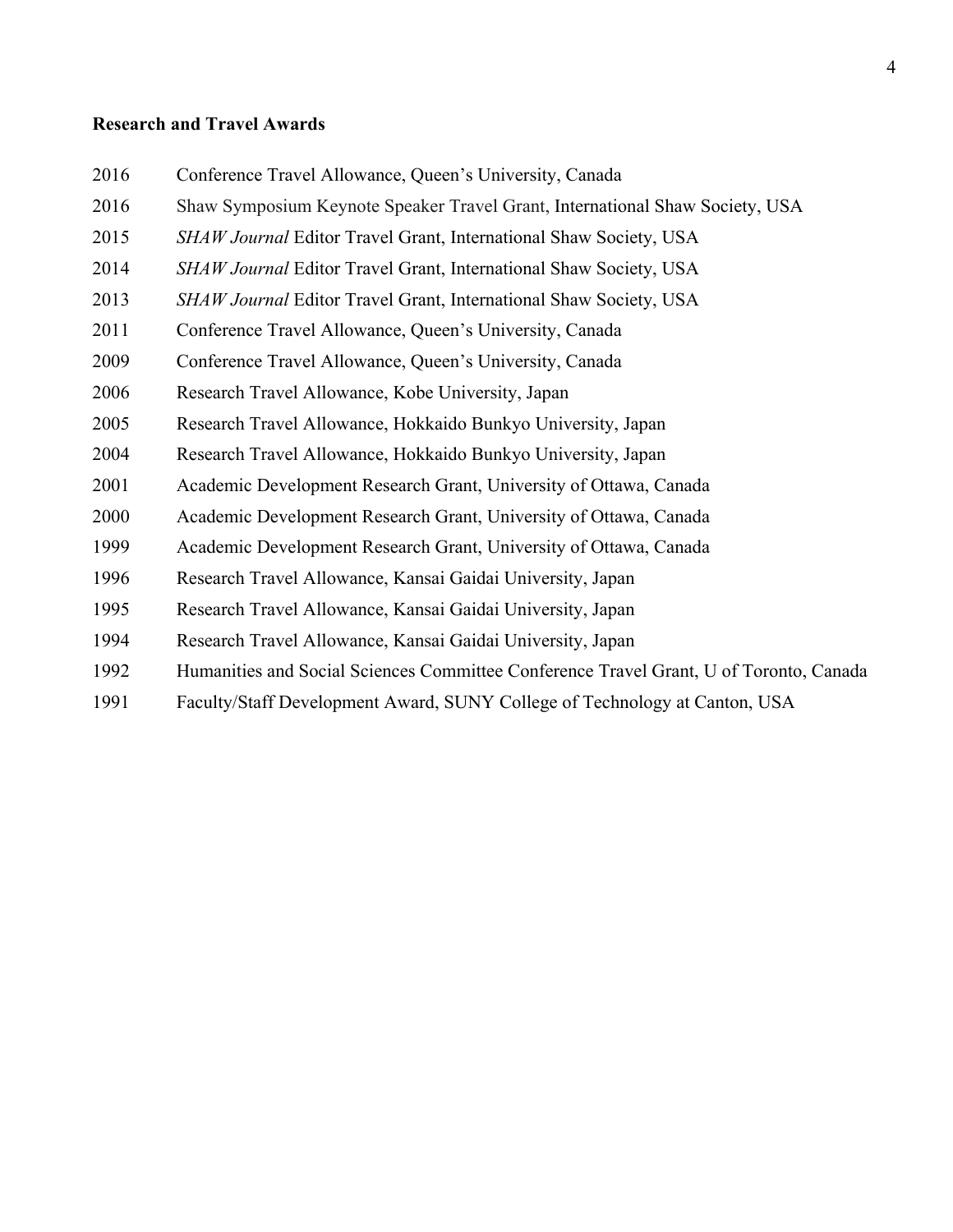# **Grants, Awards, Scholarships, Fellowships**

| 2016 | Robert Lowry Patten Award (for the best recent work in nineteenth-century British literary<br>studies), for Benjamin Disraeli Letters, Volume X: 1868 (U of Toronto Press, 2014)<br>Awarded by Studies in English Literature 1500-1900, Rice University, Houston, TX, USA<br>\$2,000 (to the five volume editors) |
|------|-------------------------------------------------------------------------------------------------------------------------------------------------------------------------------------------------------------------------------------------------------------------------------------------------------------------|
| 2013 | Awards to Scholarly Publications Program Publication Grant<br>Awarded by the Federation for the Humanities and Social Sciences, Ottawa, ON, Canada<br>\$8,000 (to U of Toronto P) for Benjamin Disraeli Letters, Volume X: 1868 (UTP, 2014)                                                                       |
| 2012 | Andrew W. Mellon Foundation Grant<br>Awarded by The Andrew W. Mellon Foundation, New York City, NY, USA<br>\$95,000 for 2012–2014 (2 years)                                                                                                                                                                       |
| 2011 | Awards to Scholarly Publications Program Publication Grant<br>Awarded by the Federation for the Humanities and Social Sciences, Ottawa, ON, Canada<br>\$8,000 (to UTP) for Benjamin Disraeli Letters, Volume IX: 1865-1867 (UTP, 2013)                                                                            |
| 2011 | <b>Standard Research Grant</b><br>Awarded by the Social Science and Humanities Research Council of Canada, Ottawa, ON<br>\$80,462 for 2011–2014 (3 years)                                                                                                                                                         |
| 2010 | Andrew W. Mellon Foundation Grant<br>Awarded by The Andrew W. Mellon Foundation, New York City, NY, USA<br>\$357,000 for 2010–2012 (2 years)                                                                                                                                                                      |
| 2008 | Awards to Scholarly Publications Program Publication Grant<br>Awarded by the Federation for the Humanities and Social Sciences, Ottawa, ON, Canada<br>\$8,000 (to U of Toronto Press) for Bernard Shaw and His Publishers (UTP, 2009)                                                                             |
| 1999 | Andrew W. Mellon Fellowship<br>Awarded by The Andrew W. Mellon Foundation, New York City, NY, USA<br>\$1,000 to spend June 1999 at the Harry Ransom Center, University of Texas at Austin                                                                                                                         |
| 1982 | Edwin Erle Sparks Graduate Fellowship<br>Awarded by The Pennsylvania State University, University Park, PA, USA<br>tuition and teaching remission for 1983–84                                                                                                                                                     |
| 1975 | Ontario Graduate Scholarship<br>Awarded by the Province of Ontario, Canada<br>funds applied toward graduate school tuition, University of Ottawa                                                                                                                                                                  |
| 1971 | Ontario Scholarship<br>Awarded by the Province of Ontario, Canada<br>\$1,000                                                                                                                                                                                                                                      |
|      |                                                                                                                                                                                                                                                                                                                   |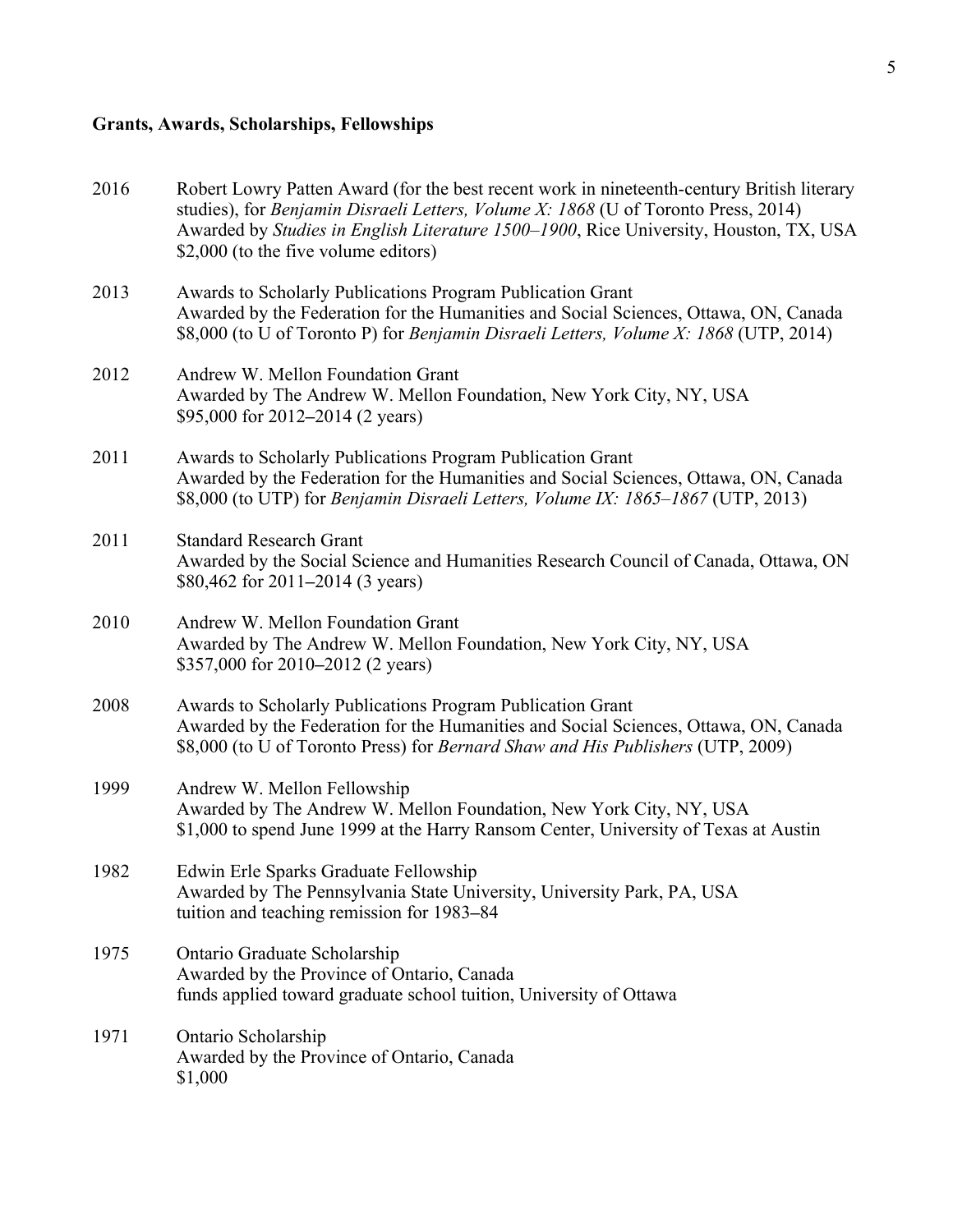### **Publications: Books**

- 2021 *Visiting Dragon: Japan Remembered* (author) Kingston, ON: Kokoro House, 2021 ISBN 978-1-7773841-1-1 (paper) 163 pages [110 copies] http://allangraphics.ca/
- 2020 *La Petite Histoire de ma Famille* by Donat Pharand (editor) Kingston, ON: Éditions Patrimoine Hanmer, 2020 ISBN 978-1-7773841-0-4 (paper) 206 pages [100 copies] http://allangraphics.ca/
- 2020 *A Writing Life: Revisiting the Past* by Stanley Weintraub (coeditor, with David A. Weintraub) Greensboro, NC: ELT Press, 2020 ISBN 978-0-944318-79-9 (paper) 374 pages [print-on-demand] E-Book 978-0-944318-80-5 (Project MUSE) www.eltpress.org/
- 2016 *Bernard Shaw on Religion* (editor) New York, NY: RosettaBooks, 2016 ISBN 978-0-7953-4896-9 (paper) 310 pages [print-on-demand] www.rosettabooks.com
- 2015 *Lord Beaconsfield and Sir John A. Macdonald. A Political and Personal Parallel* (editor) Kingston, ON: Queen's Policy Studies Series / McGill-Queen's University Press, 2015 ISBN 978-1-55339-438-9 (paper) 84 pages [600 copies] www.mqup.ca
- 2014 *Benjamin Disraeli Letters, Volume X: 1868* (general editor) Toronto, ON: University of Toronto Press, 2014 ISBN 978-1-4426-4859-3 (cloth) 526 pages [400 copies] recipient of the 2016 Robert Lowry Patten Award www.utpublishing.com
- 2013 *Benjamin Disraeli Letters, Volume IX: 1865*–*1867* (general editor) Toronto, ON: University of Toronto Press, 2013 ISBN 978-1-4426-4546-2 (cloth) 533 pages [400 copies] www.utppublishing.com
- 2009 *Bernard Shaw and His Publishers* (editor) Toronto, ON: University of Toronto Press, 2009 ISBN 978-0-8020-8961-8 (cloth) 243 pages [450 copies] www.utppublishing.com
- 2001 *The Greek Myths* by Robert Graves (editor) Manchester, UK: Carcanet Press, 2001 ISBN 1-85754-480-3 (cloth) 793 pages [500 copies] www.carcanet.co.uk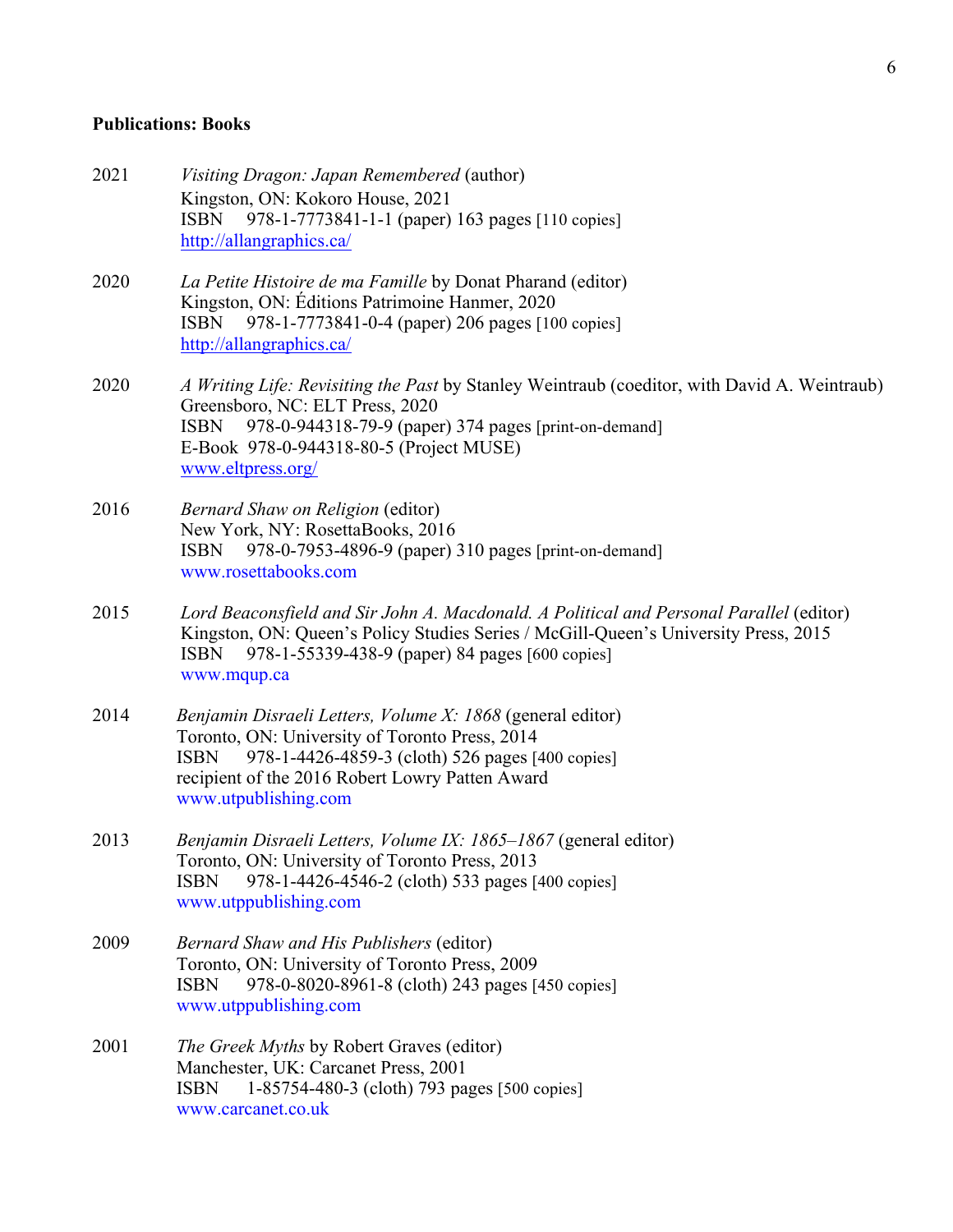2000 *Bernard Shaw and the French* (author) Gainesville, FL: University Press of Florida, 2000 ISBN 0-8130-1828-5 (cloth) 412 pages [730 copies] www.upf.com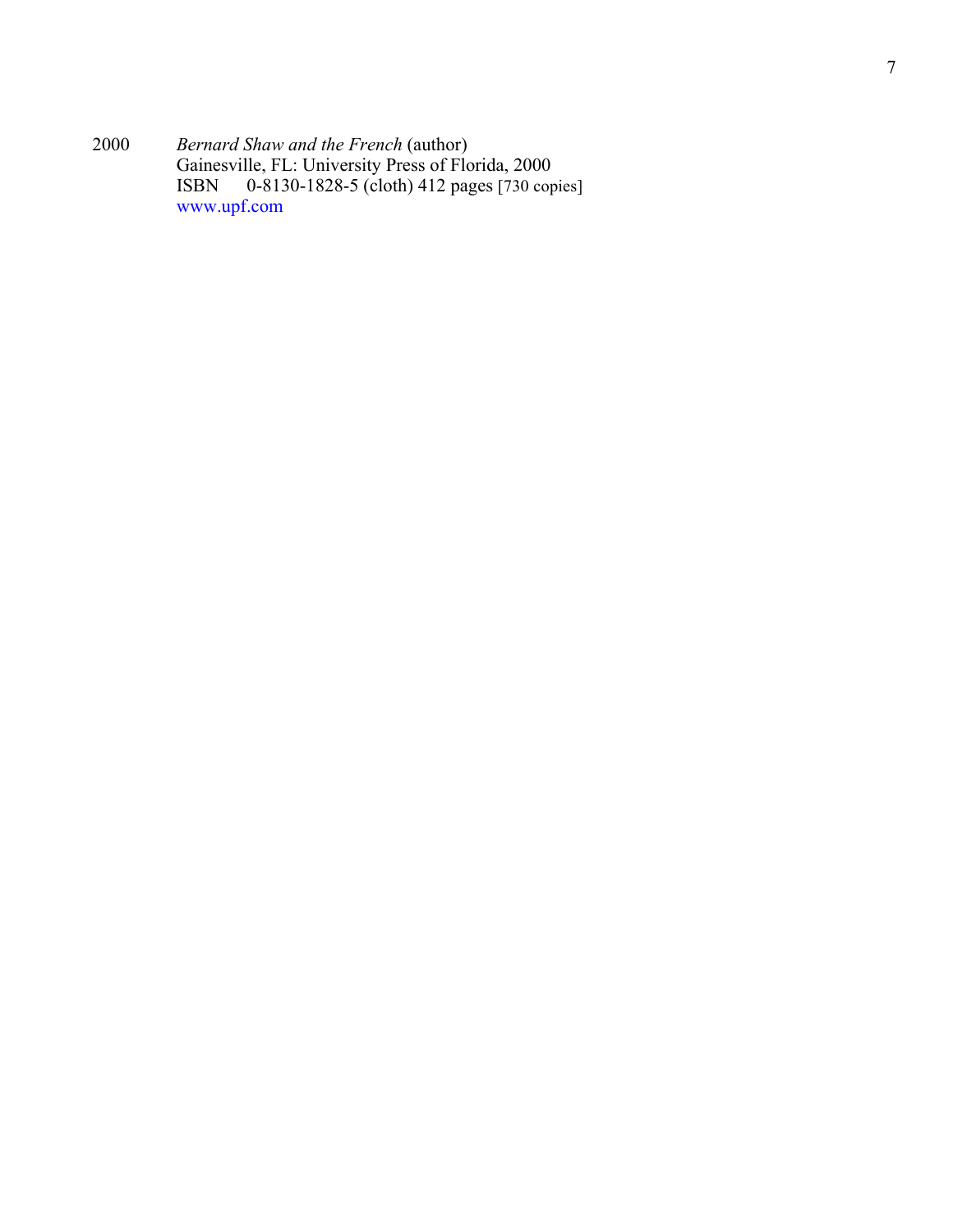#### **Publications: Essays in Edited Books**

- 2017 "Shaw's Salvation Trilogy: *Man and Superman*, *John Bull's Other Island*, *Major Barbara*." *Bernard Shaw's Marriages and Misalliances*. Ed. Robert A. Gaines. Palgrave Macmillan, 2017: 89–104.
- 2015 "Publishers and Publishing." *George Bernard Shaw in Context*. Ed. Brad Kent. Cambridge, UK: Cambridge University Press, 2015: 175–182.
- 2003 "Greek Myths, White Goddess." *Graves and The Goddess: Essays on Robert Graves's* The White Goddess. Ed. Ian Firla and Grevel Lindop. London: Associated U Presses, 2003: 183–191.
- 1998 "Bernard Shaw's Bonaparte: Life Force or Death Wish?" *Shaw and Other Matters: A Festschrift for Stanley Weintraub*. Ed. Susan Rusinko. London: Associated University Presses, 1998: 41–52.
- 1993 "An 'English Authority on French Literature': Richard Aldington's Secret Avocation." *Richard Aldington: Essays in Honour of the Centenary of his Birth*. Ed. Alain Blayac and Caroline Zilboorg. Montpellier: Université Paul-Valéry, 1993: 65–74.

### **Publications: Journal Articles**

- [2022] "*Pygmalion* in Paris," *SHAW* 42.1 (2022), forthcoming.
- 2019 "The Roycroft Fiend: Bernard Shaw v. Elbert Hubbard." *SHAW* 39.2 (2019): 255–278.
- 2015 "Faces of Empire." *The Dorchester Review* 5.1 (Spring/Summer 2015): 41–44.
- 2007 "Getting Published: Grant Richards and the Shaw Book." *SHAW* 27 (2007): 69–86.
- 2007 "The American Dream in American History and Literature." *Bulletin of the Faculty of Letters of Kobe University* [Kobe, Japan] 34 (March 2007): 47–84.
- 2006 "Poetic Mythography: The Genesis, Rationale and Reception of *The Greek Myths*." *Gravesiana: The Journal of the Robert Graves Society* 3.1 (2006): 47–59.
- 2005 "Man and Businessman: Bernard Shaw and his Publishers." *Bernard Shaw Studies* [Nisshin, Japan] 8 (2005): 1–34.
- 2005 "Robert Graves and the 'Post-Catastrophic Comedy' of *But It Still Goes On*." *Journal of Hokkaido Bunkyo University* [Eniwa, Japan] 6 (March 2005): 39–50.
- 2004 "Billions of Letters." *The Independent Shavian* [New York] 42.3 (2004): 64–73.
- 2004 "Dionysian Shaw." *SHAW: The Annual of Bernard Shaw Studies* 24 (2004): 1–10.
- 2002 "Bernard Shaw's *Saint Joan* on the Continent: Jeanne in Paris and Giovanna in Rome." *The Shavian* [London] 9.4 (Winter 2002–03): 8–15.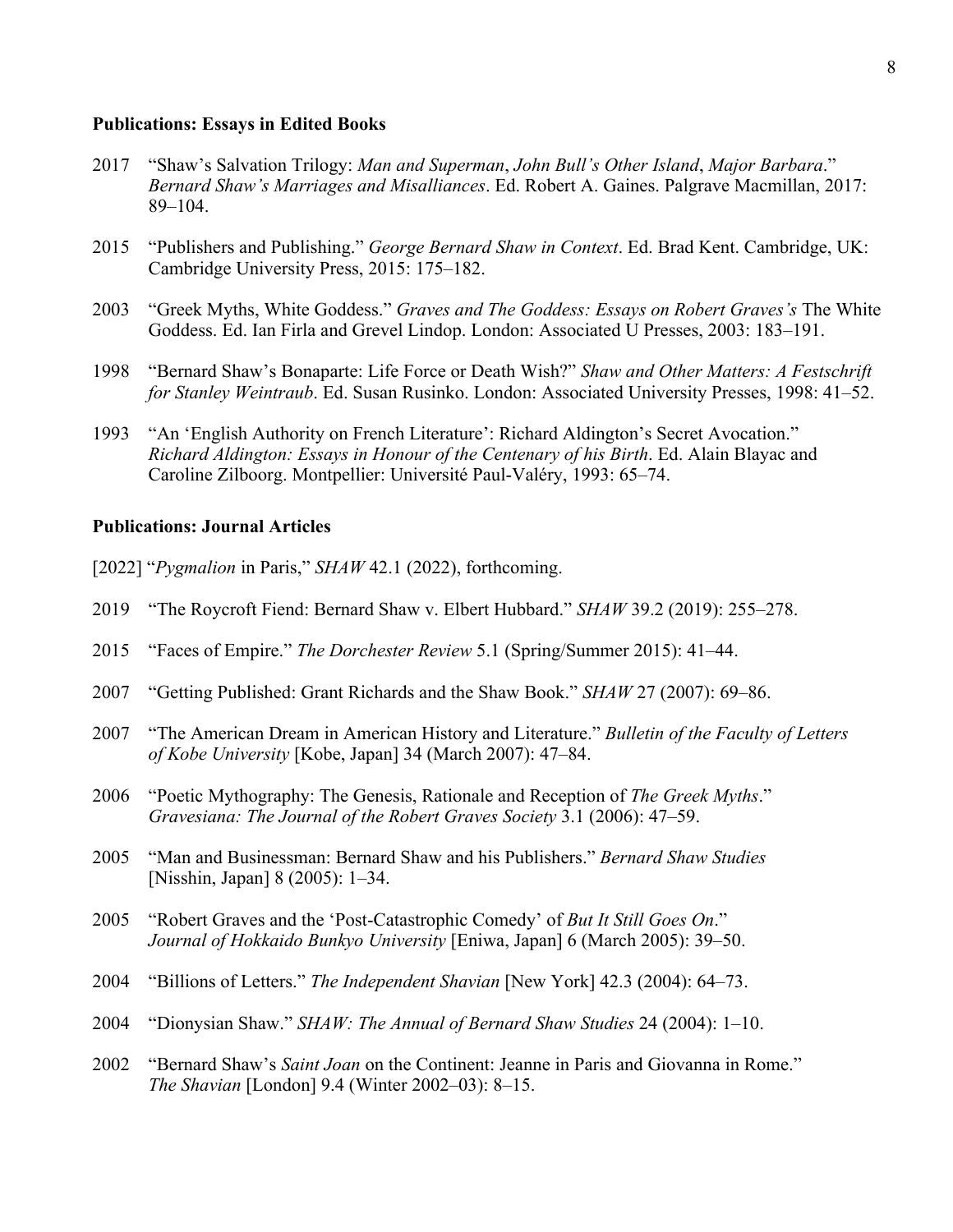- 2001 "Critiquing the Churchwarden: Robert Graves and T.S. Eliot" (Part Two). *Gravesiana: The Journal of the Robert Graves Society* 2.3/4 (May 2001): 309–321.
- 1999 "Critiquing the Churchwarden: Robert Graves and T.S. Eliot" (Part One). *Gravesiana: The Journal of the Robert Graves Society* 2.2 (June 1999): 191–202.
- 1998 "A Flash of Lightning and a Crown of Jewels: Robert Graves and Basanta Mallik." *Gravesiana: The Journal of the Robert Graves Society* 2.1 (December 1998): 44–55.
- 1998 "The Siren on the Rock: Bernard Shaw vs. Sarah Bernhardt." *SHAW* 18 (1998): 33–44.
- 1997 "Avoiding the Psychoanalytic Confession-Box: Robert Graves and W. H. R. Rivers." *Gravesiana: The Journal of the Robert Graves Society* 1.4 (1997): 387–397.
- 1997 "'In the Irish-Sufic Tradition': Robert Graves and Idries Shah." *Gravesiana: The Journal of the Robert Graves Society* 1.3 (June 1997): 305–317.
- 1996 "The Mythophile and the Mycophile: Robert Graves and R. Gordon Wasson." *Gravesiana: The Journal of the Robert Graves Society* 1.2 (December 1996): 204–215.
- 1996 "Bernard Shaw, Proto-Existentialist: 'Don Juan in Hell' and Jean-Paul Sartre's *Huis clos*." *Journal of Inquiry and Research* [Osaka, Japan] 64 (August 1996): 59–70.
- 1996 "'A Great Deal to be Grateful For': Robert Graves and Edward Marsh." *Gravesiana: The Journal of the Robert Graves Society* 1.1 (June 1996): 52–58.
- 1996 "The River-God and The Thinker: Auguste Rodin Reinvents Bernard Shaw." *Journal of Inquiry and Research* [Osaka, Japan] 63 (February 1996): 137–152.
- 1995 Ritual and Romance: Symbolism and Subtext in Tennessee Williams's *The Glass Menagerie*." *Journal of Inquiry and Research* [Osaka, Japan] 62 (July 1995): 115–128.
- 1995 "Liaisons Ténébreuses: Bernard Shaw and French Theatre." *Journal of Inquiry and Research* [Osaka, Japan] 61 (January 1995): 81–104.
- 1994 "'Personal Neurasthenia': Eros and Thanatos in the Poetry of Lawrence Durrell." *Deus Loci: The Lawrence Durrell Journal* 3, New Series (1994): 98–112.
- 1994 "The Road to Salvation: Mythological and Theological Intertextuality in Rohinton Mistry's *Such a Long Journey*." *Open Letter* [Toronto] 8 (Winter 1994): 107–116.
- 1992 "Eros Agonistes: The Decay of Loving in Lawrence Durrell's *Alexandria Quartet*." *Deus Loci: The Lawrence Durrell Journal* 1, New Series (1992): 61–71.
- 1992 "From Shavian Warrior to Gallic Waif: Bernard Shaw's *Saint Joan* on the French Stage." *Text and Presentation: Journal of the Comparative Drama Conference* 12 (1992): 75–81.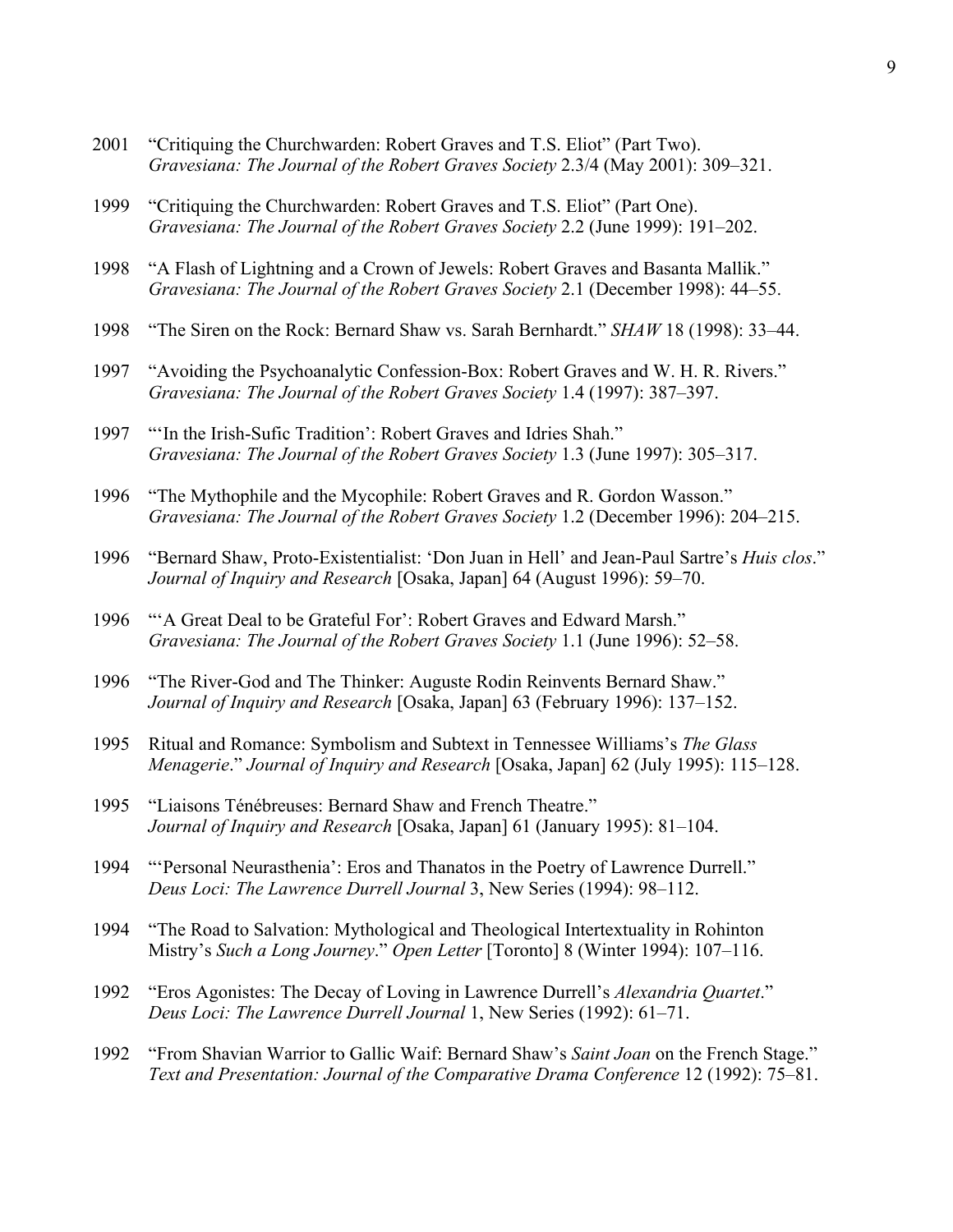- 1991 "Above the Battle? Bernard Shaw, Romain Rolland, and the Politics of Pacifism." *SHAW: The Annual of Bernard Shaw Studies* 11: *Shaw and Politics* (1991): 169–183.
- 1991 "Shaw's Life Force and Bergson's *élan vital*: A Question of Influence." *Cahiers Victoriens et Édouardiens* 33 (April 1991): 87–101.
- 1988 "Iconoclasts of Social Reform: Eugène Brieux and Bernard Shaw." *SHAW: The Annual of Bernard Shaw Studies* 8 (1988): 97–104.

## **Publications: Book Reviews**

- 2019 "Sir John Franklin's Penelope." *Lady Franklin of Russell Square* by Erika Behrisch Elce (Stonehouse Publishing, 2018). *Queen's Quarterly* 126.1 (Spring 2019): 67–74.
- 2019 "The First of the Moderns." *Invictus: Selected Poems and Prose of W.E. Henley*, ed. John Howlett (Sussex Academic Press, 2018). *ELT* 62.1 (2019): 124–127.
- 2018 "Exposing Inequity." *Crimes and Punishments and Bernard Shaw* by Bernard F. Dukore (Palgrave Macmillan, 2017). *SHAW* 38.2 (Dec 2018): 257–260.
- 2018 "Human Creativity." *Modern Print Artefacts: Textual Materiality and Literary Value in British Print Culture, 1890–1930s* by Patrick Collier (Edinburgh UP, 2017). *ELT* 61.4 (2018): 529–533.
- 2018 "An Edwardian Social Microscope." *Literature of the 1900s: The Great Edwardian Emporium* by Jonathan Wild (Edinburgh UP, 2017). *ELT* 61.2 (2018): 273–276.
- 2018 "Phosphorescent Modernism." *Lateness and Modern European Literature* by Brian Hutchinson (Oxford UP, 2016). *ELT* 61.1 (2018): 128–130.
- 2017 "The Man Who Would be Jewish." *Disraeli: The Novel Politician* by David Cesarani (Yale UP, 2016). *Cercles: Revue pluridisciplinaire du monde anglophone* at www.cercles.com/review/r79/Cesarani.html and on the Victorian Web at www.victorianweb.org/authors/disraeli/pharand.html
- 2016 "Augustin Hamon for the Defense." *Correspondance George Bernard Shaw – Augustin Hamon. III – Le Bout du chemin (1926*–*1950)*, ed. Patrick Galliou (Brest: Centre de Recherche Bretonne et Celtique, Université de Bretagne Occidentale, 2015). *SHAW* 36.2 (Dec 2016): 333–338.
- 2015 "GBS and the Impossibilist." *George Bernard Shaw et Augustin Hamon: les premiers temps d'une correspondance (1893***–***1913)*, 4 vols, ed. Patrick Galliou (Lille: Presses universitaires du Septentrion, 2000); and *Correspondance George Bernard Shaw – Augustin Hamon. II – Les années médianes (1914***–***1925)*, ed. Patrick Galliou (Brest: Centre de Recherche Bretonne et Celtique, Université de Bretagne Occidentale, 2014). *SHAW* 35.2 (Dec 2015): 273–277.
- 2015 "George Moore, Polymath." *George Moore: Influence and Collaboration*, ed. Ann Heilmann and Mark Llewellyn (U of Delaware P, 2014). *ELT* 58.3 (2015): 428–431.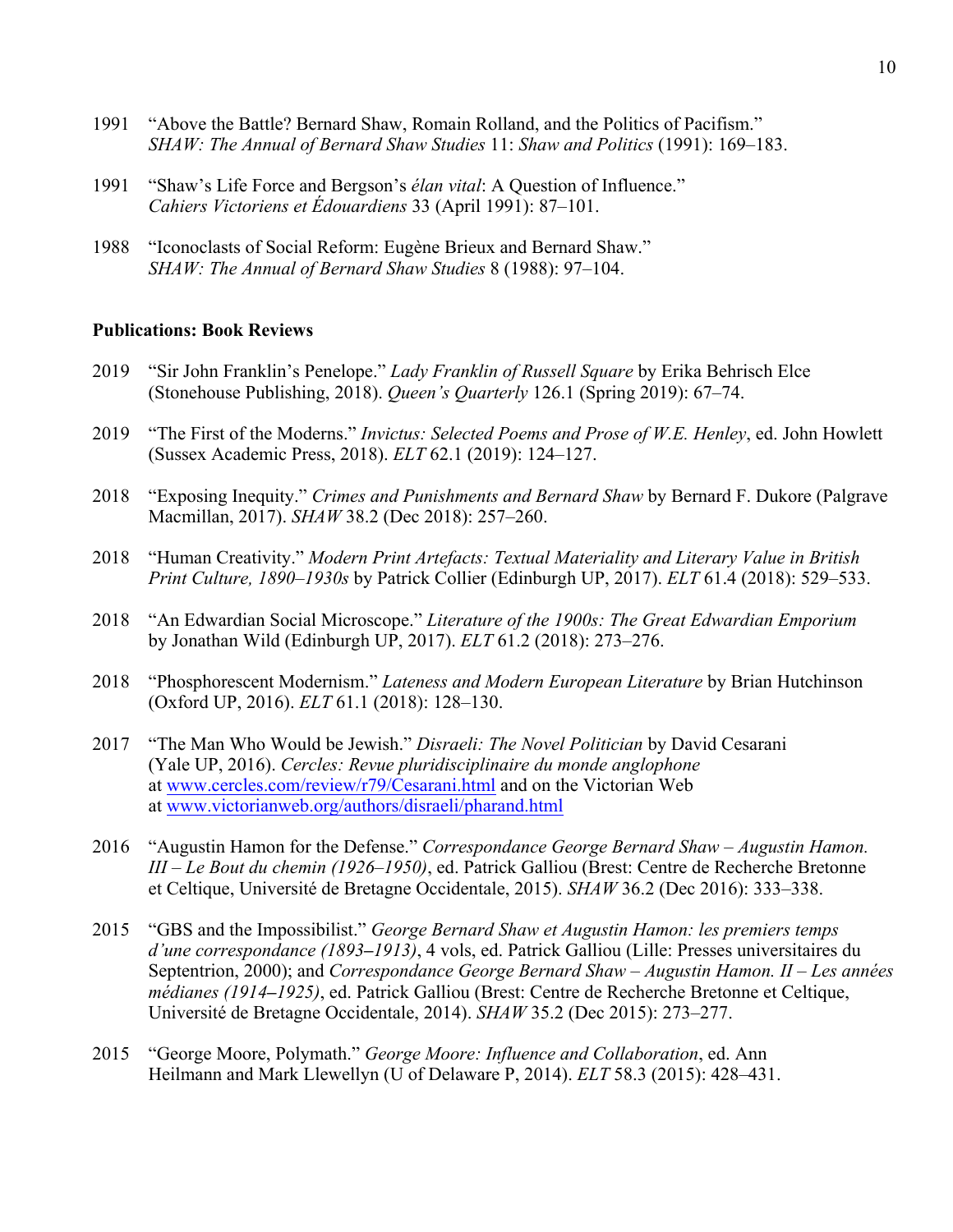- 2015 "Flights and Footlights." *The Life of Robert Loraine: The Stage, the Sky, and George Bernard Shaw* by Lanayre D. Liggera (U of Delaware P, 2013). *ELT* 58.1 (2015): 117–120.
- 2014 "Appropriating the Bard." *Shakespeare's Surrogates: Rewriting Renaissance Drama* by Sonya Freeman Loftis (Palgrave Macmillan, 2013). *SHAW* 34 (2014): 214–216.
- 2014 "George Moore Redux." *George Moore: Across Borders*, ed. Christine Huguet and Fabienne Dabrigeon-Garcier (Rodopi, 2013). *ELT* 57.2 (2014): 280–284.
- 2013 "George Moore on the Margins." *George Moore: Dublin, Paris, Hollywood*, ed. Conor Montague and Adrian Frazier (Irish Academic Press, 2012). *ELT* 56.4 (2013): 536–539.
- 2013 "An Enchanted World." *Edward Thomas: Prose Writings: A Selected Edition. Vol. II: England and Wales*, ed. Guy Cuthbertson and Lucy Newlyn (Oxford UP, 2011). *ELT* 56.1 (2013): 119–22.
- 2012 "Shaw's Mexican Disciple." *You Have Nothing to Learn from Me: A Literary Relationship Between George Bernard Shaw and Rodolfo Usigli* by Ramón Layera and Katie Gibson (Miami U Libraries, 2011). *SHAW: The Annual of Bernard Shaw Studies* 32 (2012): 190–193.
- 2012 "Shaw and Militant Irish Socialism." *Shaw, Synge, Connolly, and Socialist Provocation* by Nelson O'Ceallaigh Ritschel (UP of Florida, 2011). *ELT* 55.4 (2012): 522–525.
- 2012 "Remembered Youth." *Edward Thomas: Prose Writings: A Selected Edition. Volume I: Autobiographies*, ed. Guy Cuthbertson (Oxford UP, 2011). *ELT* 55.1 (2012): 106–109.
- 2010 "'Educate, Permeate, *Irritate*.'" *Bernard Shaw as Artist-Fabian* by Charles A. Carpenter (UP of Florida, 2009). *ELT: English Literature in Transition, 1880*–*1920* 53.4 (2010): 494–496.
- 2010 "Shaw the Political Pragmatist." *Shaw's Controversial Socialism* by James Alexander (UP of Florida, 2009). *ELT: English Literature in Transition, 1880*–*1920* 53.3 (2010): 376–379.
- 2009 "Shaw Lives!" *Shaw Festival Production Record 1962*–*2007*, ed. L. W. Conolly and Jean German (The Shaw Festival and Mosaic Press, 2008). *SHAW* 29 (2009): 215–216.
- 2009 "The Great Adult Review." *Austin Harrison and the "English Review"* by Martha S. Vogeler (U of Missouri P, 2008). *ELT* 52.4 (2009): 489–492.
- 2009 "No Mere Potboilers." *Spellbound, George Gissing. Vol. One: The Storyteller. Vol. Two: A Twenty-First Century Reappraisal*, ed. Christine Huguet (Equilibris, 2008). *ELT* 52.1 (2009): 95–97.
- 2008 "Epistemology of the Home." *Domestic Modernism, The Interwar Novel, and E. H. Young* by Chiara Briganti and Kathy Mezei (Ashgate, 2006). *Modern Language Review* 103.1 (2008): 211–212.
- 2008 "Culture Under Pressure." *Victorian Literature and Culture* by Maureen Moran (Continuum, 2006). *ELT: English Literature in Transition, 1880*–*1920* 51.1 (2008): 109–112.
- 2007 "International Impressions." *George Moore: Artistic Visions and Literary Worlds*, ed. Mary Pierse (Cambridge Scholars Publishing, 2006). *ELT* 50.4 (2007): 474–477.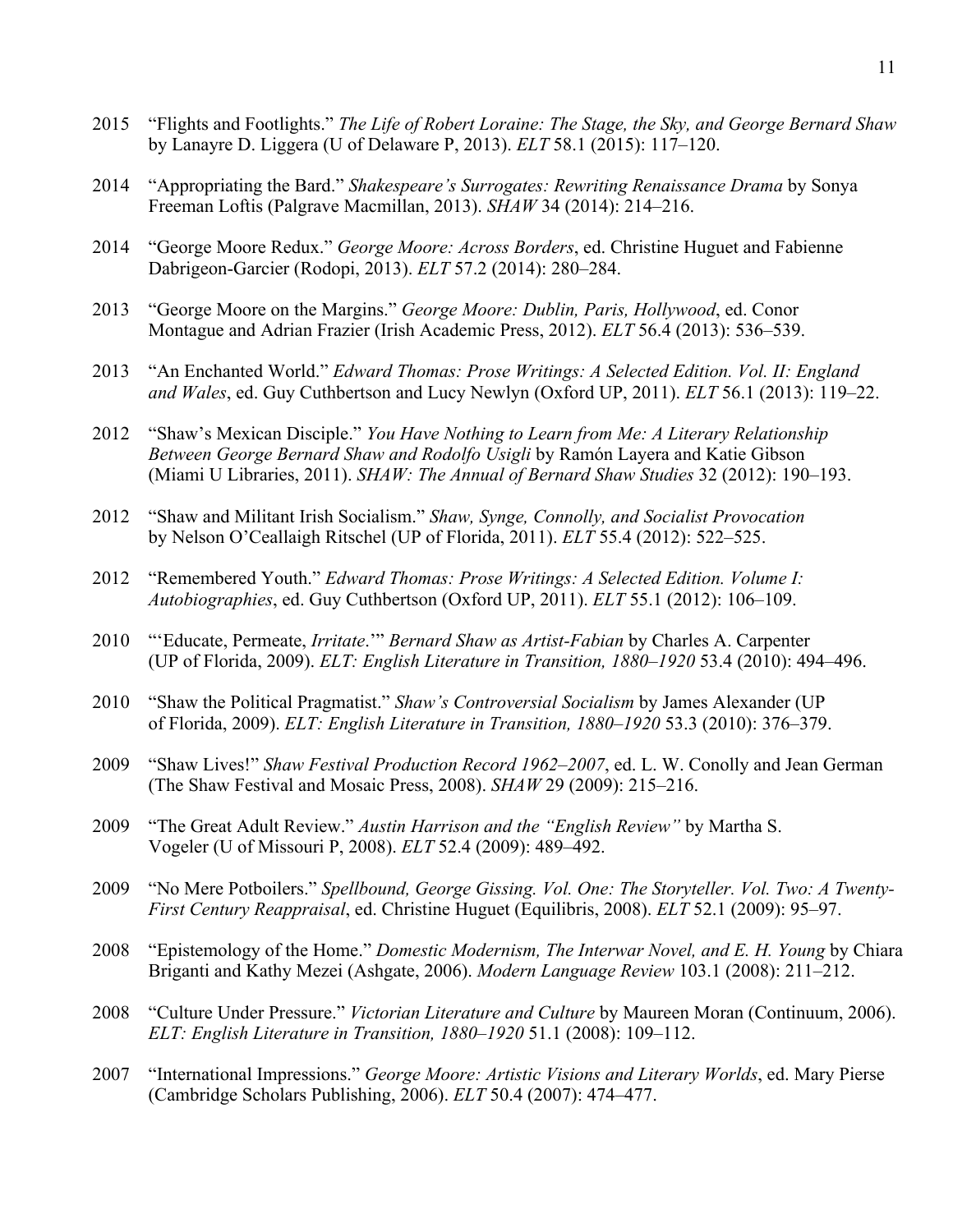- 2007 "The Intelligent Heart." *Bernard Shaw: A Life* by A. M. Gibbs (UP of Florida, 2005). *Modern Language Review* 102.4 (2007): 1149–1150.
- 2007 "Peter Pan at 100." *J. M. Barrie's* Peter Pan *In and Out of Time: A Children's Classic at 100*, ed. Donna R. White and C. Anita Tarr (Scarecrow Press, 2006). *ELT* 50.2 (2007): 226–229.
- 2006 "The Otherness of French Actresses." *The French Actress and her English Audience* by John Stokes (Cambridge UP, 2005). *ELT* 49.4 (2006): 445–449.
- 2006 "An Inestimable Debt." *The British Library Catalogue of George Bernard Shaw Papers*, ed. Anne Summers (The British Library, 2005). *SHAW* 26 (2006): 226–229.
- 2006 "Raising the Mind Above Itself." *Lewis Carroll and the Victorian Stage: Theatricals in a Quiet Life* by Richard Foulkes (Ashgate, 2005). *ELT* 49.3 (2006): 356–359.
- 2006 "Sexual and Cultural Theatrical Dissidence." *Women, Modernism, and Performance* by Penny Farfan (Cambridge UP, 2004). *ELT* 49.2 (2006): 201–205.
- 2005 "GBS and the Tornado." *Selected Correspondence of Bernard Shaw. Bernard Shaw and Nancy Astor*, ed. J. P. Wearing (U of Toronto P, 2005). *SHAW* 25 (2005): 293–295.
- 2005 "Polysemous Shaw." *Shaw Shadows: Rereading the Texts of Bernard Shaw* by Peter Gahan (UP of Florida, 2004). *ELT* 48.4 (2005): 459–462.
- 2005 "Prodigal Wit." *The Poems & Plays of Oliver St John Gogarty*, edited by A. Norman Jeffares (Colin Smythe, 2001). *ELT* 48.2 (2005): 217–220.
- 2004 "Bernard Shaw: Realist, Reformer, Revolutionist." *Bernard Shaw's Remarkable Religion: A Faith That Fits the Facts* by Stuart E. Baker (UP of Florida, 2002). *SHAW* 24 (2004): 255–258.
- 2004 "Cultural Nationalism on the Irish Stage." *T.C. Murray, Dramatist: Voice of Rural Ireland* by Albert J. DeGiacomo (Syracuse UP, 2003). *ELT* 47.2 (2004): 239–242.
- 2002 "Behind the Scenes." *Shaw's Theater* by Bernard F. Dukore (UP of Florida, 2000). *ELT: English Literature in Transition, 1880*–*1920* 45.2 (2002): 236–240.
- 2002 "Two on Shaw." *The Matter with Ireland* by Bernard Shaw, ed. Dan H. Laurence and David H. Greene (UP of Florida, 2001), and *A Bernard Shaw Chronology* by A. M. Gibbs (Palgrave, 2001). *ELT* 45.1 (2002): 111–115.
- 2001 "Cultural Exchange." *Bloomsbury and France: Art and Friends* by Mary Ann Caws and Sarah Bird Wright (Oxford UP, 2000). *Comparative Literature Studies* 38.2 (2001): 169–173.
- 1997 "Shaw and Freudian Games." *Bernard Shaw: The Ascent of the Superman* by Sally Peters (Yale UP, 1996). *ELT: English Literature in Transition, 1880*–*1920* 40.1 (1997): 72–77.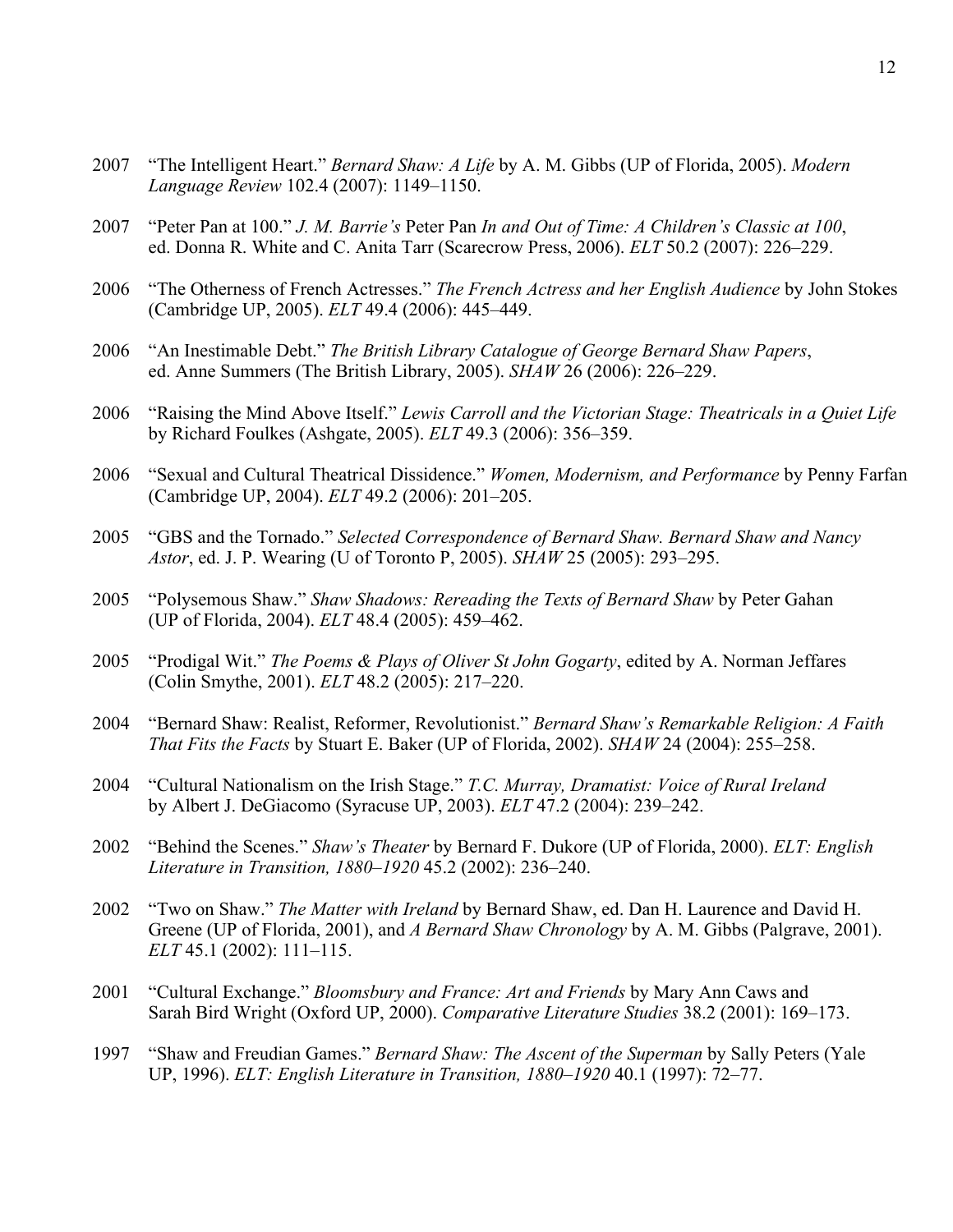- 1995 "Miles Agonistes: Eros into Thanatos." *Taking It Like a Man: Suffering, Sexuality and the War Poets – Brooke, Sassoon, Owen, Graves* by Adrian Caesar (Manchester UP, 1993). *Focus on Robert Graves and His Contemporaries* 2.3 (1995): 50–51.
- 1994 "Pen Portrait of a Ruthless Revealer." *Studies in Bernard Shaw* by Jean-Claude Amalric (U Paul-Valéry, 1992). *SHAW: The Annual of Bernard Shaw Studies* 14 (1994): 301–304.
- 1991 "Shaw and the Hose of Commonsense." *Bernard Shaw's Book Reviews, Originally Published in the* Pall Mall Gazette *from 1885 to 1888*, edited by Brian Tyson (Penn State Press, 1991). *Nineteenth Century Prose* 20.1 (1993): 64–68.
- 1990 "Shaw and the Nonconformist Conscience." *Shaw's Sense of History* by J. L. Wisenthal (Clarendon P, 1988). *SHAW: The Annual of Bernard Shaw Studies* 10 (1990): 143–147.

## **Publications: Bibliographies**

- [2021] "A Selected Bibliography of Writings by Richard Aldington Related to French Literature: Translations, Essays and Reviews." (forthcoming)
- 2020 "A Selected Bibliography of Writings by Stanley Weintraub Related to Bernard Shaw." *SHAW* 40.1 (2020): 91–95.
- 2019 "A Selected Bibliography of Writings By and About Bernard Shaw Concerning Music." *SHAW* 39.1 (2019): 111–127.
- 2018 "A Gospel of Shawianity: A Selected Bibliography of Writings By and About Bernard Shaw on Religion." *SHAW* 38.2 (Dec 2018): 240–253.
- 2014 "A Selected Bibliography of Writings by Bernard Shaw Concerning Health, the Medical Profession, and Related Topics." *SHAW* 34 (2014): 176–185.
- 2013 "Bibliography." *Shaw and Feminisms: On Stage and Off*. Ed. D. A. Hadfield and Jean Reynolds. Gainesville: UP of Florida, 2013: 211–224. [combines (and updates) 2005 and 2004]
- 2005 "A Supplement to 'A Selected Bibliography of Writings By and About Bernard Shaw Concerning Love, Sex, Marriage, Women, and Related Topics'." *SHAW* 25 (2005): 257–259.
- 2004 "A Selected Bibliography of Writings By and About Bernard Shaw Concerning Love, Sex, Marriage, Women, and Related Topics." *SHAW* 24 (2004): 221–235.
- 1997 "Works By and About Bernard Shaw in French, and on Shaw and French Culture and Literature: A Chronological Bibliography." *Cahiers Victoriens et Édouardiens* 45 (April 1997): 83–114.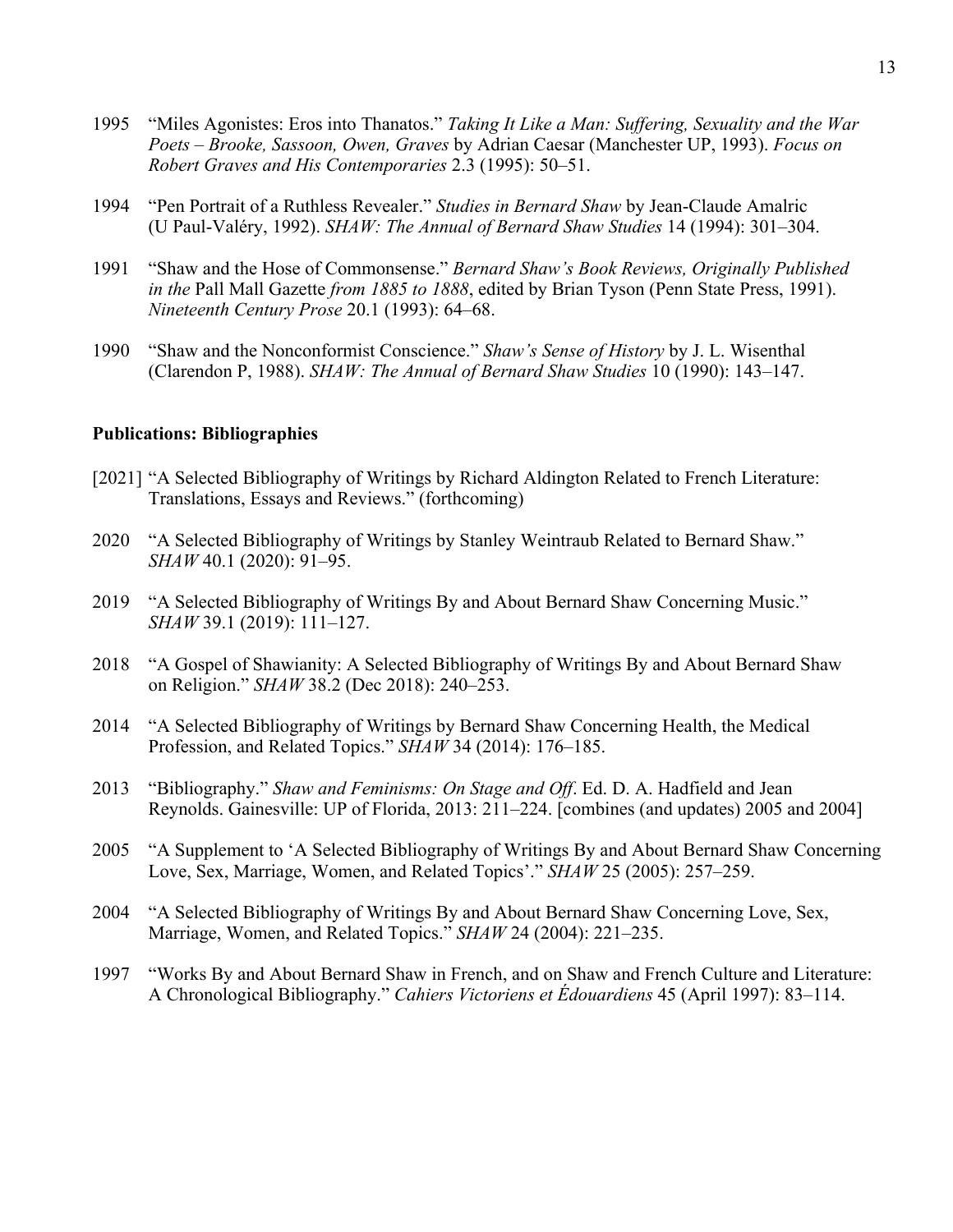## **Publications: Miscellaneous**

- [2021] "Foreword." *Bernard Shaw and the Spanish-Speaking World*, ed. Gustavo A. Rodríguez Martín (Palgrave Macmillan, forthcoming).
- 2020 "A Pen Portrait of *SHAW*'s Creative Evolution" (with Stanley Weintraub). *SHAW: The Journal of Bernard Shaw Studies* 40.2 (2020): 298–301.
- 2019 "Stanley Weintraub, Mentor" *International Shaw Society Newsletter* (December 2019): 45–50, at https://shawsociety.org/ISS-Newsletters.htm
- 2019 "Confessions of a Copyeditor." *Micronesian Educator* 27 (University of Guam): 112–113.
- 2017 "A Glossary of The Great War." The Great War 1914-1918, at www.greatwar.co.uk/glossary/ww1-glossary.htm
- 2017 "Saving Androcles." House program essay on Bernard Shaw's *Androcles and the Lion* (Shaw Festival, 2017), at www.shawfest.com/wp-content/uploads/2016/10/Androcles\_web.pdf
- 2015 "Disraeli: One letter at a time." *The Kingston Whig-Standard* (26 March 2015): A5.
- 2014 "The Canadian Disraeli: When Sir John A. met Lord Beaconsfield." *National Post* [Canada] (16 May 2014): A11. Reprinted (with additions) as "Sir John A.: 'the Canadian Disraeli'." *The Kingston Whig-Standard* [Canada] (6 June 2014): A6.
- 2014 "Introduction." *Benjamin Disraeli Letters, Volume X: 1868* (U of Toronto P, 2014): viii–xxii.
- 2013 "Introduction." *Benjamin Disraeli Letters, Volume IX: 1865*–*1867* (U of Toronto P, 2013): ix–xxii.
- 2012 "Benjamin Disraeli and Jewish Disabilities," in the "Featured Stories" section of *19th Century Jewish Life*, at http://19cjewishlife.org/contactus.php
- 2010–16 "International Shaw Society Newsletter" (annual), at https://shawsociety.org/ISS-Newsletters.htm
- 2007 "Foreword." *The Letters of Bernard Shaw to* The Times*, 1898*–*1950*, ed. Ronald Ford (Irish Academic Press, 2007): ix.
- 2006 "Sin Respiración" ("Breathless"). *The Da Vinci Code* by Dan Brown (Doubleday 2003). *UBER Magazine* [San José, Costa Rica], (September 2006): 10. (in Spanish translation)
- 2005— "A Chronology of Works By and About Bernard Shaw" (updated annually), at https://shawsociety.org/ShawChrono\_2019-Pharand.pdf
- 1987 *Myths and Mythologies: The myths of non-Western cultures based on selected mythologies from around the world* (Penn State University, Department of Distance Education, 1987, rev. 1992). Instructional booklet for an undergraduate course.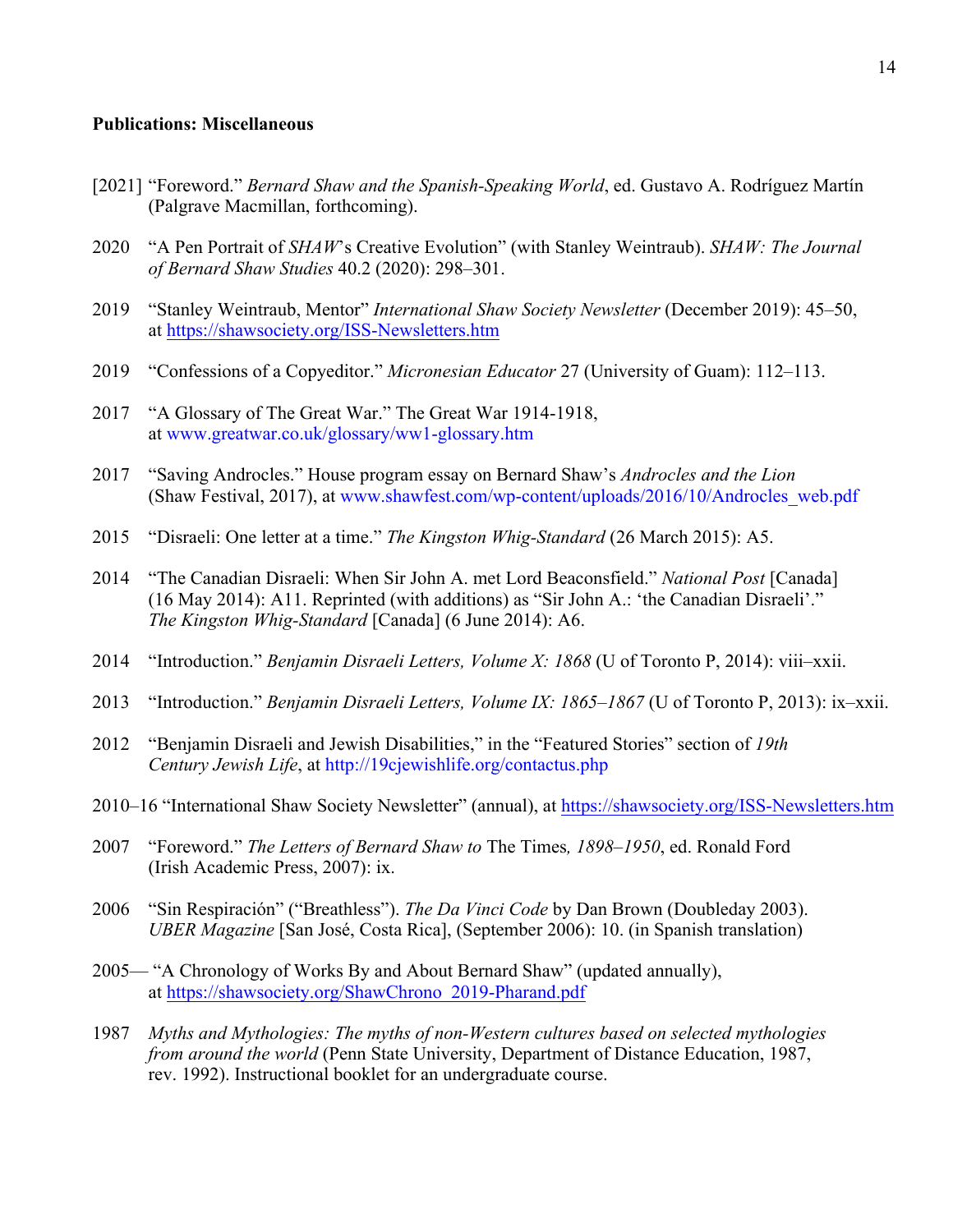- 1978**–**79 Translations (from French) of essays on classical music for the Canadian Music Council, Ottawa, ON, Canada, in *MusiCanada* 36 (August 1978) and *MusiCanada* 39 (June 1979)
- 1976**–**79 Poems in *The Aesthete, The Fulcrum, Valley Reeds, Pitoune,* and *Transitions and interlinear after-thoughts*, Ottawa, ON, Canada.

## **Publications: Annotated Essays and Letters**

- 2012 "Shaw on the Jews." *SHAW* 32 (2012): 16–30. Two Shaw letters.
- 2011 "Shaw on Reviewing." *SHAW* 31 (2011): 4–8. Shaw essay.
- 2007 "Shaw on Architecture." *SHAW* 27 (2007): 6–10. Shaw essay.
- 2004 "Shaw's Sex Credo." *SHAW* 24 (2004): 215–220. Shaw letter.
- 1998 "'Almost Wholly Cerebral': Richard Aldington on Bernard Shaw." *SHAW* 18 (1998): 93–100. Aldington essay.
- 1988 "Lettre à une Québécoise." *Allons-y! Le français par étapes*, ed. Jeannette D. Bragger and Donald B. Rice (Boston: Heinle, 1988): 442–443. Letter in French language textbook.

### **Conference Presentations**

- 2019 "Mrs Warren Goes to France: Bridging the Cultural Divide." Bridges Across Cultures: Fourth International Conference on the Arts and Humanities, Maiori, Italy, 26 June 2019.
- 2017 "Elbert Hubbard's Profession: Shaw v. Roycroft." Shaw at The Shaw: Shaw International Conference, Niagara-on-the-Lake, ON, 24 July 2017.
- 2017 "The Breton Anarchist and the Irish Socialist: How Augustin Hamon Built Bernard Shaw a Bridge to France." Bridges Across Cultures: Third International Conference on the Arts and Humanities, Centro Europeo di Studi Rossettiani, Vasto, Italy, 13 June 2017.
- 2015 "Shaw's American Publishers," Shaw in New York: Shaw International Conference, Fordham University at Lincoln Center, New York City, NY, 18 October 2015.
- 2015 "*Pygmalion* in Paris." Twelfth Annual Shaw Symposium, Niagara-on-the-Lake, ON, 26 July 2015.
- 2015 "Disraeli's Duality: 'Christianity is completed Judaism'," Bridges Across Cultures: Second International Conference on the Arts and Humanities, The International Studies Institute, Florence, Italy, 5 July 2015.
- 2011 "Deconstructing Disraeli: The Disraeli Project Archive," Composition and Decomposition: British Association for Victorian Studies Conference, U of Birmingham, 1 September 2011.
- 2011 "Shaw and the Jews," Shaw Without Borders / Shaw sans frontières: Shaw International Conference, University of Guelph, Guelph, ON, 26 July 2011.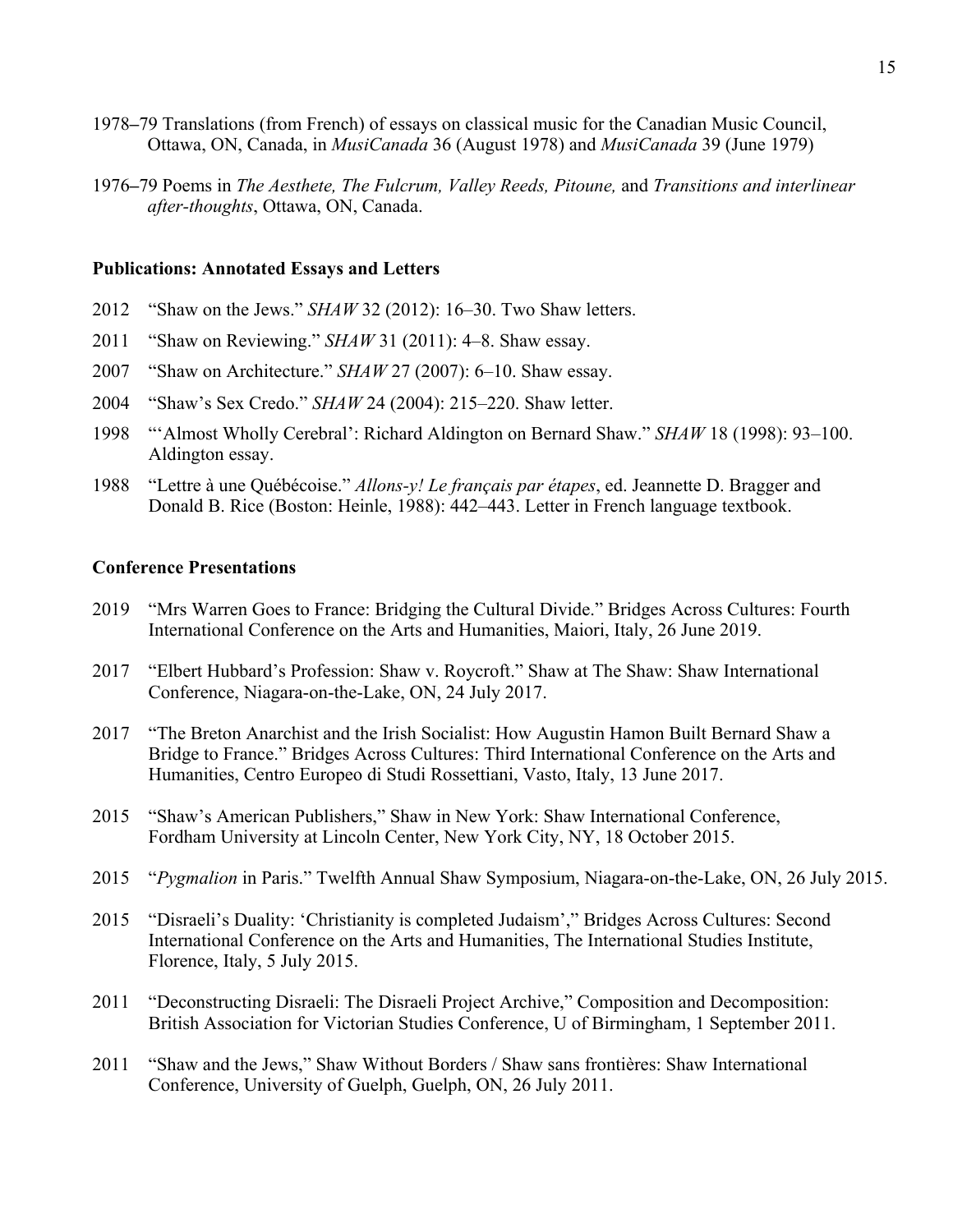- 2009 "Mrs Warren Goes to France: The Politics of Translation," Shaw and Politics: Shaw International Conference, Catholic U of America, Washington, D.C., 16 October 2009.
- 2006 "Bernard Shaw Studies in North America," Bernard Shaw Society of Japan Fall Conference, Nagoya Gakuin University, Nagoya, Japan, 19 November 2006.
- 2006 "'My Familiar Green Volumes': Bernard Shaw's Publishing (Ad)ventures," Sesquicentennial Shaw: Shaw International Conference, Brown University, Providence, RI, 10 June 2006.
- 2004 "Man and Businessman: Bernard Shaw and his Publishers," Bernard Shaw Society of Japan Fall Conference, Aichi Gakuin University, Nagoya, Japan, 6 November 2004.
- 2001 "Translating and Performing Shaw in France and Italy: *Sainte Jeanne* and *Santa Giovanna*," Shaw's Brave New World: Shaw International Conference, Marquette University, Milwaukee, WI, 20 April 2001.
- 1998 "Unusual Idiosyncrasy: The Making of Robert Graves's *The Greek Myths*," The White Goddess Conference, University of Manchester, Manchester, England, 5 September 1998.
- 1997 "Bernard Shaw's 'Life Force' and Henri Bergson's *élan vital*," Literature and the Cultural Imagination: Southern Comparative Literature Association Conference, University of Georgia, Athens, GA, 27 September 1997.
- 1997 "Bernard Shaw, Proto-Existentialist: 'Don Juan in Hell' and Sartre's *Huis clos*," Text and Presentation: Comparative Drama Conference XXI, U Florida, Gainesville, FL, 29 March 1997.
- 1996 "Bernard Shaw, Proto-Existentialist: 'Don Juan in Hell' and Sartre's *Huis clos*," Bernard Shaw Society of Japan Spring Conference, Jissen Women's Junior College, Tokyo, Japan, 8 June 1996.
- 1995 "'Bumptiousness and Indiscretion': Graves and the 'Post-Catastrophic Comedy' of *But It Still Goes On*," International Robert Graves Conference, Oxford U, UK, 12 August 1995.
- 1995 "The Frenchification of Bernard Shaw: The Triumph of Paradox," Bernard Shaw Society of Japan Spring Conference, Jissen Women's Junior College, Tokyo, Japan, 10 June 1995.
- 1992 "An 'English Authority on French Literature': Richard Aldington's Secret Avocation," Richard Aldington Centenary Conference, U Paul Valéry, Montpellier, France, 7 July 1992.
- 1992 "'Personal Neurasthenia': Eros and Thanatos in Durrell's Poetry," On Miracle Ground VII: 7th International Lawrence Durrell Conference, Palais des Papes, Avignon, France, 2 July 1992.
- 1991 "Tennessee Williams as Magus: The Symbolic Subtext of *The Glass Menagerie*," Central New York Modern Language Association Conference, SUNY College at Cortland, NY, 20 Oct 1991.
- 1991 "From Shavian Warrior to Gallic Waif: Shaw's *Saint Joan* on the French Stage," Text and Presentation: Comparative Drama Conference XV, U Florida, Gainesville, FL, 31 March 1991.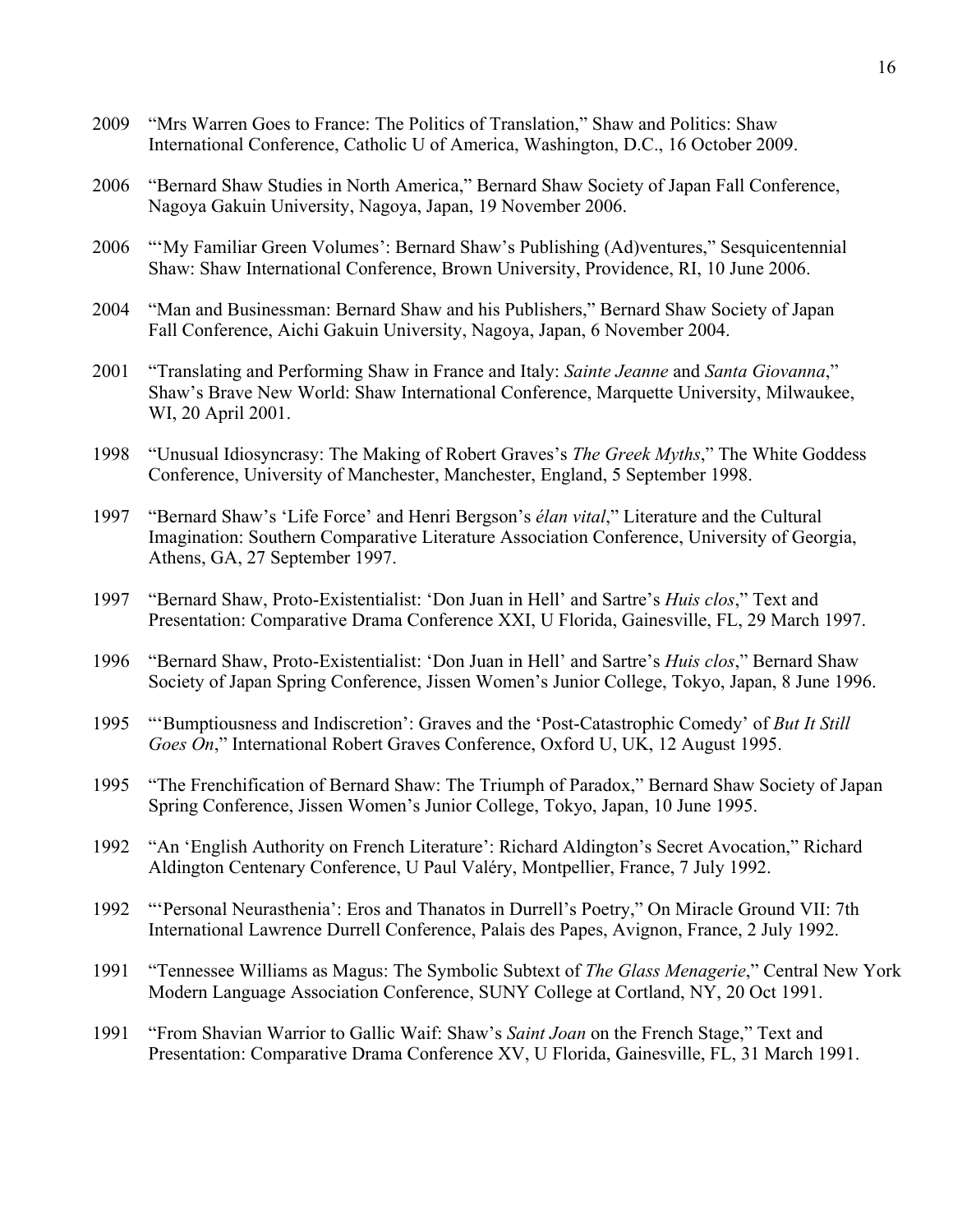- 1990 "The Truth About Joan: Bernard Shaw's Demythologizing of Jeanne d'Arc in *Saint Joan*," New York College English Association Conference, Nazareth College, Rochester, NY, 27 October 1990.
- 1986 "Eros Agonistes: The Decay of Loving in Durrell's *Alexandria Quartet*," On Miracle Ground IV: Fourth International Lawrence Durrell Conference, Penn State U, U Park, PA, 12 April 1986.

## **Invited Guest Lectures**

- 2019 "The Disraeli Project—One Letter at a Time," The Rotary Club of Kingston, Kingston, ON, 25 July 2019.
- 2016 "Perils of a Peripatetic Editor," keynote address at the Thirteenth Annual Bernard Shaw Symposium, Niagara-on-the-Lake, ON, 22 July 2016.
- 2015 "Discovering Benjamin Disraeli—One Letter at a Time," the Cha Gheill Luncheon, Kingston Branch of the Queen's University Alumni Association, Donald Gordon Conference Centre, Queen's University, 27 April 2015.
- 2015 "Rediscovering Disraeli—One Letter at a Time," The Many Lives of Benjamin Disraeli: Fame, Legacy, Representation (a symposium), University of Oxford, England, 24 March 2015. Podcast at https://podcasts.ox.ac.uk/series/many-lives-benjamin-disraeli
- 2011 "Dizzying: Editing the Letters of Benjamin Disraeli," Probus Club, Kingston, ON, 9 Feb 2011.
- 2007 "Dizzying: Editing the Letters of Benjamin Disraeli," Public Texts Colloquium, Department of English, Trent University, Peterborough, ON, 6 November 2007.
- 2005 "The American Dream in American History and Literature," Department of English, Notre Dame Seishin University, Okayama, Japan, 24 June 2005.
- 1997 "The Siren on the Rock: Bernard Shaw vs. Sarah Bernhardt," Clare Hall Women's Group, Clare Hall, Cambridge University, Cambridge, England, 24 April 1997.
- 1991 "Bernard Shaw's 'Life Force': Universal Philosophy and Personal Theology," Canton College Foundation Annual Meeting, SUNY at Canton, Canton, NY, 3 May 1991.
- 1990 "The Doors of Transcendence: Mythical Metamorphoses and the Passage," Transitions: Profiles in the Third Age, A Symposium on Aging, Penn State University, 27 April 1990.
- 1990 "The Dionysian Victorian: Bernard Shaw and Passion," Comparative Literature Department Symposium, Penn State University, University Park, PA, 23 April 1990.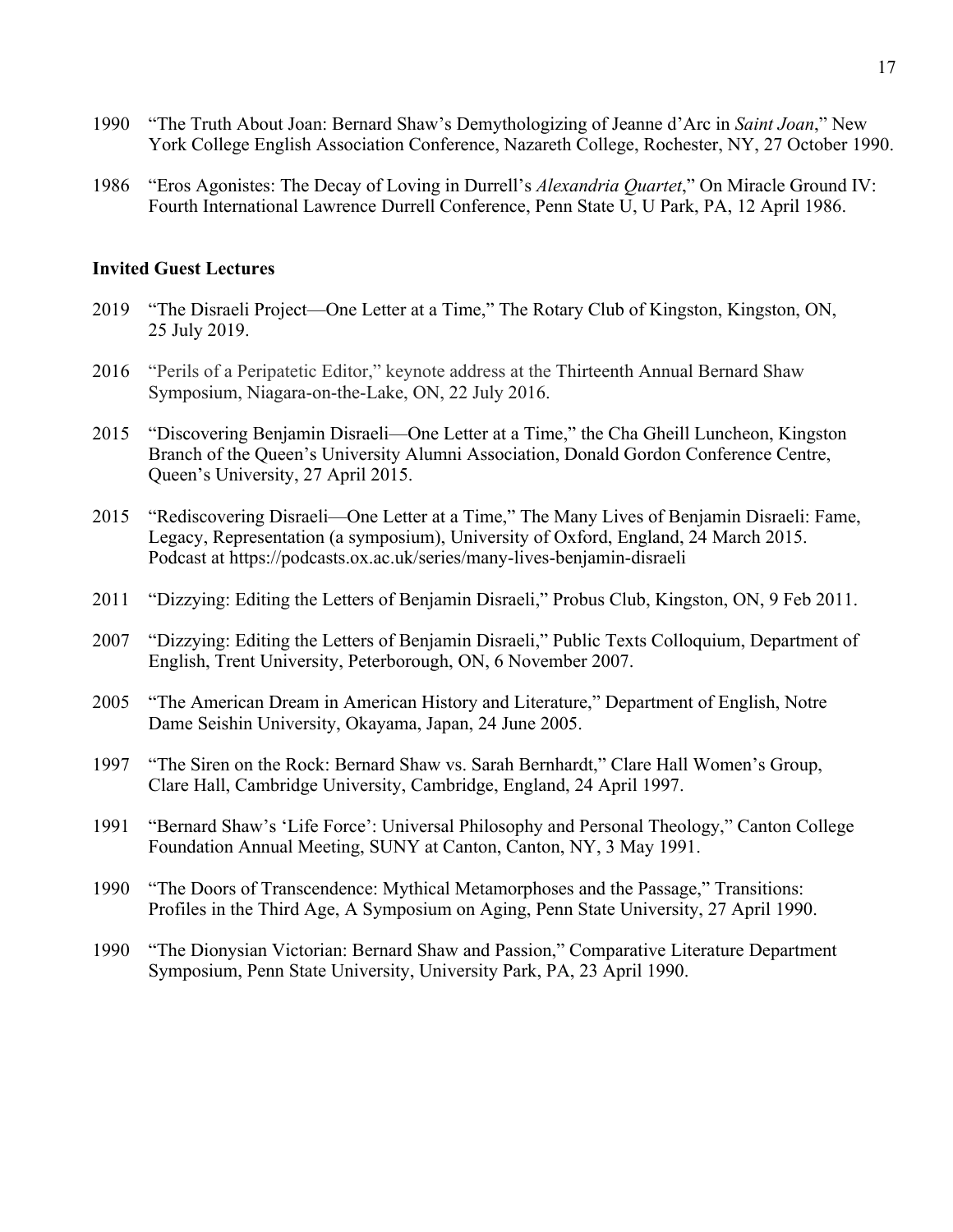## **Conference Participation**

- 2019 Chair, "Cultural Transitions II," Bridges Across Cultures: Fourth International Conference on the Arts and Humanities, Maiori, Italy, 26 June 2019.
- 2017 Chair, Session 4, Shaw at The Shaw: Shaw International Conference, Niagara-on-the-Lake, ON, 24 July 2017.
- 2017 Chair, "History, Literature and Epistolary Connections," Bridges Across Cultures: Third International Conference on the Arts & Humanities, Centro Europeo di Studi Rossettiani, Vasto, Italy, 12 June 2017.
- 2015 Presenter, Christopher Innes and Brigitte Bogar ("*Pygmalion* to *My Fair Lady*: Illuminating Shaw's Themes"), Twelfth Annual Shaw Symposium, Niagara-on-the-Lake, ON, 25 July 2015.
- 2015 Presenter, "Literature, Theatre and Poetry," Bridges Across Cultures: Second International Conference on the Arts and Humanities, International Studies Institute, Florence, Italy, 3 July 2015.
- 2013 Presenter, Charles A. Carpenter ("Shaw and Bertrand Russell vs. Gilbert Murray on Britain's Entry into World War I"), Tenth Annual Shaw Symposium, Niagara-on-the-Lake, ON, 28 July 2013.
- 2013 Presenter, Patrick J. Quinn ("Forgotten American Decadents: Sylvester Viereck and Stuart Merrill"); Chair, "Interpretation of Italy Through Literature and Art," Bridges Across Cultures: First International Conference on the Arts and Humanities, Umbra Institute, Perugia, Italy, 28, 29 June 2013.
- 2013 Presenter, Stanley Weintraub ("The Autobiography of Corno di Bassetto"), and Chair, "Shaw in Other Countries," Shaw at Home: Shaw International Conference, Shaw's Corner, UK, 20 June 2013.
- 2012 Chair, session of papers by recipients of scholarships and travel grants, Ninth Annual Bernard Shaw Symposium, Niagara-on-the-Lake, ON, 29 July 2012.
- 2011 Chair, "Political Contexts," Composition and Decomposition: British Association for Victorian Studies Conference, University of Birmingham, Birmingham, UK, 2 September 2011.
- 2011 Chair, "The Legacy of Memory," Shaw Without Borders / Shaw sans frontières: Shaw International Conference, University of Guelph, Guelph, ON, 28 July 2011.
- 2009 Chair, "Fascism and Power Politics," Shaw and Politics: Shaw International Conference, Catholic University of America, Washington, D.C., 16 October 2009.
- 2008 Presenter, Stanley Weintraub ("Disraeli in Shaw"), Fifth Annual Bernard Shaw Symposium, Niagara-on-the-Lake, ON, 27 July 2008.
- 2007 Coordinator, visit of invited guest speaker Jay R. Tunney, Bernard Shaw Society of Japan Spring Conference, Kobe College, Kobe, Japan, 9 June 2007.
- 2005 Organizer and host, Bernard Shaw Society of Japan Spring Conference, Hokkaido Bunkyo University, Eniwa, Japan, 11 June 2005.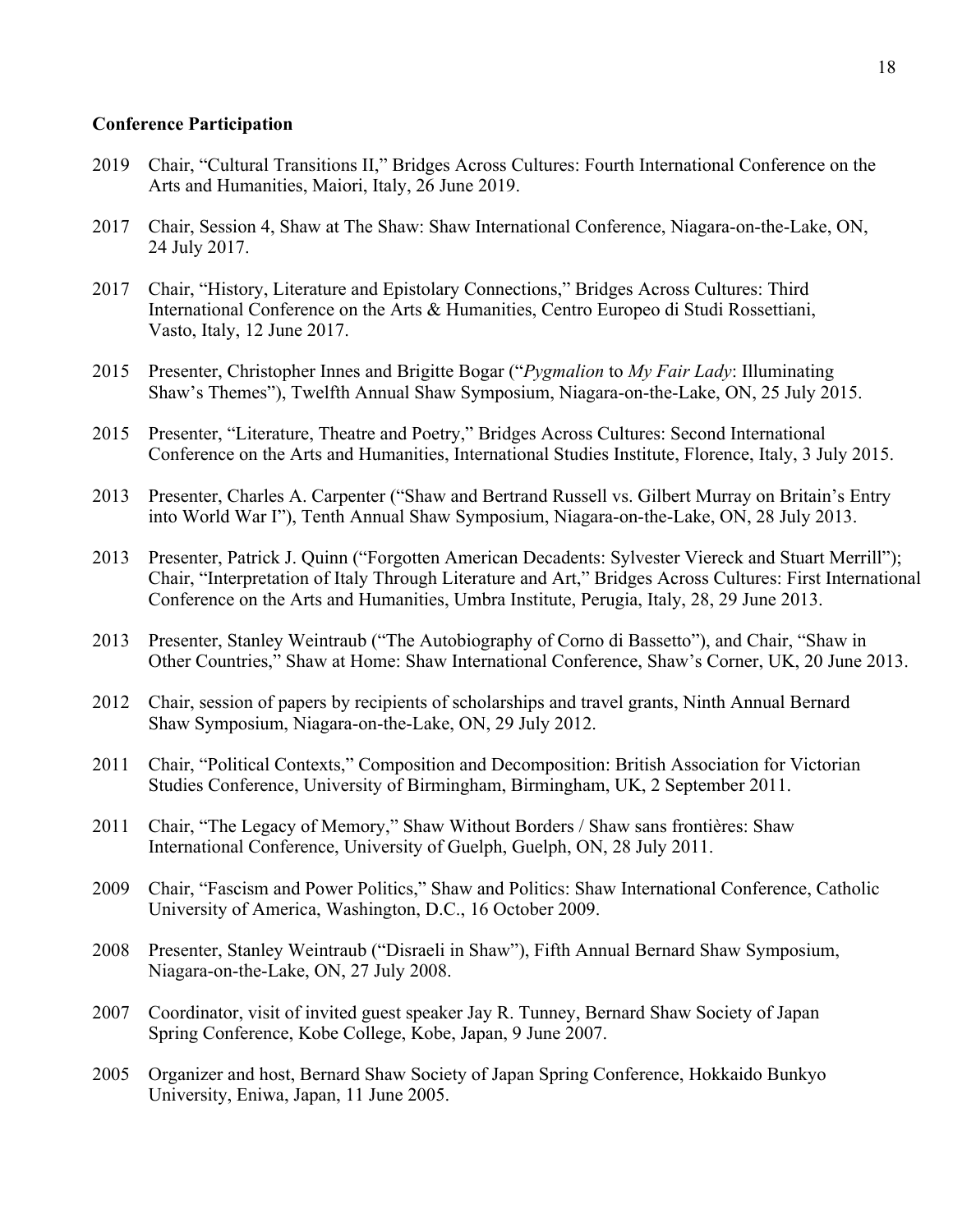- 1998 Chair, "*The White Goddess* in Twentieth-Century Poetry," The White Goddess Conference, University of Manchester, Manchester, England, 4 September 1998.
- 1996 Respondent, "Shaw's Superman, Shaw the Superman" by Yoko Morimoto, Bernard Shaw Society of Japan Fall Conference, Nagoya University, Nagoya, Japan, 26 October 1996.
- 1995 Chair, "Close Readings of Robert Graves," International Robert Graves Conference, St. John's College, University of Oxford, Oxford, England, 9 August 1995.
- 1995 Chair, "Western Technology and Modern Japan," American Comparative Literature Association Conference, University of Georgia, Athens, GA, 17 March 1995.
- 1993 Chair, "Medievalism, Modernity, and Postmodernity: On the Possibilities of Dialogue," New York College English Association Conference, Hilbert College, Hamburg, NY, 22–23 Oct 1993.
- 1993 Chair, "Poetry I," "*St. Mawr*," and "Ideologies and Religion," Fifth International D.H. Lawrence Conference, University of Ottawa, Ottawa, ON, 25–27 June 1993.
- 1991 Chair, "British Perspectives on the World," Middle Atlantic North American Conference on British Studies, Hunter College, CUNY, NY, 16 March 1991.
- 1990 Chair, "Past and Future in the Nineteenth Century," American Comparative Literature Association Conference, Penn State University, University Park, PA, 29–31 March 1990.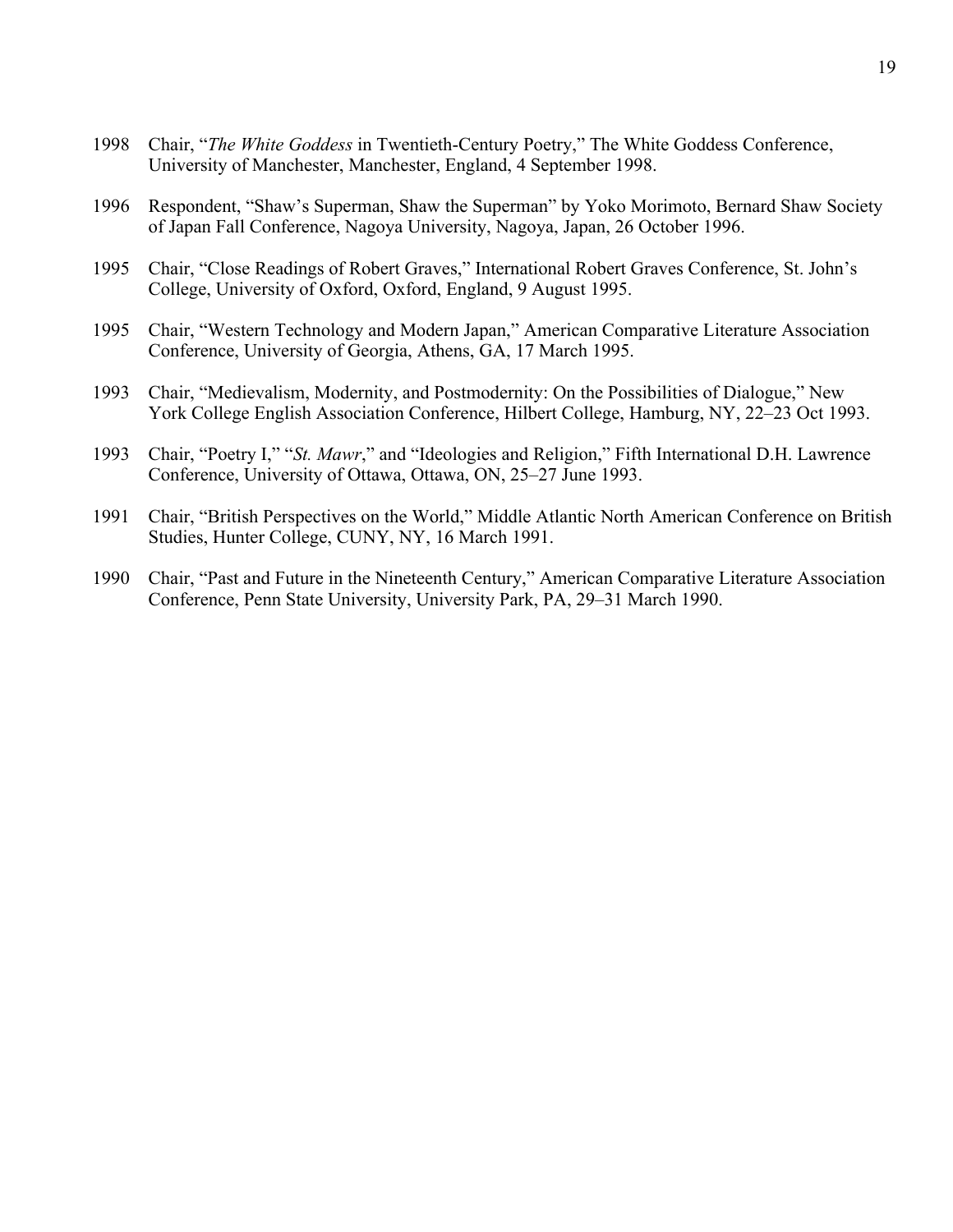#### **Manuscript Assessments**

- 2020 Brill USA: *Disraeli and the Politics of Fiction: Essays in Reconsideration* (anonymous MS). Book. (forthcoming 2022)
- 2019 *Fictions. Studi sulla narratività*, Pisa/Rome: "Réflexivité viatique: *Au détour du Caucase* de Clara Arnaud"; "La maladie du voyageur: Guido Gozzano et L'Inde." Journal articles.
- 2019 Routledge India, Taylor & Francis Group: *Bernard Shaw and Contemporary Literary Theories of Feminism* (anonymous MS). Book.
- 2016 Royal Irish Academy, Dublin: *Judging Shaw: The Radicalism of GBS* by Fintan O'Toole (Dublin: Prism, 2017). Book.
- 2015 Palgrave Macmillan: *Bernard Shaw's Bridges to Chinese Culture* by Kay Li (Palgrave Macmillan, 2017). Book.
- 2015 Palgrave Macmillan: *Shaw's Ibsen: A Re-Appraisal* by Joan Templeton (Palgrave Macmillan, 2018). Book proposal.
- 2014 Peter Lang Publishing Group: *George Moore's Paris and his Ongoing French Connections*, ed. Michel Brunet, Fabienne Gaspari and Mary Pierse (Peter Lang, 2015). Book proposal.
- 2014 Institute for Historical Research, University of London: "Bernard Shaw and Physical Culture" (anonymous author), for possible publication in *Historical Research*. Essay.
- 2014 Liverpool University Press: *Benjamin Disraeli and John Murray: The Politician, the Publisher and the 'Representative'* by Regina Akel (Liverpool UP, 2016). Book.
- 2014 University of Notre Dame: "Bought with Silver: Victor Hugo, Bernard Shaw, and the Economics of Salvation" by Mary Christian (*Religion & Literature* 47.2 [Summer 2015]: 1–22). Essay.
- 2013 University of Toronto Press: *Selected Correspondence of Bernard Shaw. Bernard Shaw and Gilbert Murray*, ed. Charles A. Carpenter (U of Toronto Press, 2014). Book.
- 2013 University Press of Florida: *Shaw's Settings: Gardens and Libraries* by Tony Jason Stafford (UP of Florida, 2013). Book.
- 2012**–**13 Thomas Riggs & Co.: critical essays on literature published by Gale Cengage Learning with St. James Press. Essays. (see Appendix B, p. 42)
- 2012 ELT Press: *Slaves of Duty and Tricks of the Governing Class: The Plays of Bernard Shaw* by Bernard F. Dukore (ELT Press, 2012). Book.
- 2012 Layman Poupard Publishing: documents for the entry on Benjamin Disraeli in *Nineteenth-Century Literature Criticism*, vol. 272, ed. Lawrence J. Trudeau (Gale Cengage Learning, 2013), 271**–**344. Bibliographies and biographical essays.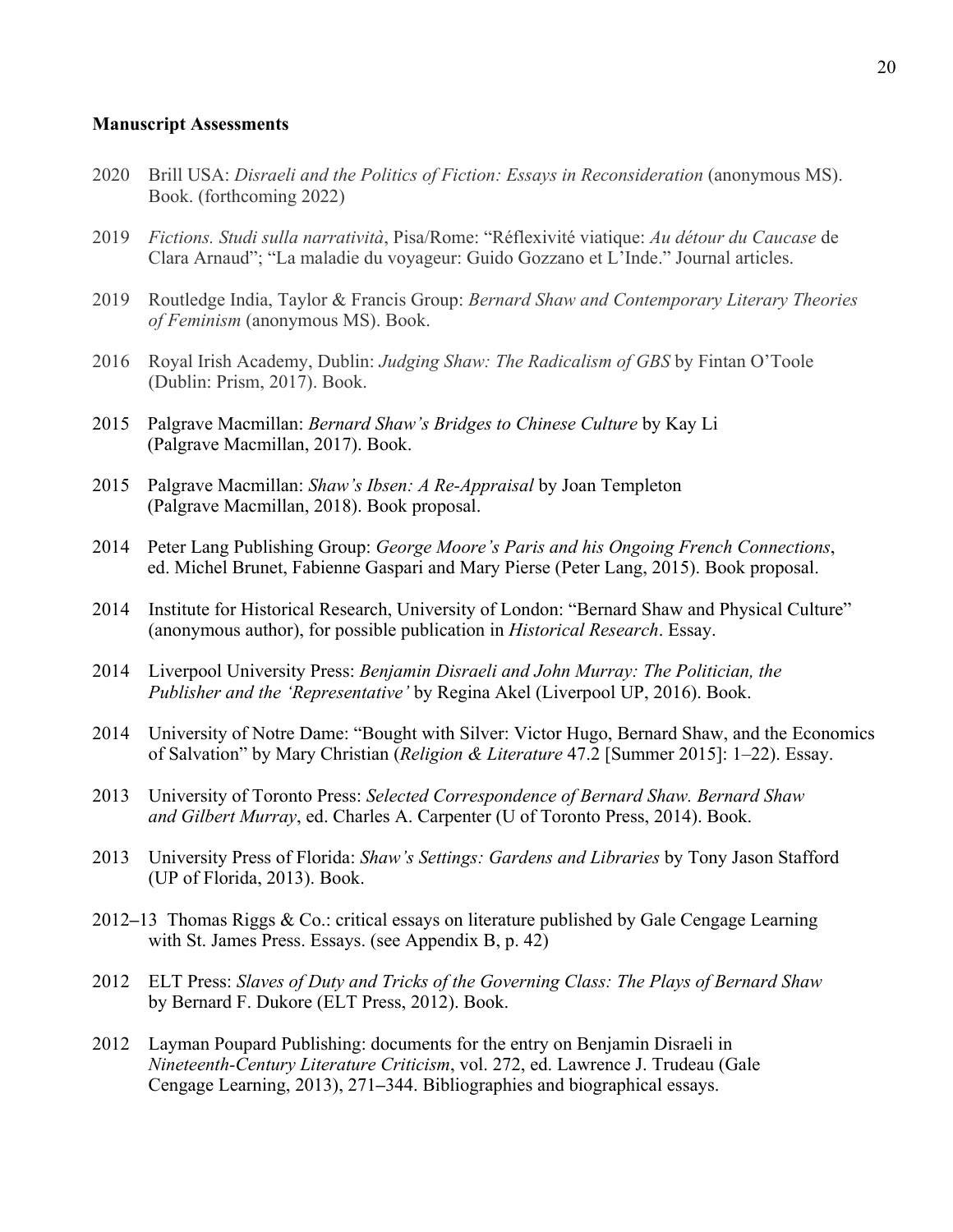- 2011 University of Toronto Press: *Disraeli: The Romance of Politics* by Robert O'Kell (University of Toronto Press, 2013). Book.
- 2010 University Press of Florida: *Shaw, Plato, and Euripides: Classical Currents in "Major Barbara"* by Sidney P. Albert (UP of Florida, 2012). Book.
- 2010 Oxford University Press: *The Shaw Festival: The First Fifty Years* by Leonard Conolly (Oxford UP, 2011). Book.
- 2009 University Press of Florida: *Bid Me to Live* by Hilda Doolittle, ed. Caroline Zilboorg (UP of Florida, 2011). Book.
- 2009 University Press of Florida: *Death of a Hero* by Richard Aldington, ed. Andrew Frayne (publication cancelled due to copyright issues). Book.
- 2008 IGI Global, *Handbook of Research on Assessment Technologies, Methods, and Applications in Higher Education*, ed. Christopher Schreiner (IGI Global, 2009). Book.
- 2001 Aid to Scholarly Publications Program, Humanities and Social Sciences Federation of Canada, Ottawa: *Bernard Shaw and Barry Jackson*, ed. L. W. Conolly (U of Toronto P, 2002). Book.
- 2000 Research Institute for Comparative Literature, University of Alberta (for the *Canadian Review of Comparative Literature / Revue Canadienne de Littérature Comparée*): "The *Ramayana* and the *Iliad*: Some Thematic Parallels" by Reyes Bertolín Cebrián and "Surrealists in Wonderland: Aspects of the Appropriation of Lewis Carroll" by Jennifer Stafford Brown. Journal articles.
- 1992**–**93 Gordon and Breach Science Publishers: *LIT: Literature Interpretation Theory* 4.1 (1992) [Hélène Cixous issue] and 4.2 (1993) [Critical Approaches issue]. Journals.
- 1991 Peter Lang Publishing: *The Great War and the Missing Muse* by Patrick J. Quinn (Susquehanna UP, 1994). Book.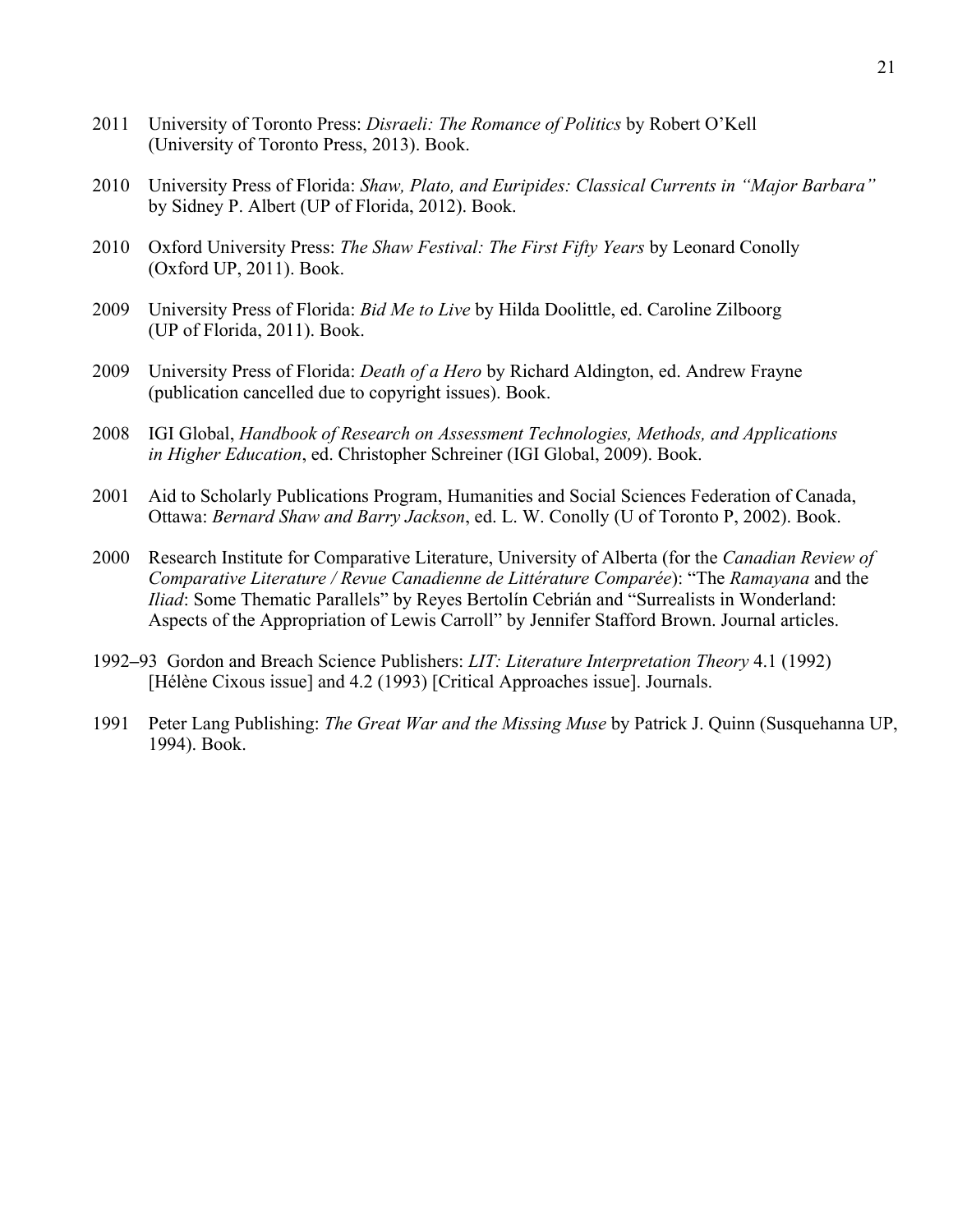## **Grant Proposal Reviews**

- 2020 Daniele Niedda, University of International Studies, Rome. "Disraeli's fiction between Jewish and Victorian ideas of Comedy." Fulbright Research Project.
- 2018 Selma Karayalcin, The English School, Nicosia, Cyprus. "A Lasting Legacy: Mary Hemingway's Overlooked Contribution to Ernest Hemingway's Writing and Reputation." John F. Kennedy Library Foundation. Ernest Hemingway Research Grant.
- 2015 Kay Li, York University. "Personalized Literature Through Inclusive Digital Visualizations." Social Sciences and Humanities Research Council of Canada, Ottawa. Insight Grant.
- 2007 Kay Li, York University. "Bernard Shaw and Asia: What Makes English Literature Websites Cross-Cultural?" Social Sciences and Humanities Research Council of Canada, Ottawa.
- 1998 Chiara Briganti. Carleton College, Northfield, MN: "The English Domestic Novel in the Twentieth Century." Carleton College Large Faculty Development Endowment Grant.

# **Proofreading**

- 2021 Donna Tatsuki, ed., *Model United Nations Simulations and English as a Lingua Franca: New Perspectives on Best Practices* (Cambridge Scholars Publishing, forthcoming)
- 2021 Kevin A. Morrison, ed., *People of the Abyss* by Jack London (Vernon Press, forthcoming)
- 2019 Kevin A. Morrison, ed., *Walter Besant: The Business of Literature and the Pleasures of Reform* (Liverpool University Press, 2019)
- 2018 Kevin A. Morrison, ed., *Companion to Victorian Popular Fiction* (McFarland, 2018)
- 2016 Kay Li, *Bernard Shaw's Bridges to Chinese Culture* (Palgrave Macmillan, 2017)
- 2016 *Canadian Literature / Littérature canadienne*, volume 225 (Summer 2015)
- 2007–16 *SHAW: The Journal of Bernard Shaw Studies* (Penn State Press)
- 2002— Broadview Press (see Appendix A, p. 35)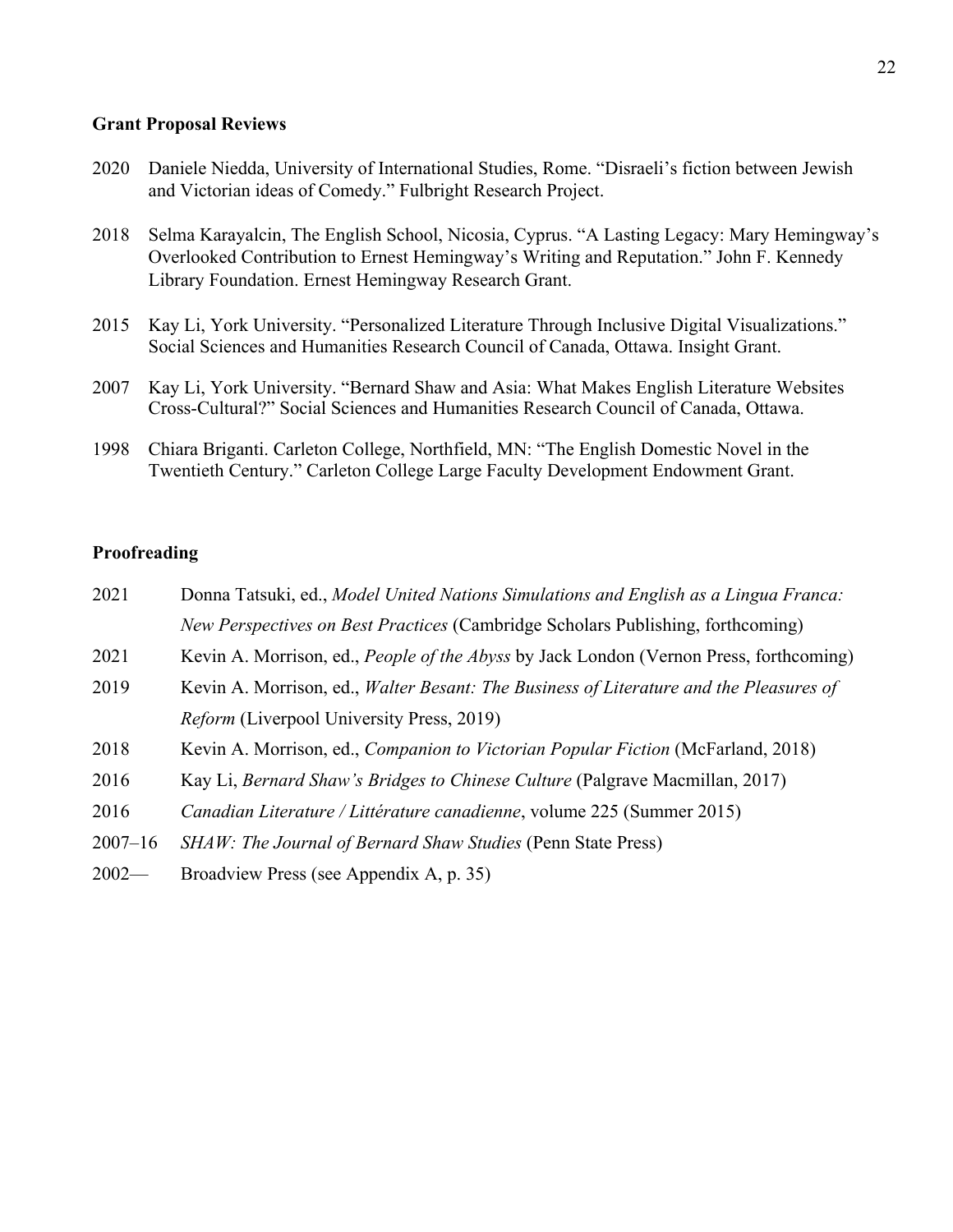## **Copy Editing: articles, essays, book chapters, booklets (selected)**

- 2021 André Pascal, "Bergson" and "Lucian Raicu, or the Religion of Art." Booklets.
- 2021 Fabio Colivicchi, "Architectural Terracottas." Book chapter.
- 2021 Bernard F. Dukore, "Unions, Strikes, Shaw." Journal article.
- 2021 Fabio Ciambella, "Taboo Language, Impoliteness, and Gender Issues in Fletcher's *Bonduca*"; "Shakespearean Language Glocalisations in Contemporary Advertising"; "Italian Translations of *Sir Thomas More*"; "A Corpus-based Analysis of *The Song of Songs*' Early Modern Translations"; "Anglo-Italian linguistic and culinary (non) hybridization: the strange case of Gino D'Acampo." Journal articles.
- 2020 Alba Graziano, "Address Pronouns Revisited: A Case of Theatre and Translation Pragmatics." Journal article.
- 2020 Bernard F. Dukore, "Racism and Shaw." *SHAW* 36.2 (2016): 6–34. Journal article.
- 2020 Antonio Magliulo, "Medieval Economic Thought and the Birth of Europe." Journal article.
- 2020 Brad Kent, "Introduction," *Man and Superman, John Bull's Other Island, Major Barbara*, ed. Brad Kent (Oxford World's Classics, forthcoming).
- 2020 Fabio Colivicchi, "Urban Archeology" and "Deconstructing an Ancient Frontier: Caere and Rome in the 4th and 3rd c. BCE (journal articles); "Diverging Narratives: Archaeology, Historical Sources and Urban Trajectories in Southern Etruria" (book chapter).
- 2020 Cristiana Zaccagnino, "Athenian Black-figure and Red-figure Pointed Amphoras." Journal article.
- 2020 Giovanni Michelagnoli, "Modigliani and Tarantelli Searching for a Post-Keynesian Labor Market Model." Journal article.
- 2020 Arthur Milnes, "The Decision Makers: Canadian Prime Ministers During War and Conflict." Discussion paper for the Canadian War Museum, Ottawa, ON.
- 2020 Amedeo De Dominicis, "Identity and Differences between Formant Charts as Global Topological Objects"; "Neurological Evidence of the Phonological Nature of Tones"; "A Topological Definition of Voice Mimickers." Journal articles.
- 2020 Giampaolo Conte, "Defining financial reforms in the nineteenth-century capitalistic world economy: the Ottoman case (1838–1914)." Journal article.
- 2019 Giampaolo Conte, "Unholy Alliances: Disentangling the Economic Relations between Italy, the Holy See and the Ottoman Empire." *International History Review* (2020). Journal article.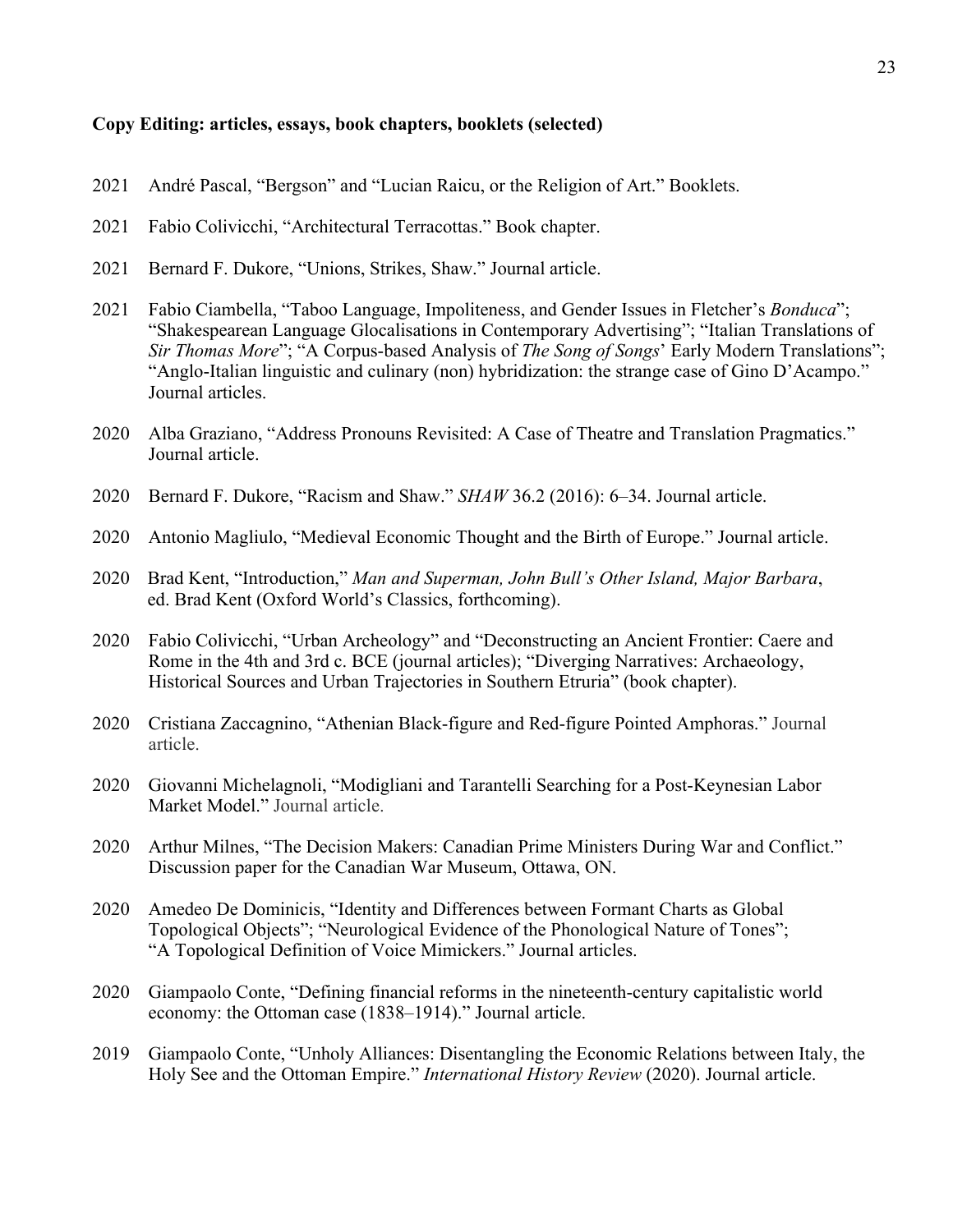- 2019 Giovanni Michelagnoli, "Federico Caffè on the Economic Science in Italy." Journal article.
- 2019 Adrianne Kalfopoulou, "Switzerland." Long essay.
- 2019 Daniele Niedda, "'Drunk with the dews of the morning': William Beckford Rewrites his Dreams of Italy." *Fictions. Studi sulla narratività* (forthcoming). Journal article.
- 2019 L. W. Conolly, *"My Dear Loraine": Bernard Shaw's Letters to an Actor* (The Academy of the Shaw Festival, 2020). Booklet.
- 2019 Gilles Campagnolo, "Some Reflections on China and Europe." Book chapter.
- 2018 L. W. Conolly, *Bernard Shaw's Postmistress: The Memoir of Jisbella Georgina Lyth As Told to Rome Lambkin* (The Academy of the Shaw Festival, 2018). Booklet.
- 2017 L. W. Conolly, *"My Dear Watson": Shaw's Letters to a Critic* (privately printed, 2017). Booklet.
- 2016–17 *Canadian Journal of History/Annales canadiennes d'histoire*, "Claude Amable de Cohade de La Garderie: Family Conflict and Political Conspiracy under Louis XV" by Jeffrey Merrick, *CJH/ACH* 52.1 (Spring-Summer 2017): 1–28; "John Marshall, l'Autochtone et la concrétisation d'un fédéralisme" by David Bergeron, *CJH/ACH* 52.2 (Autumn 2017): 207–39. Journal articles.
- 2016 Thomas Riggs & Co., Missoula, MT, digital scholarly introductions to writers and their works in the "Gale Researcher" series. Essays. (see Appendix B, p. 42)
- 2016 David P. Thomas, "Global Civil Society and Resistance to Canadian Mining Abroad"; "Bombardier in Israel/Palestine"; "White Fragility and the White Student Abroad." Journal articles.
- 2016 Frederick M. Schweitzer, Manhattan College, NYC, "How I Became a Jewish Historian." Jewish-Christian Relations: Insights and Issues in the ongoing Jewish-Christian Dialogue (01.04.2018), at www.jcrelations.net. Journal article.
- 2016 Daniele Niedda, "Beckford's *Vathek* in Italy: The Reception by Mario Praz, Alberto Moravia, and Giaime Pintor, *Comparative Literature Studies* 53.3 (2016): 478**–**502. Journal article.
- 2015 Brad Kent, "George Bernard Shaw," Oxford Bibliographies, at www.oxfordbibliographies.com Biographical essay.
- 2015 Marine Museum of the Great Lakes at Kingston (Kingston, ON), seven interpretive text panels about the Kingston Dry Dock funded by a Kingston Heritage Project Grant.
- 2015 L. W. Conolly, *GBS on NBC. "They Knew Bernard Shaw": NBC 'Biographies in Sound' Broadcast. 27 March 1955* (Toronto: privately printed, 2015). Booklet.
- 2007 Victor Hugo Fernández, *Living Costa Rica: Real Estate and Lifestyle Magazine*  1 (May**–**July 2007) and 2 (Aug**–**October 2007). Magazine articles.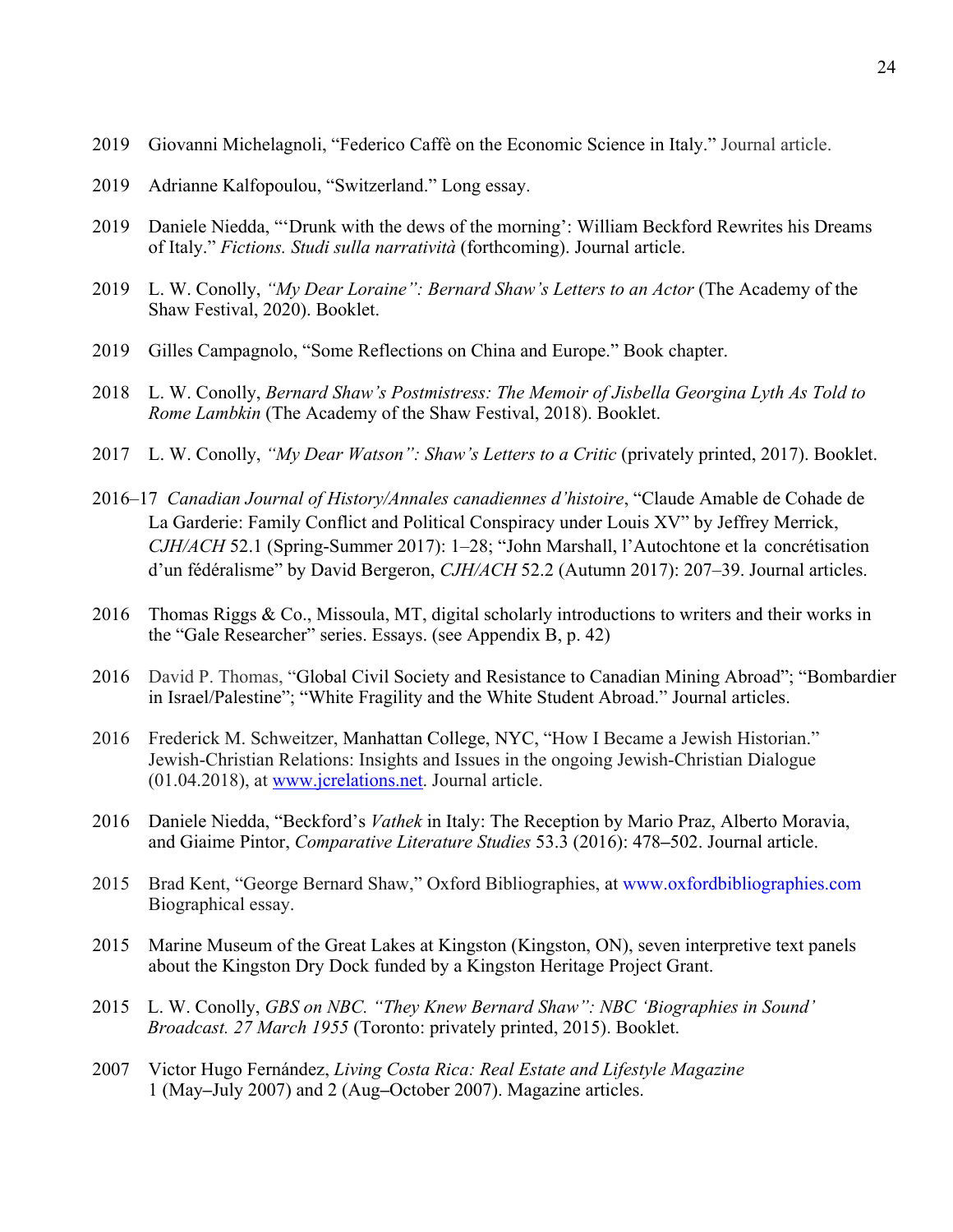- 2006 Peter Gahan, "The Initiation of the Playwright as a Young Poet," introduction to *Candida* by Bernard Shaw (Penguin, 2006). Scholarly essay.
- 2001**–**02 Victor Hugo Fernández, *Destination Honduras 2001* (2001), *Destination Honduras 2002* (2002). Magazine articles.
- 1995 Sanroku Yoshida, "The Burning Tree: The Spatialized World of Kenzaburo Oe," *World Literature Today* 69:1 (Winter 1995): 10**–**16. Journal article.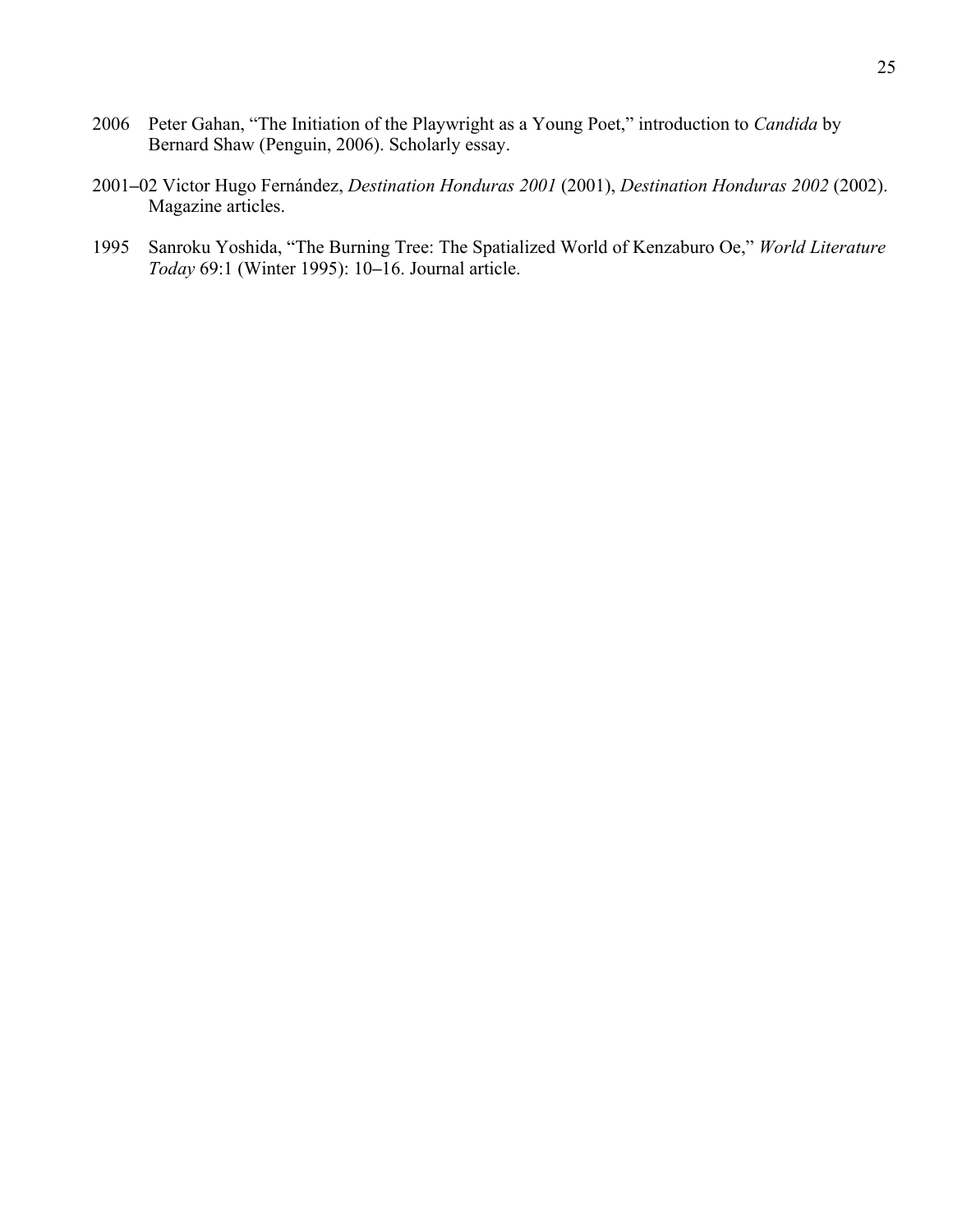## **Copy Editing: monographs**

- 2021 Yahya R. Haidar, trans., '*Al-Din': Prolegomena to the Study of the History of Religions* by M. A. Draz. Bloomsbury Academic (forthcoming).
- 2021 Linda Wicks and Elizabeth Smyth, eds., *170 Years of Service: Reflections on the History and Mission of the Sisters of St. Joseph of Toronto*. The Sisters of St. Joseph of Toronto.
- 2021 Teressa Kennedy, *Contrast Brings Clarity: The Unexpected Path that Led Me to Homeschooling.*
- 2021 Fabio Ciambella, *Conflict and Corruption in Early Modern England:* Four Paradoxes *by Thomas Scott (1602) and the Diggeses (1604).*
- 2021 Antonio Magliulo, *A History of European Economic Thought*. Routledge (forthcoming).
- 2021 Adrianne Kalfopoulou, "The *Re* in *Refuge*."
- 2021 Kevin A. Morrison, ed., *London's East End: A Short Encyclopedia*. McFarland (forthcoming).
- 2021 Kevin A. Morrison, ed., *Victorian Culture and Experiential Learning: Historical Encounters in the Classroom*. Palgrave Macmillan (forthcoming).
- 2021 Kevin A. Morrison, ed., *Political and Sartorial Styles in Britain and Its Colonies, 1836–1926.* Manchester UP (forthcoming).
- 2021 Alba Graziano et al., ed., *Pedagogical and Technological Innovations in (and through) Content and Language Integrated Learning*. Cambridge Scholars Publishing, 2021.
- 2021 *Bernard Shaw on the American Stage: A Chronicle of Premieres and Notable Revivals* by L. W. Conolly (Palgrave Macmillan, forthcoming).
- 2020 Fabio Ciambella, *Shakespeare and His Contemporaries: A Corpus-Based Analysis of their Dance Lexicon*. Routledge (forthcoming).
- 2020 Kevin A. Morrison, ed., *Victorian Pets and Poetry.* Routledge, 2021.
- 2020 Patrick Quinn, *Aleister Crowley and Sylvester Viereck: Literature, Lust and the Great War*. Cambridge Scholars Publishing, 2021.
- 2020 Kevin A. Morrison, *Landscape and Liberalism: Mitford, Gaskell, Eliot*. Oxford UP (forthcoming).
- 2020 Katerina Psilopoulou, "Writing the Body: The Grotesque in Jesmyn Ward's Fiction and Non-Fiction." M.Phil. thesis, University of Cambridge.
- 2019 Kevin A. Morrison, ed., *Making the Grade: Reimagining the Graduate Seminar Essay.* Rowman & Littlefield, 2021.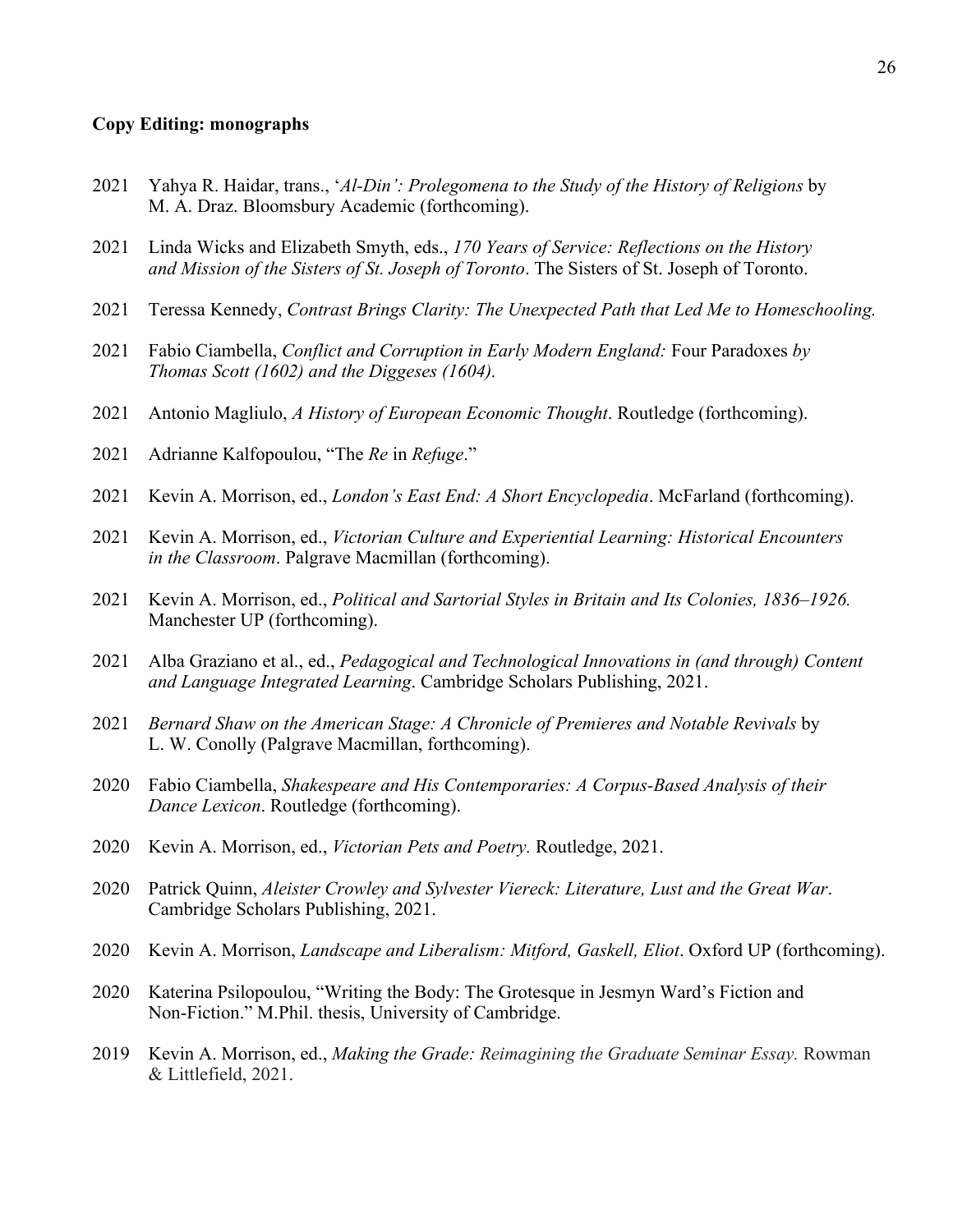- 2019 Bernard F. Dukore, *Bernard Shaw and the Censors: Fights and Failures, Stage and Screen.* Palgrave Macmillan, 2020.
- 2019 Kevin A. Morrison, *Study-Abroad Pedagogy, Dark Tourism, and Historical Reenactment: In the Footsteps of Jack the Ripper and His Victims.* Palgrave Macmillan, 2019.
- 2018 Stanley Weintraub, *Deadlock: Roosevelt and de Gaulle, 1940–1945*.
- 2017 Kevin A. Morrison, *A Micro-History of Victorian Liberal Parenting: John Morley's "Discreet Indifference."* Palgrave Macmillan, 2018.
- 2017 Catherine Layton, *The Life and Times of Mary, Dowager Duchess of Sutherland: Power Play.* Cambridge Scholars Publishing, 2018.
- 2017 Chen Sun, "The Transformation of Cultural Representation and Landscape in Dali, China." MST thesis, Institute of Social and Cultural Anthropology, University of Oxford.
- 2016 Dionysious Psilopoulos, *The Prophets and the Goddess: W. B. Yeats, Aleister Crowley, Ezra Pound, Robert Graves, and the Chthonic Esoteric Tradition*. Cambridge Scholars, 2017.
- 2016 Historica Canada, Toronto, Wilfrid Laurier Speeches Database, *Sir Wilfrid Laurier Education Guide* at http://education.historicacanada.ca/files/115/Laurier\_EducationGuide\_Interactive.pdf.
- 2016 Len R. Drayton, *My Theory on God*.
- 2016 Stanley Weintraub, *The Recovery of Palestine, 1917: Jerusalem for Christmas.* Cambridge Scholars Publishing, 2017.
- 2016 Wilfrid Laurier University Press, *Governing Cities Through Regions: Canadian and European Perspectives*, ed. Roger Keil et al. Wilfrid Laurier UP, 2016.
- 2016 McClelland & Stewart, *Canada Always: The Defining Speeches of Sir Wilfrid Laurier*, ed. Arthur Milnes*.* McClelland & Stewart, 2016.
- 2015–19 Antonius Jesensek, *Bernard Shaw in Italy, 1909***–***1943: Translation, Performance, Reception*.
- 2015 Kay Li, *Bernard Shaw's Bridges to Chinese Culture.* Palgrave Macmillan, 2016.
- 2015 Joan Templeton, *Shaw's Ibsen: A Re-Appraisal.* Palgrave Macmillan, 2018.
- 2015 Frederick M. Schweitzer, *Jacqueline: A Memoir*.
- 2014 Patrick J. Quinn, *Patriarchy in Eclipse: The Femme Fatale and the New Woman in American Literature and Culture 1870–1920*. Cambridge Scholars Publishing, 2015.
- 2012 Hisashi Morikawa, "Wagnerian Elements in Bernard Shaw's Early and Middle Plays," Ph.D. thesis, Department of Foreign Studies, Nagoya Gakuin University, Nagoya, Japan.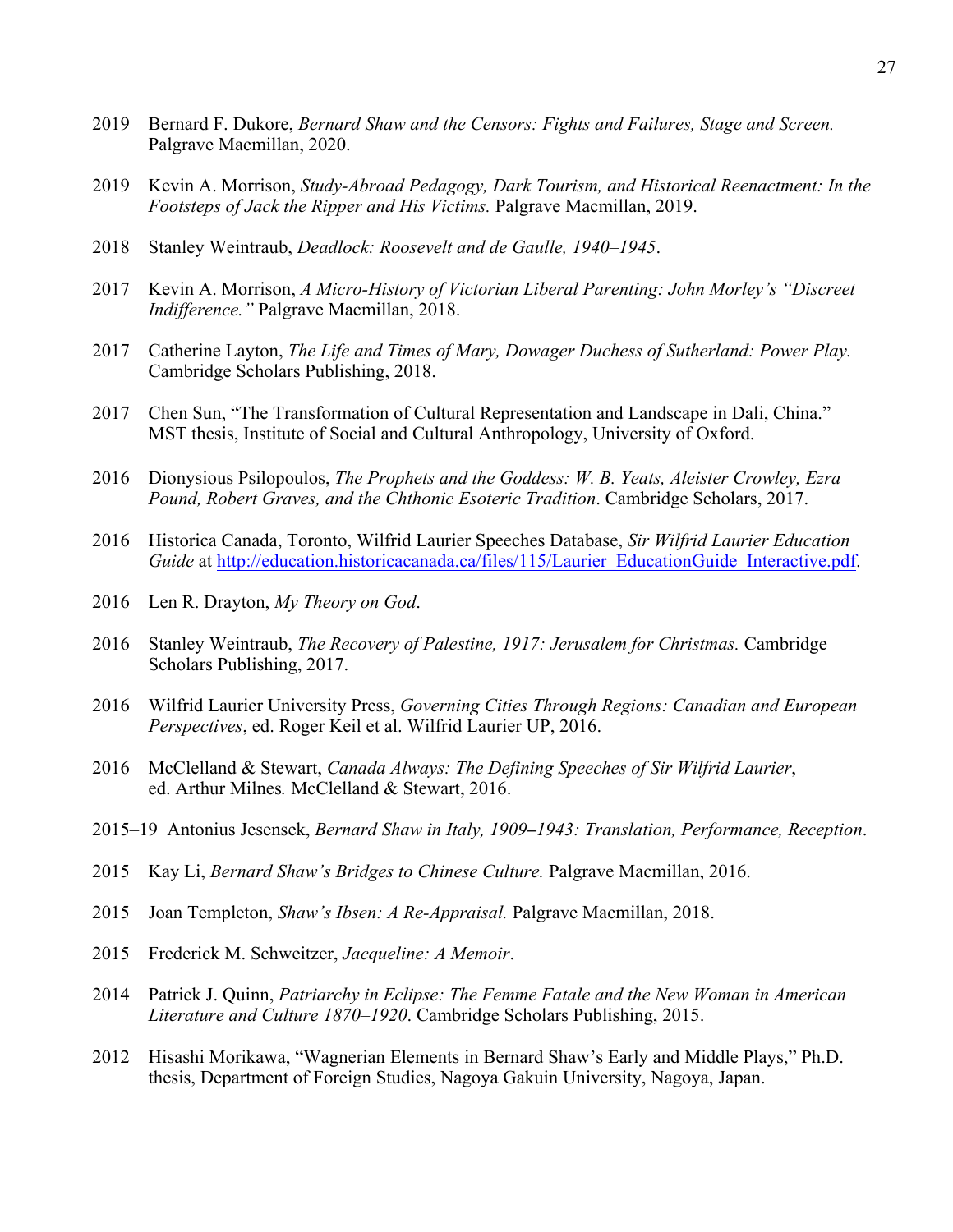- 2012 María Odette Canivell Arzú, *Marketing Myths: On Heroedom, Intellectual Imperialism, and the Construction of National Symbols*. Lambert Academic Publishing, 2012.
- 2011 María Odette Canivell Arzú, *The Might of the Pen: Writers and Nation-Building*, published in translation as *El poder de la pluma: Los escritores y la política.* Saarbrücken, Germany: Editorial Académica Española, 2012.
- 2010 Jay R. Tunney, *The Prizefighter and the Playwright: Gene Tunney and Bernard Shaw.* Firefly Books, 2010.
- 2009 Charles A. Carpenter, *The Dramatic Works of Samuel Beckett: A Selective Bibliography of Publications About his Plays and their Conceptual Foundations*. Continuum, 2011.
- 2007 Kay Li, *Bernard Shaw and China: Cross-Cultural Encounters*. UP of Florida, 2007.
- 2005 J. P. Wearing, *Bernard Shaw and Nancy Astor*. University of Toronto Press, 2005.
- 2000 Stanley Weintraub, *Silent Night: The Story of the World War I Christmas Truce*. Simon & Schuster, 2001.
- 1999 Stanley Weintraub, *The Importance of Being Edward: King in Waiting, 1841–1901*. John Murray, 2000.
- 1997 Fred D. Crawford, *Richard Aldington and Lawrence of Arabia: A Cautionary Tale*. Southern Illinois UP, 1998.
- 1993 Wilfred B. Whalley, *Adventures in Electronics*.
- 1987 Donat Pharand, *Canada's Arctic Waters in International Law*. Cambridge UP, 1988.
- 1972 Donat Pharand, *The Law of the Sea of the Arctic, with Special Reference to Canada*. University of Ottawa Press, 1973.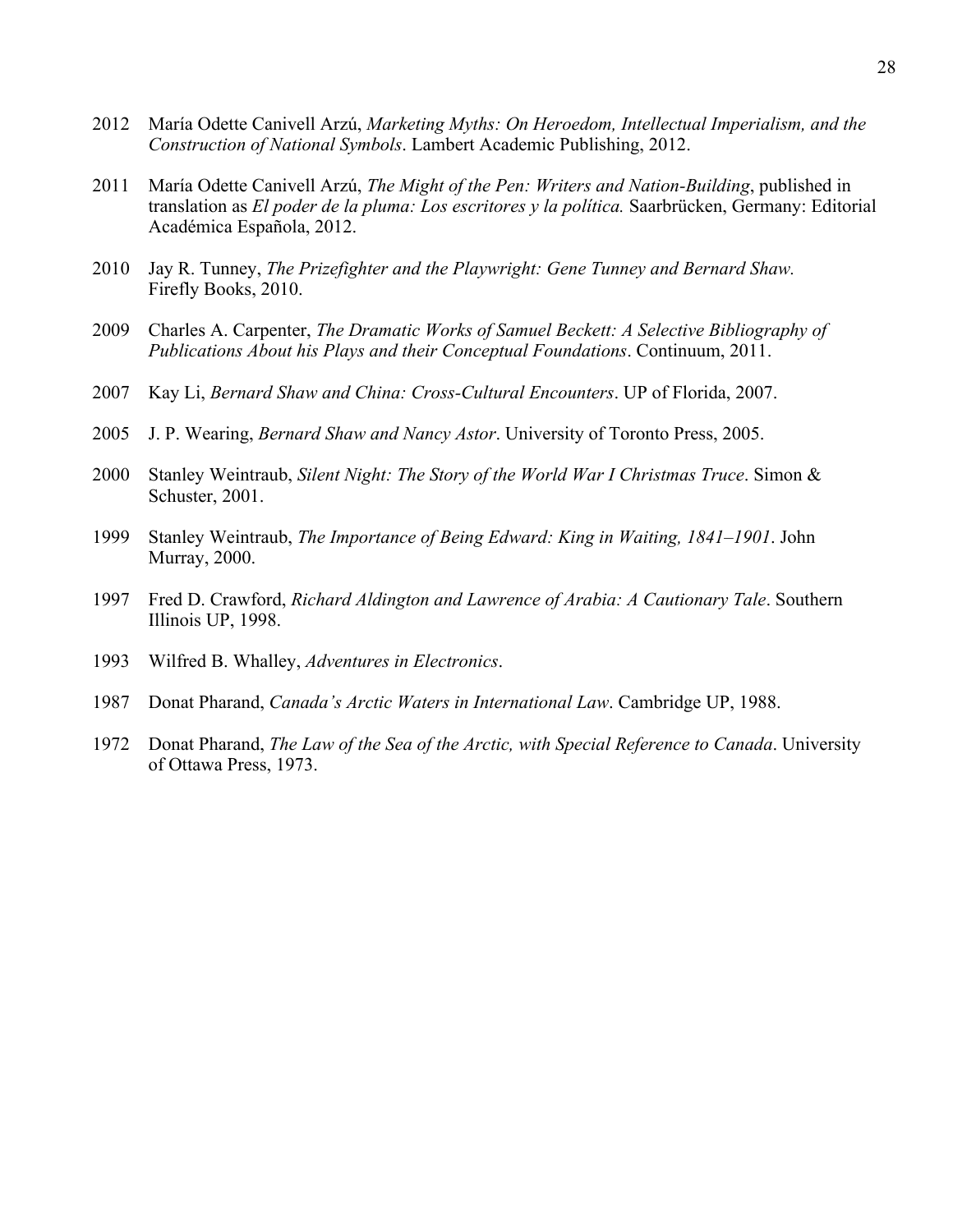## **Copy Editing: creative writing**

- 2019–21 Selma Karayalcin (Cyprus): *The Hemingways*. Screenplay *Her Ruby Heart.* Screenplay
- 2019 Christopher Schreiner (Guam): "Gorgo, My Neighbor." Short story
- 2019 Kurodahan Press (Japan): *Kthulhu Reich* by Asamatsu Ken, translated by Jim Rion. Novel
- 2017 Stephen Toskar (Japan): *Fixed*. Novella
- 2016–21 Alexander B.G. Ha (South Korea): *Mission Impossible: Secrets of the Black Kingdom.* Screenplay *Ideabroker: The Legend.* Screenplay *Lovers in Verona.* Screenplay *To Kill a President: Trojan Horse.* Screenplay *Ghosts: Twin Presidents.* Screenplay *The Walker Story: From Fallen Star to War Hero*. Screenplay
- 2015 Gerald Tulchinsky (Canada): *Shtetl on the Grand* (Victoria, BC: FriesenPress, 2015). Short stories
- 2014 Carmine Pari (USA): *No More Time: Selected Stories* (Redequal Publishing, 2015). Short stories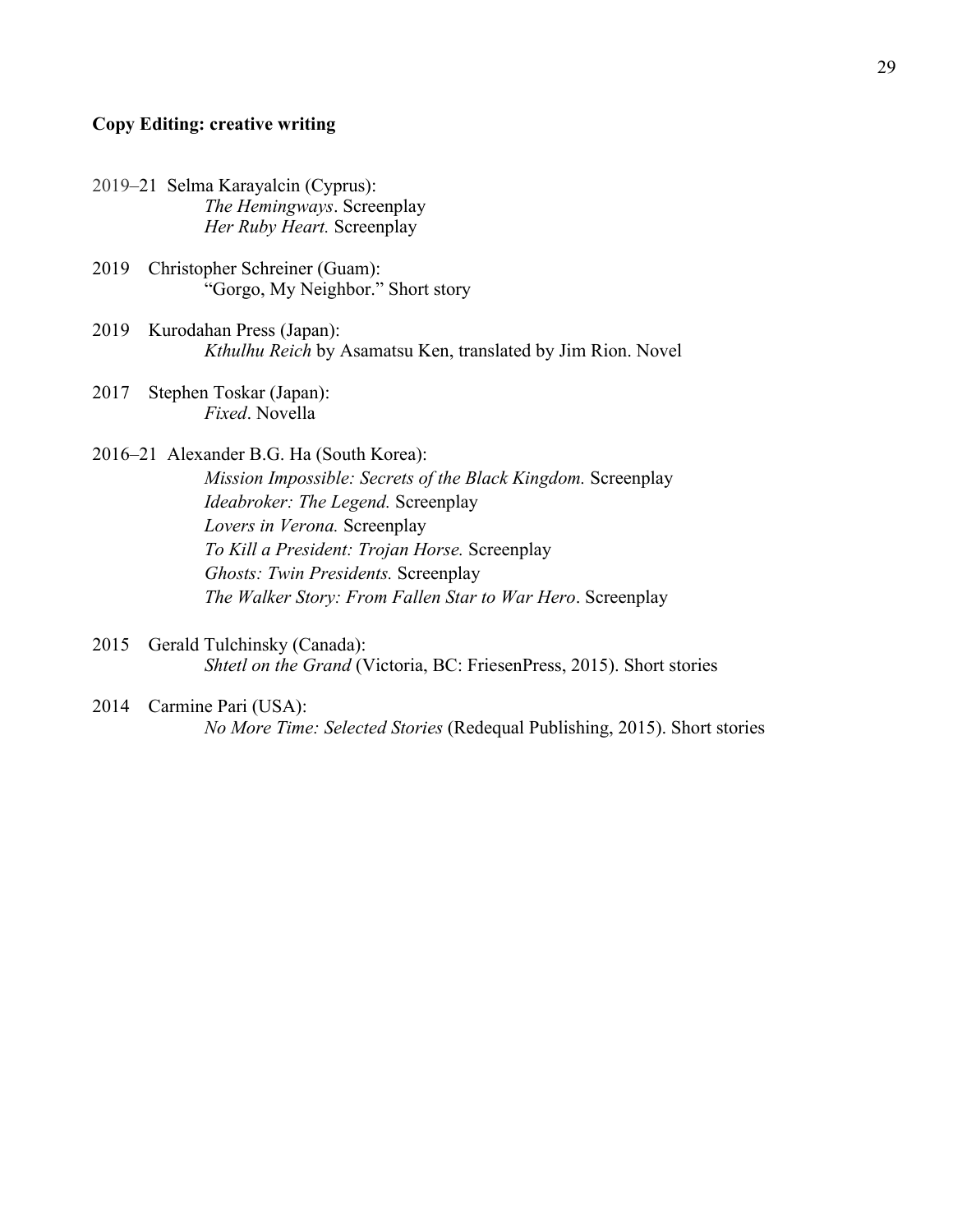## **Indexing**

- Ronald Granofsky, *D.H. Lawrence and Attachment* (McGill-Queen's University Press, 2022)
- Joyce Kinkead, *A Writing Studies Primer* (Broadview Press, 2022)
- Linda Wicks and Elizabeth Smyth, eds., *170 Years of Service: Reflections on the History and Mission of the Sisters of St. Joseph of Toronto* (The Sisters of St. Joseph of Toronto, 2021)
- Paul Kellogg, *"Truth Behind Bars": Reflections on the Fate of the Russian Revolution* (Athabasca University Press, 2021)
- Jim Farney and Julie Simmons, eds., *Open Federalism Revisited: Regional and Federal Dynamics in the Harper Era* (University of Toronto Press, 2021)
- Kevin A. Morrison, ed., *Victorian Culture and Experiential Learning: Historical Encounters in the Classroom*. Palgrave Macmillan (forthcoming)
- James A. Onusko, *Boom Kids: Growing Up in the Calgary Suburbs, 1950–1970* (Wilfrid Laurier University Press, 2021)
- Kevin A. Morrison, ed., *Making the Grade: Reimagining the Graduate Seminar Essay* (Rowman & Littlefield, 2021)
- Kevin A. Morrison, ed., *Victorian Pets and Poetry* (Routledge, 2021)
- Heather and Roger Graves, *Business Communication: Rhetorical Situations* (Broadview Press, 2021)
- René Descartes, *Discourse on the Method* (Broadview Press, 2020)
- Meredith Celene Schwartz, ed., *The Ethics of Pandemics* (Broadview Press, 2020)
- Kevin A. Morrison, ed., *Walter Besant: The Business of Literature and the Pleasures of Reform*  (Liverpool University Press, 2019)
- Kevin A. Morrison, *Study-Abroad Pedagogy, Dark Tourism, and Historical Reenactment: In the Footsteps of Jack the Ripper and His Victims* (Palgrave Macmillan, 2019)
- Thomas Aquinas, *Basic Philosophical Writing*, ed. Steven Baldner (Broadview Press, 2019)
- James Gerrie, *Technology and Society: A Philosophical Guide* (Broadview Press, 2018)
- Jonathan Silverman and Dean Rader, *The World Is a Text: Writing about Visual and Popular Culture* (Broadview Press, 2018)
- Chiara Briganti and Kathy Mezei, eds., *Living with Strangers: Bedsits and Boarding Houses in Modern English Life, Literature and Film* (Bloomsbury Publishing, 2018)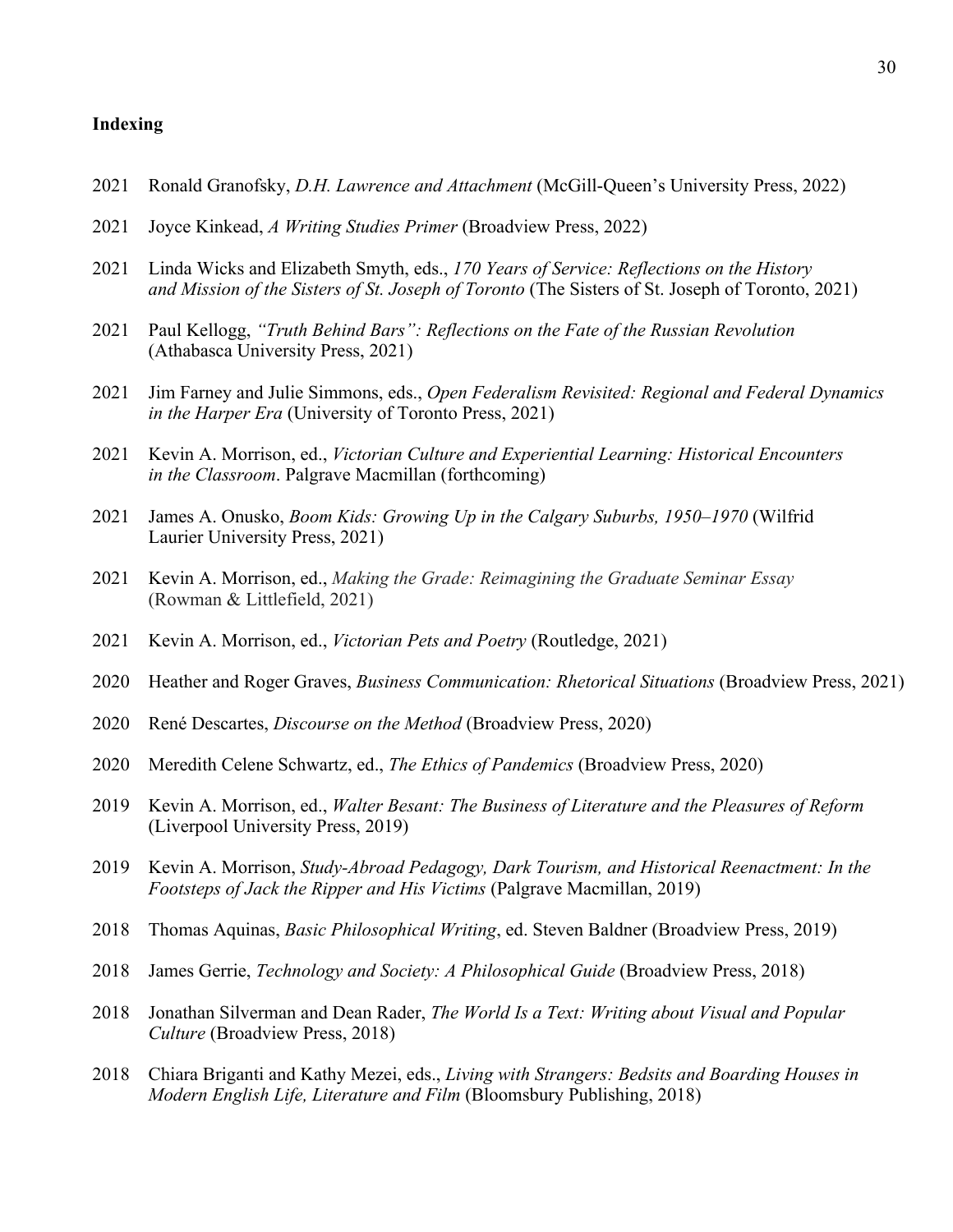- Catherine Layton, *The Life and Times of Mary, Dowager Duchess of Sutherland: Power Play* (Cambridge Scholars Publishing, 2018)
- Robert M. Martin, *Writing Wrongs: Common Errors in English* (Broadview Press, 2018)
- K. Aaron Smith and Susan M. Kim, *This Language, A River: A History of English* (Broadview Press, 2018)
- Kevin A. Morrison, *Victorian Liberalism and Material Culture: Synergies of Thought and Place* (University of Edinburgh Press, 2018)
- Peter Alward, *Philosophical Problems: An Introductory Text in Philosophy* (Broadview Press, 2017)
- Dionysious Psilopoulos, *The Prophets and the Goddess: W. B. Yeats, Aleister Crowley, Ezra Pound, Robert Graves, and the Chthonic Esoteric Tradition* (Cambridge Scholars Publishing, 2017)
- Joan Templeton, *Shaw's Ibsen: A Re-Appraisal* (Palgrave Macmillan, 2018)
- Stephen Guppy, *Writing and Workshopping Poetry: A Constructive Guide* (Broadview Press, 2017)
- Arthur Milnes, ed., *Canada Always: The Defining Speeches of Sir Wilfrid Laurier* (McClelland & Stewart, 2016)
- Gary E. Jones and Joseph P. DeMarco, *Bioethics in Context: Moral, Legal, and Social Perspectives* (Broadview Press, 2016)
- Jay R. Tunney, *The Prizefighter and the Playwright: Gene Tunney and Bernard Shaw* (Firefly Books, 2010)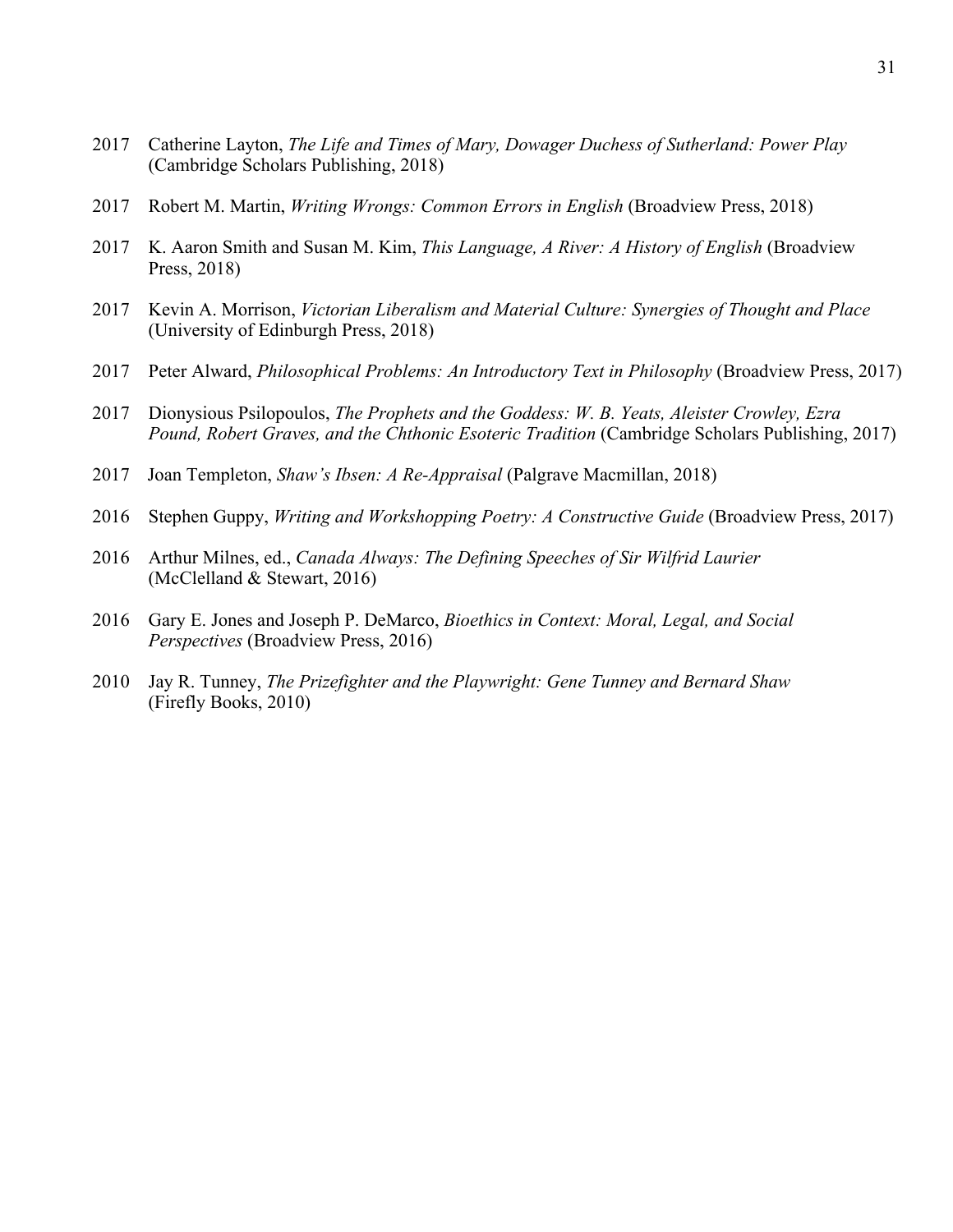#### **Reviews of my books**

2000 *Bernard Shaw and the French* (University Press of Florida, 2000)

Stanley Weintraub, *ELT: English Literature in Transition, 1880***–***1920* 44.4 (2001): 486**–**490 Richard Nickson, *The Independent Shavian* [New York] 39.3 (2001): 64**–**66 H.I. Einsohn, *Choice* (July/August 2001): 1963 Leon Hugo, *The Shavian* [London] 9.3 (2002): 23**–**25 Leon Hugo, *SHAW: The Annual of Bernard Shaw Studies* 22 (2002): 193**–**197 Malcolm Page, *English Studies in Canada* 28.4 (December 2002): 756**–**757 David J. Eshelman, *Theatre History Studies* 23 (June 2003): 124**–**125 Julie Sparks, *Comparative Literature Studies* 40.4 (2003): 452**–**456

2009 *Bernard Shaw and His Publishers* (University of Toronto Press, 2009)

John Bertolini, *ELT: English Literature in Transition, 1880***–***1920* 53.2 (2010): 219**–**222 Don B. Wilmeth, *SHAW: The Annual of Bernard Shaw Studies* 30 (2010): 260**–**261 Hisashi Morikawa, *GBS* [Japan] 33 (June 2010): 12

2013 *Benjamin Disraeli Letters, Volume IX: 1865***–***1867* (University of Toronto Press, 2013) Stanley Weintraub, *Times Literary Supplement* (17 May 2013): 13 Frederick M. Schweitzer, *The Historian* 77.1 (Spring 2015): 184**–**186 Robert O'Kell, *University of Toronto Quarterly* 84.3 (Summer 2015): 242**–**244

- 2014 *Benjamin Disraeli Letters, Volume X: 1868* (University of Toronto Press, 2014) Robert O'Kell, *Victorian Studies* 58.1 (Autumn 2015): 137**–**139 Jane Stabler, *SEL: Studies in English Literature 1500–1900* 55.4 (Autumn 2015): 931–932
- 2015 *Lord Beaconsfield and Sir John A. Macdonald. A Political and Personal Parallel* (McGill-Queen's University Press, 2015)

Patrice Dutil, *Canadian Parliamentary Review* 38.3 (Autumn 2015): 25**–**26; and (in French) *Revue parlementaire canadienne* 38.3 (automne 2015): 25**–**26

2016 *Bernard Shaw on Religion* (RosettaBooks, 2016) Ellen Dolgin, *SHAW: The Journal of Bernard Shaw Studies* 36.2 (2016): 331–332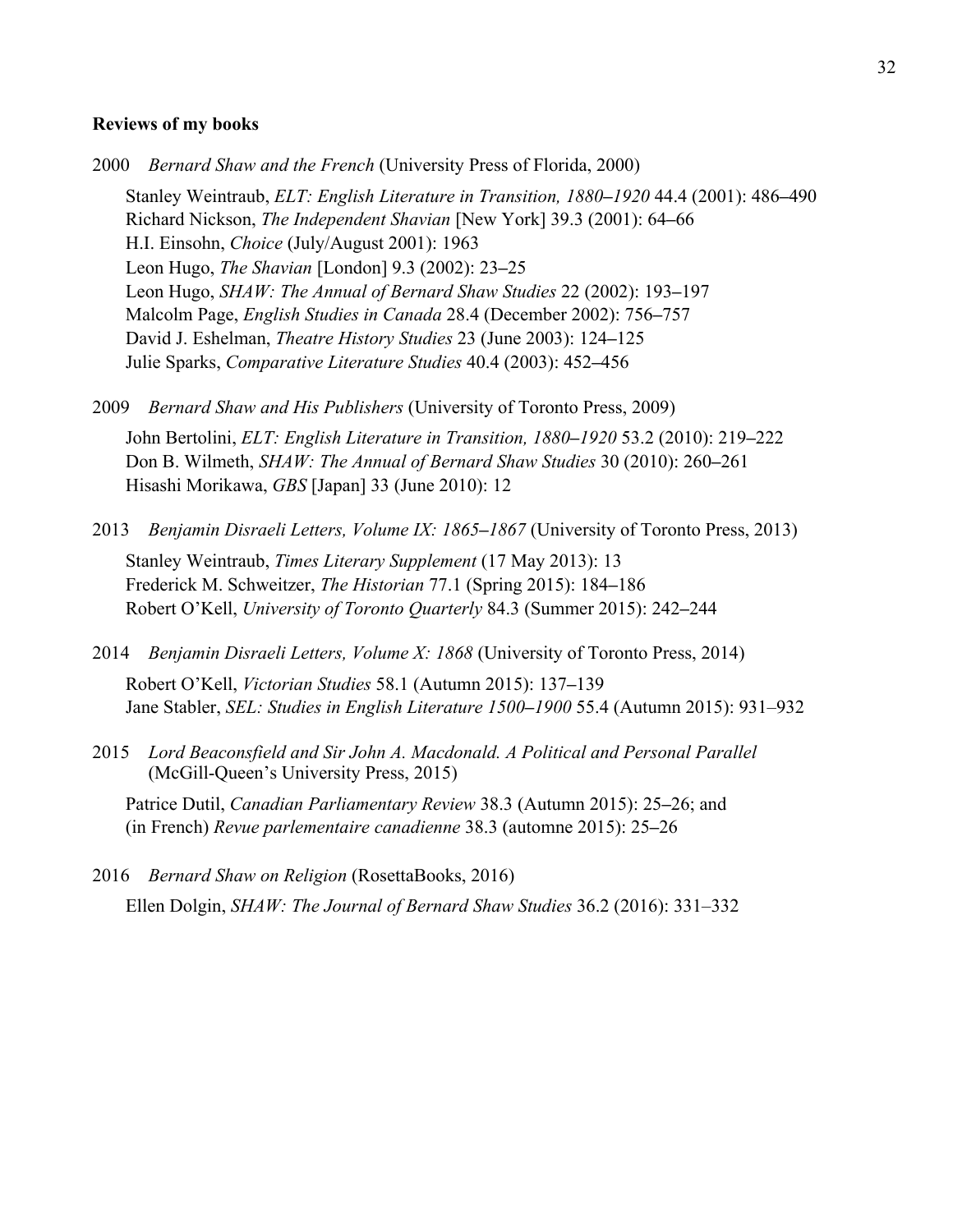## **Miscellaneous**

- 2020— Member, Selection Committee, The R.F. Dietrich Research Scholarship for Shaw Studies
- 2017 Honoree, Queen's University Faculty Author Reception, 28 March 2017, Stauffer Library, Queen's University, Kingston, ON, Canada
- 2014 Judge, Finals, Annual 3-Minute Thesis Competition, 9 April 2014, School of Graduate Studies, Queen's University, Kingston, ON, Canada
- 2013— Member, Organizing Committee, Bridges Across Cultures, International Conference on the Arts and Humanities, Italy
- 2012 Outside Advisor, "Wagnerian Elements in Bernard Shaw's Early and Middle Plays," Ph.D. (Linguistics) thesis by Hisashi Morikawa, Nagoya Gakuin University, Nagoya, Japan
- 2012 Lecturer, "Adventures in Dizzyland: Editing the Letters of Benjamin Disraeli," Queen's MiniU, 29 May 2012, Queen's University, Kingston, ON, Canada
- 2012 Honoree, "Celebration of Research Excellence at Queen's," as first-time recipient of a SSHRC Standard Research Grant, 8 May 2012, Agnes Etherington Art Centre, Queen's University
- 2010**–**12 External Supervisor, "Images of Home in Great War Poetry: Siegfried Sassoon and Wilfred Owen," Ph.D. (English) thesis by John J. Grady, University of Northampton, Northampton, UK
- 2010 Lecturer, "Adventures in Dizzyland: Editing the Letters of Benjamin Disraeli," Queen's MiniU, 29 May 2010, Queen's University, Kingston, ON, Canada
- 2006 Adjudicator, English Oratorical Contests, Kobe, Japan:
	- The  $29<sup>th</sup>$  EOC for the Kobe Inter-College English Federation Cup, Konan U, 4 June 2006
	- The Kobe University Autumn EOC, Kobe U, 21 October 2006
	- The  $30<sup>th</sup>$  EOC for the KIEF Cup, Kobe City U of Foreign Studies, 18 November 2006
- 2005— Member, Advisory Committee, International Shaw Society Council
- 2005 Coordinator, Open Town Lectures (adult education), Hokkaido Bunkyo University, Japan
- 2005**–**06 Developer, English Through Drama curriculum, Hokkaido Bunkyo University, Japan
- 2004**–**06 Faculty Advisor, English Speaking Society, Hokkaido Bunkyo University, Japan
- 2004— Member, Bernard Shaw Society of Japan
- 2004 Guest Editor, *SHAW: The Annual of Bernard Shaw Studies*, volume 24 (2004)
- 2003 Outside Expert, "A Natural History of Maternity" by Elizabeth Ugino, Senior Exhibition of Mastery, Heathwood Hall Episcopal School, Columbia, SC, USA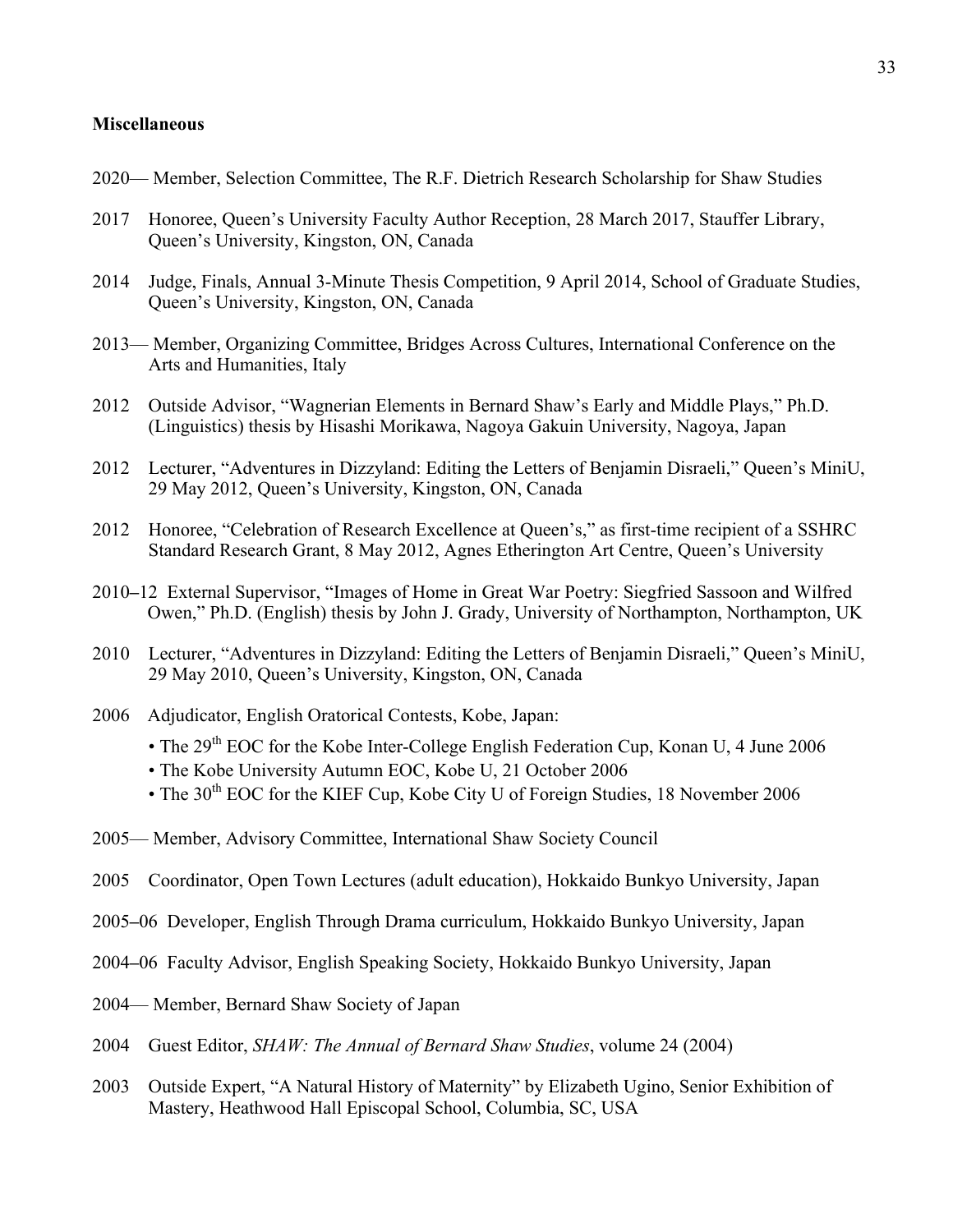- 1999– Speaker, Orientation and Instructional Development Program for Teaching Assistants
- 2001 (15 Sep 2001) and Department of English Teaching Workshops (1999, 2000, 2001), University of Ottawa, Ottawa, ON, Canada
- 1994**–**97 Member, Graduate School Entrance Examination Committee, Kansai Gaidai University, Japan
- 1991 Faculty Advisor, Alpha Chi Omicron sorority, SUNY College of Technology, Canton, NY, USA
- 1986**–**87 President, Comparative Literature Graduate Students Organization, Department of Comparative Literature, Penn State University, State College, PA, USA
- 1984**–**86 Graduate Student Representative, American Comparative Literature Association
- 1981 Acting lessons with Leonie Gardner, Ottawa Little Theatre, Ottawa, ON, Canada
- 1981 Art Documentalist, National Museums of Canada, National Gallery of Canada Library, January to August 1981, Ottawa, ON, Canada
- 1978 Instructor, Business English, Target Language Services, May 1978, London, UK
- 1977**–**79 Instructor, French and English, School of Modern Languages (Oct 1977 to Mar 1978) and Champlain Language School (Sep 1978 to Feb 1979), Ottawa, ON, Canada
- 1975 Research Writer, Department of Employment and Immigration, Government of Canada, January to June 1975, Ottawa, ON, Canada
- 1971 Private, Canadian Armed Forces (Land Reserve), 8 July to 26 August 1971, Ottawa, ON, Canada
- 1970 Graduated from the École Secondaire Académie De La Salle with "distinction" in 'Français' and 'English', 4 November 1970, Ottawa, ON, Canada
- 1970 Participant, The 13<sup>th</sup> Annual High School Debating Tournament, 7 March 1970, University of Ottawa, Ottawa, ON, Canada
- 1969 Participant, The 12<sup>th</sup> Annual High School Debating Tournament, 22 March 1969, University of Ottawa, Ottawa, ON, Canada
- 1969**–**70 Member, English Debating Society, École Secondaire Académie De La Salle, Ottawa, ON, Canada
- 1965 Represented the École Ste-Croix at the Concours Régional de Français, 27 March 1965, Ottawa, ON, Canada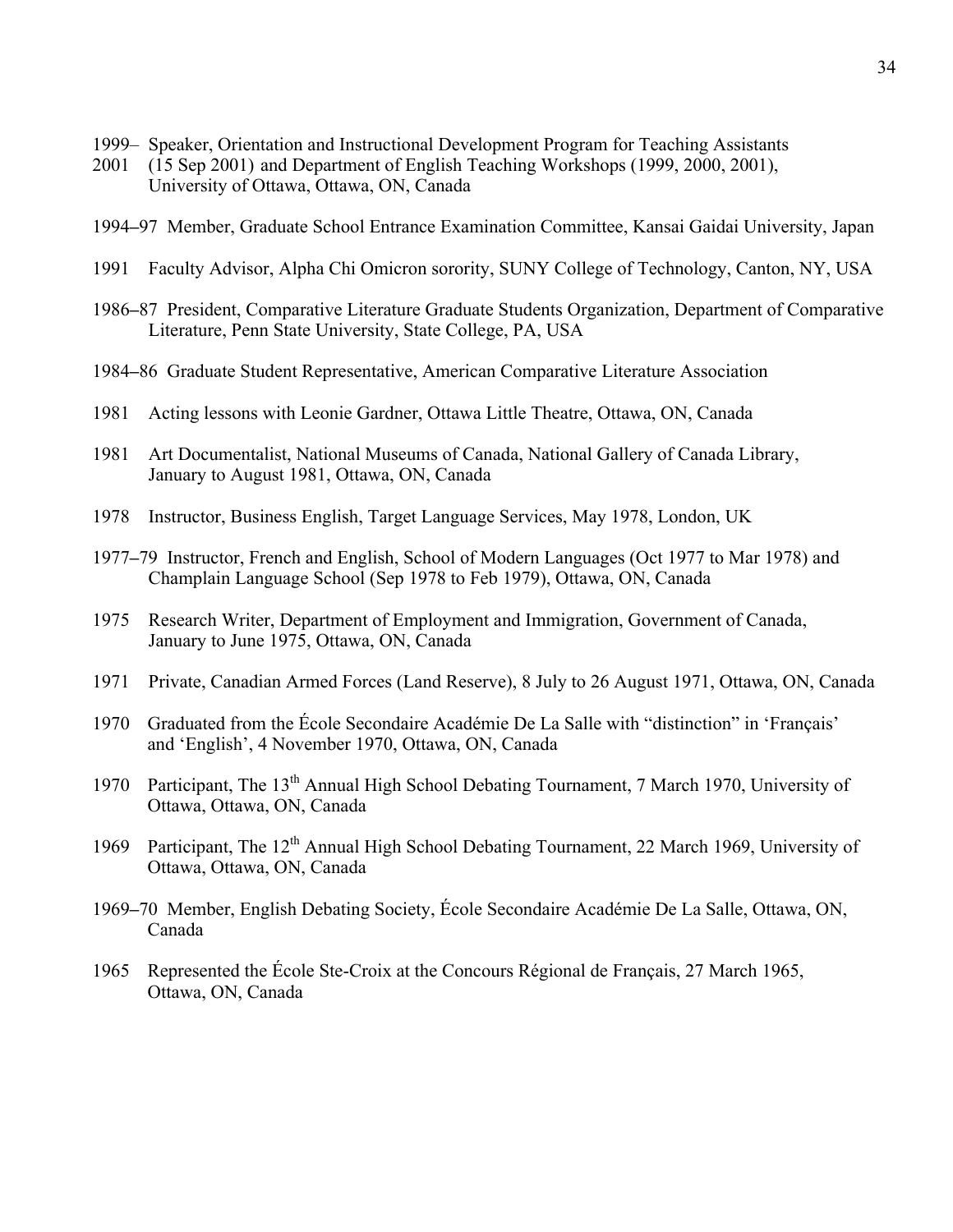## **APPENDIX A: Proofreading and Copy Editing**

• **Copy Editor**, Canadian Scholars' Press, Toronto, ON, Canada:

- Robert Wright, *Virtual Sovereignty: Nationalism, Culture, and the Canadian Question*
- Jacqueline Low, *Using Alternative Therapies: A Qualitative Analysis*
- Ratna Ghosh and Ali A. Abdi, *Education and the Politics of Difference: Canadian Perspectives*
- Uzma Williams et al., eds., *Police Response to Mental Health in Canada*

• **Proofreader**, Broadview Press, Peterborough, ON, Canada:

- H. Rider Haggard, *King Solomon's Mines* (Gerald Monsman)
- Mary Astell, *A Serious Proposal to the Ladies* (Patricia Springborg)
- *Sources for the History of Western Civilization*, 2 vols. (Michael Burger)
- George Eliot, *Middlemarch* (Gregory Maertz)
- Eliza Haywood*, Fantomina and Other Works* (Alexander Pettit et al.)
- *Unhomely States: Theorizing English-Canadian Postcolonialism* (Cynthia Sugars)
- *Factory Lives: Four Nineteenth-Century Working-Class Autobiographies* (James R. Simmons, Jr.)
- *The Broadview Introduction to Literature* (five editorial introductions)
- *Introduction to Indigenous Literary Criticism in Canada* (Heather Macfarlane, Armand Garnet Ruffo)
- *Academic Writing, Real World Topics. Concise Edition* (Michael Rectenwald and Lisa Carl)
- *Introducing Philosophy: Knowledge and Reality* (Jack S. Crumley II)
- *Bioethics in Context: Moral, Legal, and Social Perspectives* (Gary E. Jones and Joseph P. DeMarco)
- *For the Sake of Argument: How to Do Philosophy* (Robert M. Martin)
- Anonymous, *The Travels of Hildebrand Bowman* (Lance Bertelsen)
- *Being Ethical: Classic and New Voices on Contemporary Issues* (Shari Collins et al.)
- *Writing and Workshopping Poetry: A Constructive Guide* (Stephen Guppy)
- *The Broadview Guide to Writing* (Doug Babington et al.)
- *How to Be Good with Words* (Don LePan et al.)
- *Rethinking Wilderness* (Mark Woods)
- Mary Shelley, *Mathilda* (Michelle Faubert)
- *Philosophical Problems: An Introductory Text in Philosophy* (Peter Alward)
- Israel Zangwill, *The Melting-Pot* (Meri-Jane Rochelson)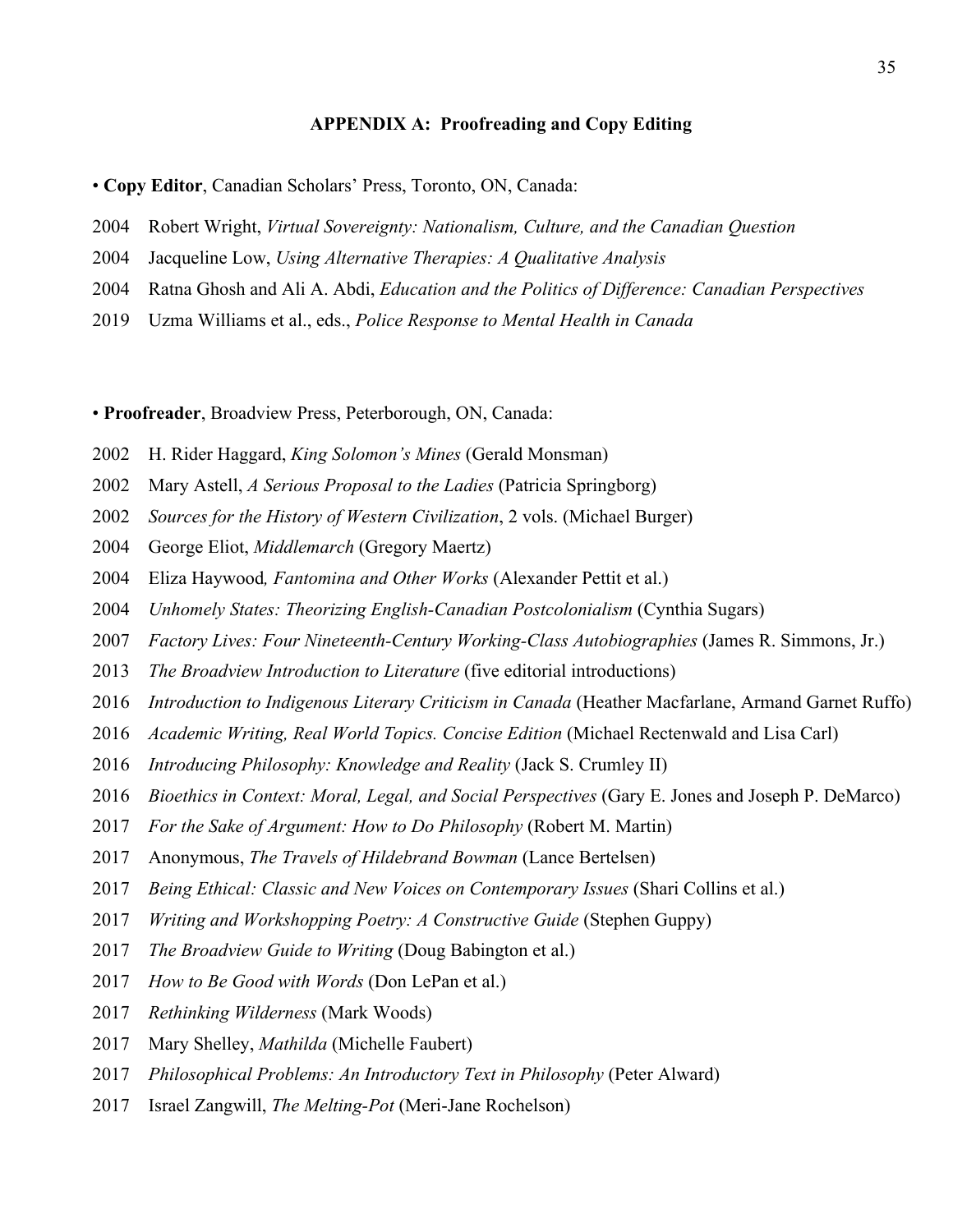- *This Language, A River: A History of English* (K. Aaron Smith and Susan M. Kim)
- *Writing Wrongs: Common Errors in English* (Robert M. Martin)
- John Cleland, *Memoirs of a Woman of Pleasure* (Richard Terry and Helen Williams)
- *Ancient Philosophy: A Companion to the Core Readings* (Andrew Stumpf)
- *Jane Austen Online* (Laura Buzzard)
- *The Broadview Introduction to Philosophy* (Andrew Bailey)
- *Business and Professional Writing: A Basic Guide* (Paul MacRae)
- Plato, *Philebus* (James L. Wood)
- H. G. Wells, *When The Sleeper Wakes* (John Sutherland)
- George Meredith, *Modern Love* (Elisha Cohn)
- Yevgeny Zamyatin, *We* (Kirsten Lodge)
- Herman Melville, *Benito Cereno* (Brian Yothers)
- Margaret Cavendish, *Grounds of Natural Philosophy* (Anne M. Thell)
- *The Broadview Anthology of Short Fiction* (Laura Buzzard and Marjorie Mather)
- René Descartes, *Discourse on the Method* (Andrew Bailey)
- René Descartes, *Meditations on First Philosophy* (Andrew Bailey)
- *Readings in Ethics: Moral Wisdom Past and Present* (Louis Groarke et al.)
- *Ethical Reasoning: Theory and Application* (Andrew Kernohan)
- *Write Here: Developing Writing Skills in a Media-Driven World* (Randi Brummett de Leon, Brooke Hughes)
- *A Concise Guide to Technical Communication* (Heather Graves and Roger Graves)
- *The Broadview Anthology of Tudor Drama* (Alan Stewart)
- *Writing Essays About Literature* (Katherine O. Acheson)
- *Moral Tales: A Selection. Hannah Moore, Amelia Opie, Maria Edgeworth* (Robin Runia)
- *Business Communication: Rhetorical Situations* (Heather Graves and Roger Graves)
- *Early Modern Philosophy: An Anthology* (Lisa Shapiro & Marcy P. Lascano)
- *The Critical Thinking Book* (Gary James Jason)
- *The Broadview Anthology of British Literature. Vol. A* (Joseph Black et al.)
- *The Broadview Anthology of British Literature. Vol. B* (Joseph Black et al.)
- *The Broadview Anthology of British Literature. Vol. 4. The Age of Romanticism* (Joseph Black et al.)
- *Joining the Dialogue: Practices for Ethical Research Writing (Bettina Stumm)*
- *A Reader in Moral Philosophy* (Daniel R. DeNicola)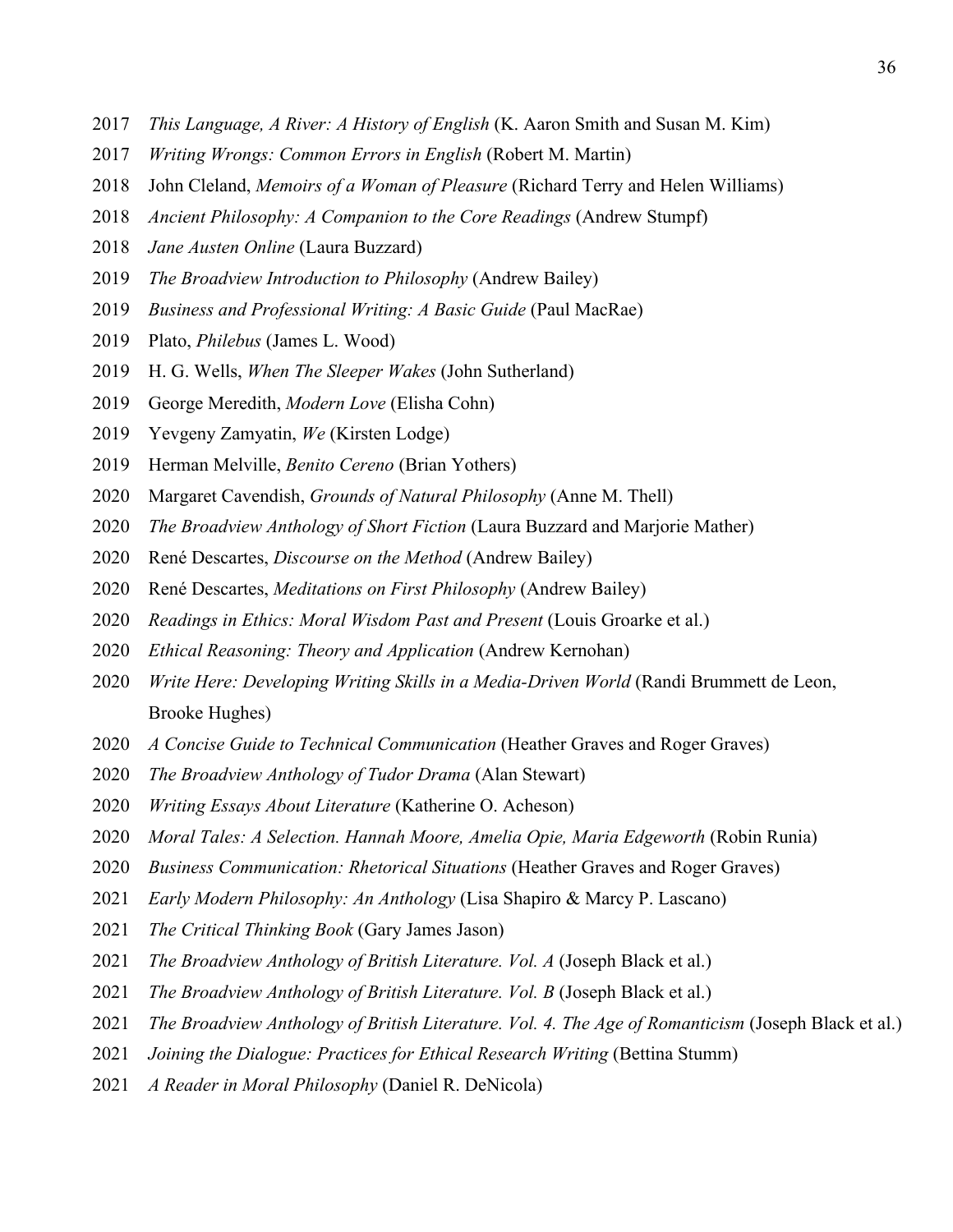- *An Introduction to Metaphysics* (Jack S. Crumley II)
- Charlotte Brontë, *Jane Eyre* (Richard Nemesvari)
- *Grammar by Diagram* (Cindy L. Vitto)
- *A Writing Studies Primer* (Joyce Kinkead)

• **Copy Editor**, Broadview Press, Peterborough, ON, Canada:

- Nancy Cunard, *Essays on Race and Empire* (Maureen Moynagh)
- Edith Wharton, *The Age of Innocence* (Michael Nowlin)
- William Morris, *News from Nowhere* (Stephen D. Arata)
- Ford Madox Ford, *The Good Soldier: A Tale of Passion* (Kenneth Womack, William Baker)
- Edward Prime-Stevenson, *Imre: A Memorandum* (James J. Gifford)
- Olive Schreiner, *The Story of an African Farm* (Patricia O'Neill)
- Edward Bellamy, *Looking Backward: 2000–1887* (Alex MacDonald)
- H. G. Wells, *The War of the Worlds* (Martin A. Danahay)
- Cicely Hamilton, *Diana of Dobson's* (Diane F. Gillespie and Doryjane Birrer)
- Willa Cather, *My Ántonia* (Joseph R. Urgo)
- Charles Darwin, *On the Origin of Species by Means of Natural Selection* (Joseph Carroll)
- Doris Lessing, *A Home for the Highland Cattle* and *The Antheap* (Jean Pickering)
- Grant Allen (writing as Olive Pratt Rayner), *The Type-Writer Girl* (Clarissa J. Suranyi)
- Susanna Centlivre, *The Wonder: A Woman Keeps a Secret* (John O'Brien)
- Ella Hepworth Dixon, *The Story of a Modern Woman* (Steve Farmer)
- Marie Corelli, *Wormwood: A Drama of Paris* (Kirsten MacLeod)
- *The Broadview Anthology of Victorian Short Stories* (Dennis Denisoff)
- Richard Marsh, *The Beetle* (Julian Wolfreys)
- Victor Hugo, *Bug-Jargal* (Chris Bongie)
- George Walker, *The Vagabond* (W. M. Verhoeven)
- Grant Allen, *The Woman Who Did* (Nicholas Ruddick)
- Margaret Cavendish, *Sociable Letters* (James Fitzmaurice)
- Elizabeth Inchbald, *Nature and Art* (Shawn Lisa Maurer)
- Jane Austen, *Emma* (Kristin Flieger Samuelian)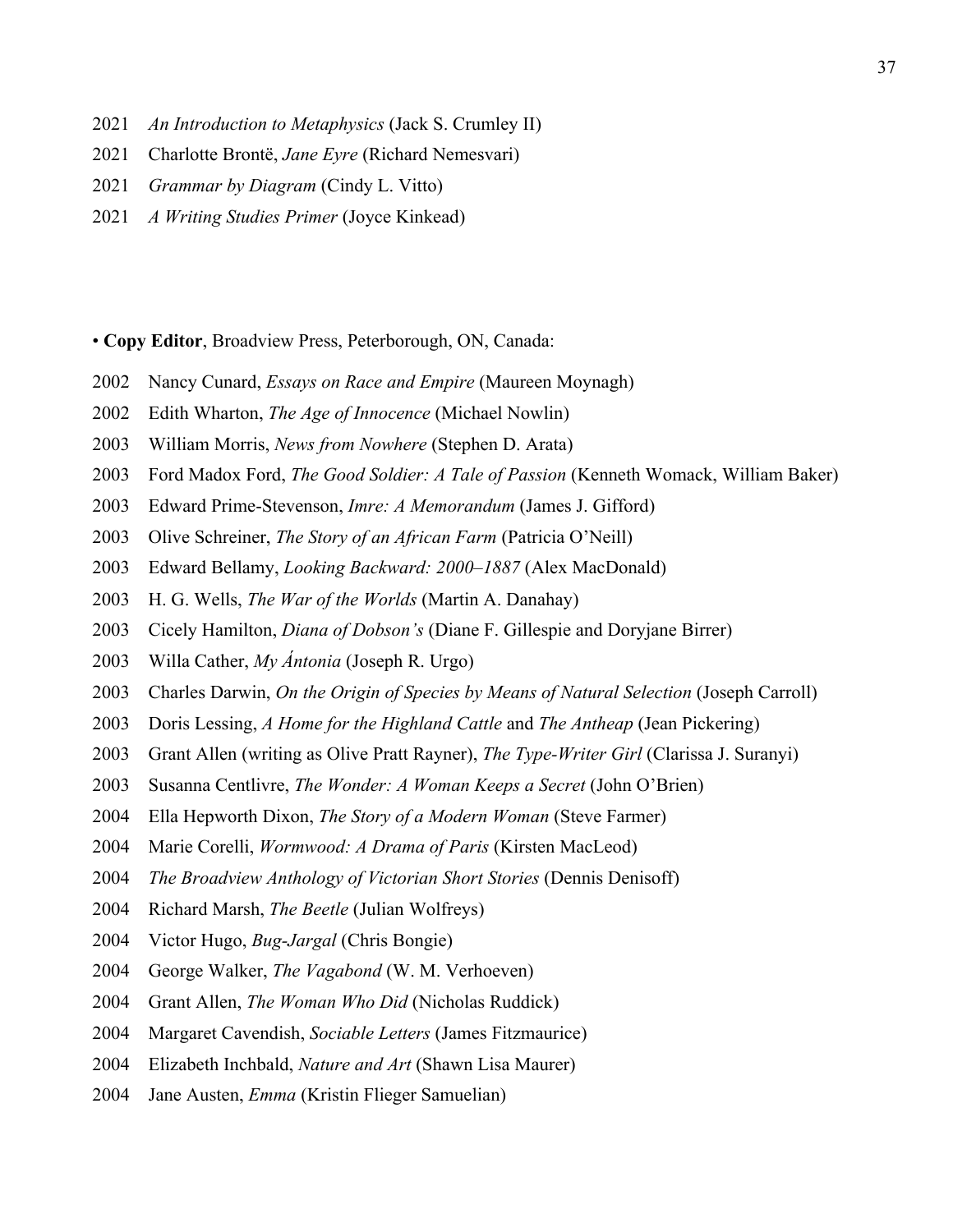- Karl Marx and Friedrich Engels, *The Communist Manifesto* (L.M. Findlay)
- Ouida, *Moths* (Natalie Schroeder)
- Dinah Mulock Craik, *John Halifax, Gentleman* (Lynn M. Alexander)
- George Eliot, *Adam Bede* (Mary Waldron)
- Harriet Martineau, *Autobiography* (Linda H. Peterson)
- Jane Porter, *The Scottish Chiefs* (Fiona Price)
- Arthur Wing Pinero, *The Second Mrs. Tanqueray* (J. P. Wearing)
- Christopher Marlowe, *Doctor Faustus*, second edition (Michael Keefer)
- Anonymous, *The Woman of Colour, A Tale* (Lyndon J. Dominique)
- *The Travels of Mirza Abu Taleb Khan* (Daniel O'Quinn)
- Susanna Rowson, *Reuben and Rachel; Or, Tales of Old Times* (Joseph F. Bartolomeo)
- Harriet Beecher Stowe, *Uncle Tom's Cabin* (Christopher G. Diller)
- Susanna Centlivre, *The Basset Table* (Jane Milling)
- Voltaire, *Candide* (Eric Palmer)
- Joseph Conrad, *The Secret Agent* (Tanya Agathocleous)
- Thomas Day, *The History of Sandford and Merton* (Stephen Bending and Stephen Bygrave)
- Amelia Alderson Opie, *Adeline Mowbray* (Anne McWhir)
- Sarah Orne Jewett, *The Country of the Pointed Firs* and *The Dunnet Landing Stories* (Deborah Carlin)
- George Meredith, *The Egoist* (Richard C. Stevenson)
- Arthur Conan Doyle, *The Sign of Four* (Shafquat Towheed)
- Thomas Clarkson and Ottobah Cugoano, *Essays on Slavery* (Mary-Antoinette Smith)
- Edgar Allan Poe, *The Narrative of Arthur Gordon Pym* (Frederick S. Frank, Diane Long Hoeveler)
- Daniel Defoe, *Robinson Crusoe* (Evan R. Davis)
- Henry Fielding, *Amelia* (Linda Bree)
- Elizabeth Gaskell, *Cranford* (Elizabeth Langland)
- Henry Blake Fuller, *Bertram Cope's Year* (Joseph A. Dimuro)
- Rebecca West, *The Return of the Soldier* (Bernard Schweizer and Charles Thorne)
- Lewis Carroll, *Alice's Adventures in Wonderland*, second ed. (Richard Kelly)
- Thomas Paine, *The Rights of Man* (Claire Grogan)
- *The Correspondence of Samuel Clarke and Anthony Collins, 1707–08* (William Uzgalis)
- J. M. Barrie, *Peter Pan* (Anne Hiebert Alton)
- David Hume, *An Enquiry Concerning Human Understanding* (Lorne Falkenstein)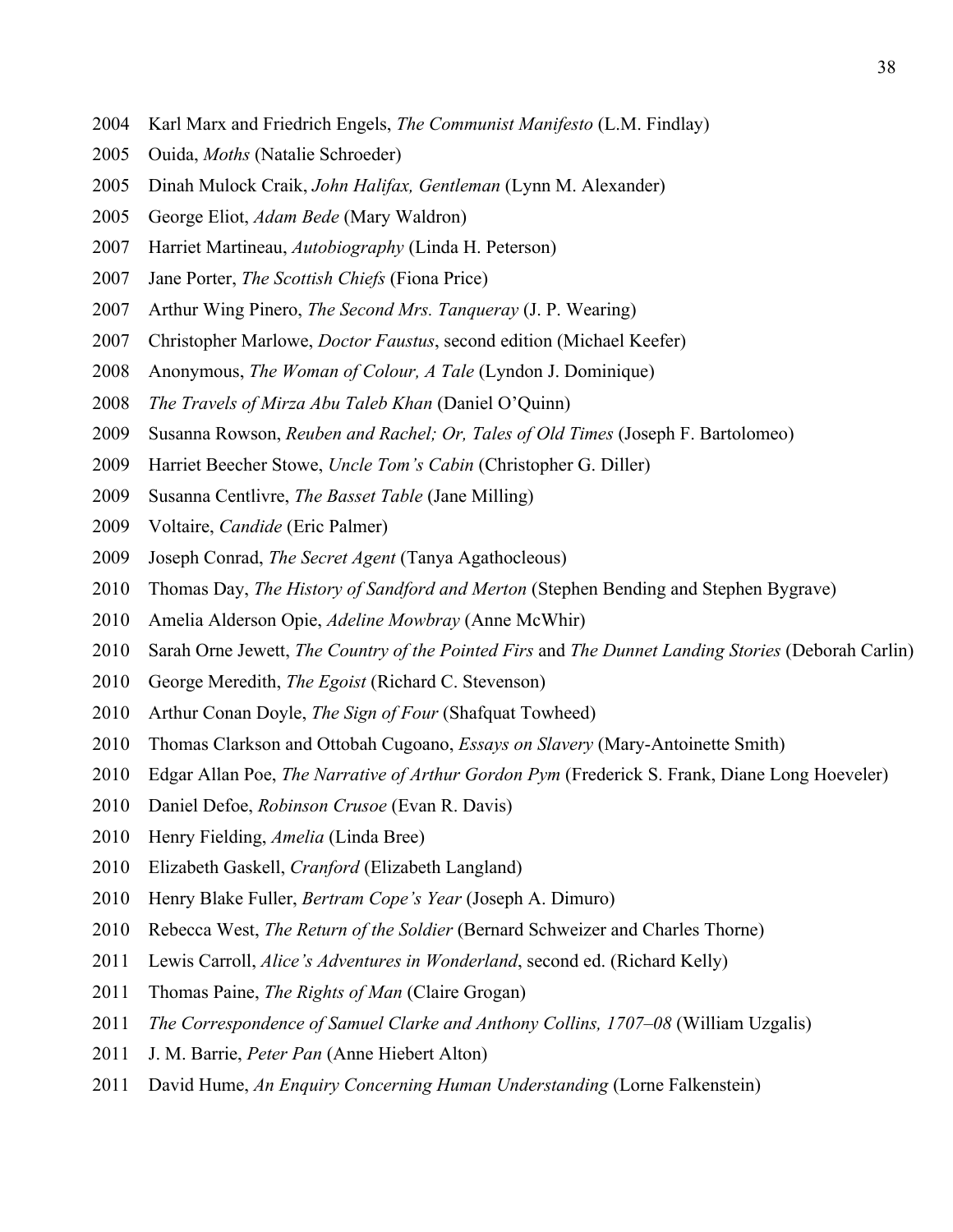- Thomas Paine, *The Age of Reason* (Kerry Walters)
- James De Mille, *A Strange Manuscript Found in a Copper Cylinder* (Daniel Burgoyne)
- Catharine Maria Sedgwick, *Clarence* (Melissa J. Homestead and Ellen A. Foster)
- Christopher Marlowe, *The Jew of Malta* (Mathew R. Martin)
- Jonathan Swift, *Gulliver's Travels* (Allan Ingram)
- Gertrude Atherton, *Black Oxen* (Melanie V. Dawson)
- Mary Wollstonecraft, *Mary, A Fiction* and *The Wrongs of Woman, or Maria* (Michelle Faubert)
- R. B. Sheridan, *The Rivals* and George Colman the Elder, *Polly Honeycombe* (David A. Brewer)
- *The Broadview Anthology of Victorian Prose, 1832–1901* (Mary Elizabeth Leighton, Lisa Surridge)
- *Secret Commissions: Victorian Investigative Journalism* (Stephen Donovan, Matthew Rubery)
- Lady Mary Wortley Montagu, *The Turkish Embassy Letters* (Teresa Heffernan, Daniel O'Quinn)
- Lady Morgan (writing as Sydney Owenson), *The O'Briens and the O'Flahertys* (Julia M. Wright)
- John Thelwall, *The Daughter of Adoption* (Michael Scrivener et al.)
- David Hume, *Essays and Treatises on Philosophical Subjects* (Lorne Falkenstein, Neil McArthur)
- John Locke, *A Letter Concerning Toleration* (Kerry Walters)
- Edith Wharton, *Ethan Frome* (Carol J. Singley)
- Solveig C. Robinson, *The Book in Society: An Introduction to Print Culture*
- Thomas Chandler Haliburton, *The Clockmaker* (Richard A. Davies)
- Ludwig Wittgenstein, *Tractatus Logico-Philosophicus* (Marc A. Joseph)
- Daniel Defoe, *Robinson Crusoe* (Evan R. Davis) [Modernized Edition]
- Dorothy Richardson, *Pointed Roofs* (Stephen Ross and Tara Thomson)
- Dorothy Richardson, *The Tunnel* (Stephen Ross and Tara Thomson)
- George MacDonald, *The Princess and the Goblin & Other Fairy Tales* (Shelley King, John B. Pierce)
- John Stuart Mill, *On Liberty* (Leonard Kahn)
- Rosanna Mullins Leprohon, *The Manor House of De Villerai* (Andrea Cabajsky)
- Stephen Crane, *The Red Badge of Courage* (James Nagel)
- Frances Trollope, *Domestic Manners of the Americans* (Sara R. Danger)
- Oscar Wilde, *Salome* (Kimberly J. Stern)
- Nathaniel Hawthorne, *The Blithedale Romance* (Michael J. Colacurcio and M. Luke Bresky)
- *How to Read (and Write About) Poetry* (Susan Holbrook)
- Robert Louis Stevenson, *Strange Case of Dr Jekyll and Mr Hyde* (Martin A. Danahay)
- *Letters of the Late Ignatius Sancho, an African* (Vincent Carretta)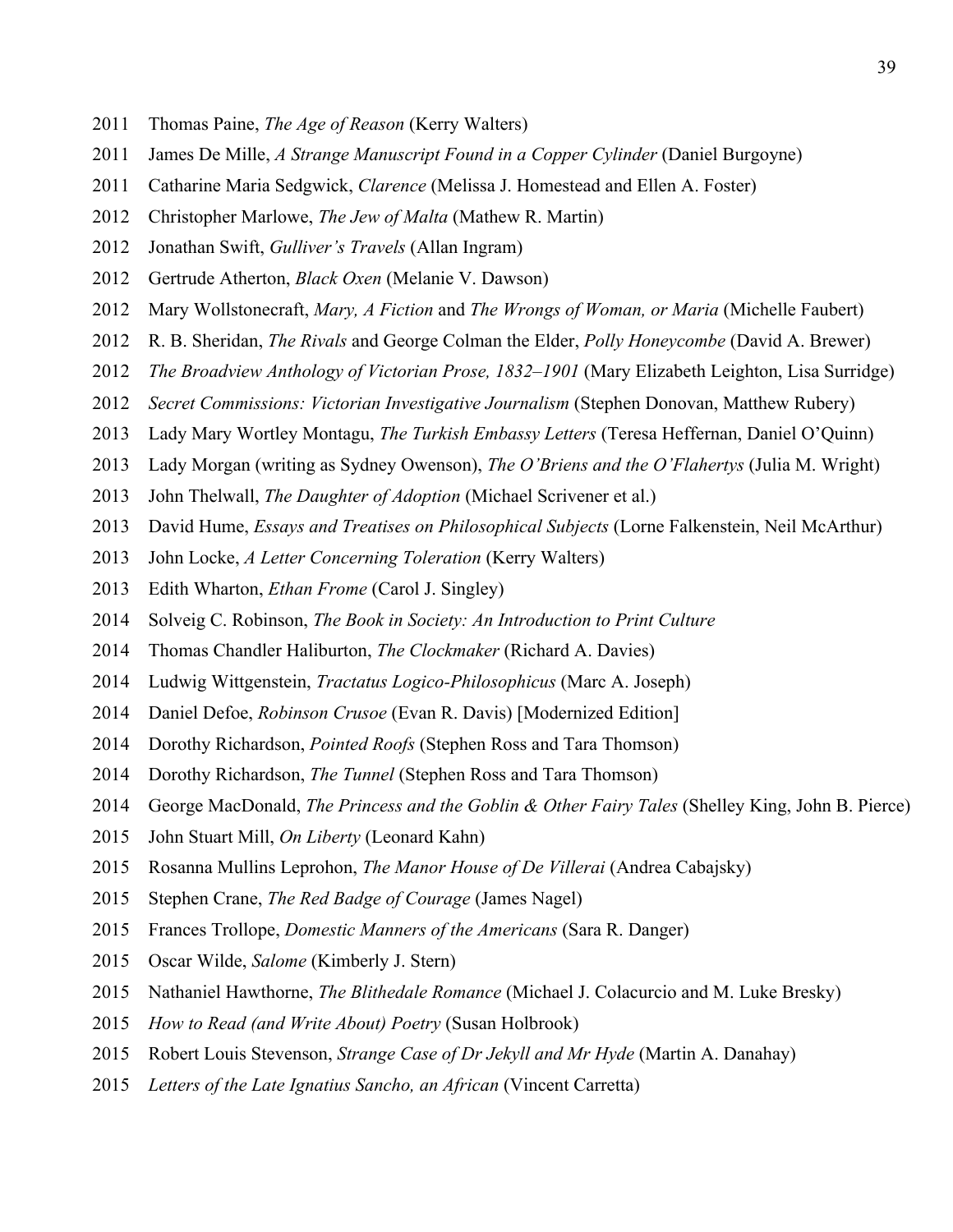- *Literary Theory and Criticism: An Introduction* (Anne H. Stevens)
- Bernard Shaw, *The Philanderer. A Topical Comedy* (L. W. Conolly)
- Lewis Carroll, *Alice's Adventures in Wonderland* and *Through the Looking-Glass* (Richard Kelly)
- Elizabeth Oakes Smith, *The Western Captive and Other Indian Stories* (Caroline M. Woidat)
- Frank Norris, *Vandover and the Brute* (Russ Castronovo)
- Immanuel Kant, *On Perpetual Peace* (Brian Orend)
- E. Pauline Johnson, *Tekahionwake: Writings on Native North America* (Margery Fee & Dory Nason)
- L. T. Meade, *The Sorceress of the Strand and Other Stories* (Janis Dawson)
- Margaret Cavendish, *A Description of the Blazing World* (Sara H. Mendelson)
- Rebecca Rush, *Kelroy* (Betsy Klimasmith)
- Samuel Johnson, *The Life of Mr Richard Savage* (Nicholas Seager and Lance Wilcox)
- James Joyce, *Dubliners* (Keri Walsh)
- Arnold Bennett, *The Grand Babylon Hotel* (Randi Saloman)
- Dinah Mulock Craik, *The Half-Caste* (Melissa Edmundson)
- Herman Melville, *Billy Budd, Sailor* (Michael J. Everton)
- *Readings in the Philosophy of Religion*, third ed. (Kelly James Clark)
- Horatio Alger, Jr., *Ragged Dick* and *Risen from the Ranks* (Gary Scharnhorst)
- Richard Brinsley Sheridan, *Pizarro: A Tragedy in Five Acts* (Selena Couture, Alexander Dick)
- Margaret Harkness, *A City Girl* (Tabitha Sparks)
- *The* Lais *of Marie de France. Text and Translation* (Claire M. Waters)
- *Selected Writings of Ralph Waldo Emerson* (Robert D. Habich)
- *Research Now: Contemporary Writing in the Disciplines* (Daniel Burgoyne, Rick Gooding)
- *Rousseau: Fundamental Political Writings* (Matthew W. Maguire, David Lay Williams)
- Charles Brockden Brown, *Edgar Huntly; or, Memoirs of a Sleep-Walker* (Siân Silyn Roberts)
- *The Quest of the Holy Grail* (Judith Shoaf)
- *Business Ethics: The Big Picture* (Mark C. Vopat and Alan Tomhave)
- Joseph Conrad, *Heart of Darkness* (John G. Peters)
- *Focus on Writing: What College Students Want to Know* (Laurie McMillan)
- *Speaking of Writing: A Brief Rhetoric* (Allegra Goodman and Michael Prince)
- Daniel Defoe, *Captain Singleton* (Manushag N. Powell)
- *Life Examined: Foundational Themes in Ethical and Socio-Political Thought* (Nick Garside et al.)
- *Business Case Studies in Ethical Focus* (Fritz Allhoff and Alexander Sager)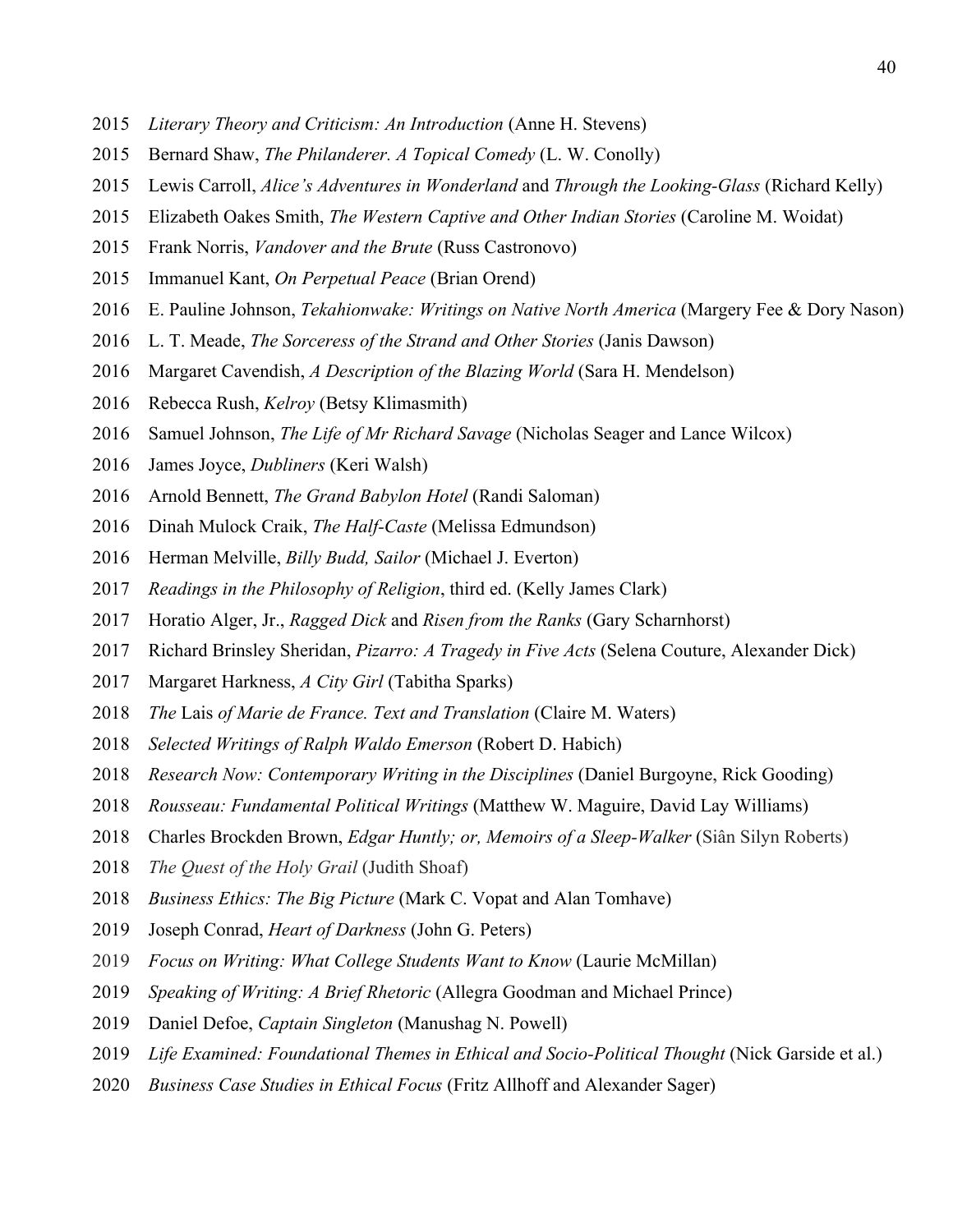- 2020 *Pearl: A Middle English Edition and Modern English Translation* (Jane Beal)
- 2020 *Essays and Arguments: A Handbook for Writing Student Essays* (Ian Johnston) [website materials]
- 2021 Edmund Burke, *Reflections on the Revolution in France* (Brian R. Clack)
- **Copy Editor**, University of Toronto Press, Toronto, ON, Canada:
- 2016 *Erasmus and Calvin on the Foolishness of God: Reason and Emotion in the Christian Philosophy* by Kirk Essary. Book.
- 2016 *Biblical Epics in Late Antiquity and Anglo-Saxon England: Divina in Laudes Voluntas* by Patrick McBrine. Book.
- 2016 *"If I Lose Mine Honour I Lose Myself": Honour among the Early Modern English Elite*  by Courtney Thomas. Book.
- 2017 *American Little Magazines of the Fin de Siècle: Art, Protest, and Cultural Transformation* by Kirsten MacLeod. Book.
- 2017 *Objects Observed: The Poetry of Things in Twentieth-Century France and America* by John C. Stout. Book.
- 2017 *The Savage and Modern Self: North American Indians in Eighteenth-Century British Literature and Culture* by Robbie Richardson. Book.
- 2017 *The Complete Poetry of Giacomo da Lentini* translated by Richard Lansing. Book.
- 2017 *April in Paris: Theatricality, Modernism, and Politics at the 1925 Art Deco Expo* by Irena R. Makaryk. Book.
- 2017 *The Adman's Dilemma: Barnum to Trump* by Paul Rutherford. Book.
- 2018 *Dancing Queen: Marie de Médicis's Ballets at the Court of Henry IV* by Melinda J. Gough. Book.
- 2018 *Leading with the Chin: Writing American Masculinities in* Esquire*, 1960–1989* by Brad Congdon. Book.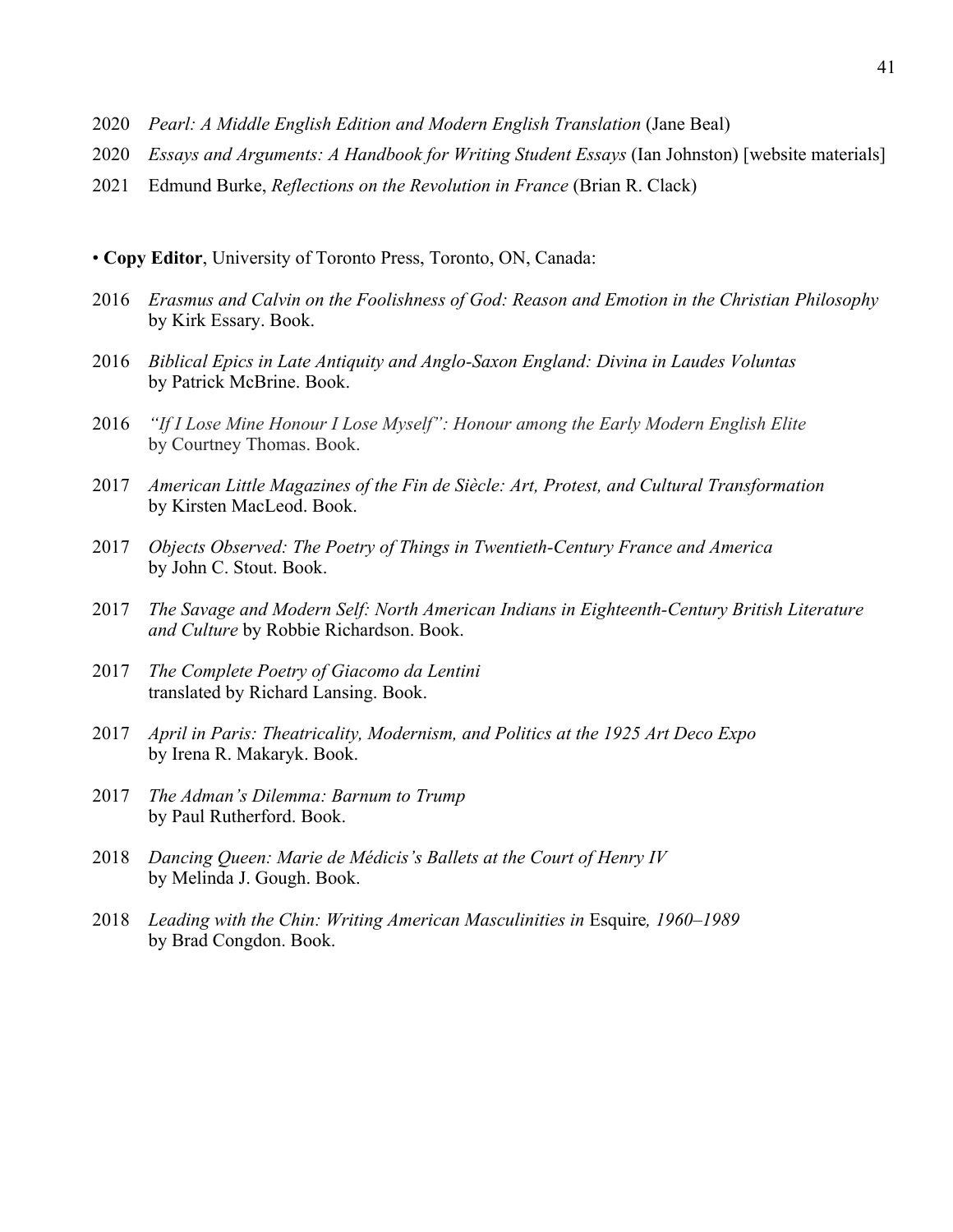# **APPENDIX B: Thomas Riggs & Co.**

Assessment of critical essays published by Gale Cengage Learning with St. James Press (2013):

## • In *The Literature of Propaganda*

Sir Henry Newbolt, "Vitai Lampada"; Hugh MacDiarmid, "In the Slums of Glasgow"; Jean Anouilh, *Antigone*; Bernard Shaw, *Saint Joan*; Christabel Pankhurst, *The Great Scourge and How to End It*; Takiji Kobayashi, *The Factory Ship*; Adam Johnson, *The Orphan Master's Son*; Susanna Rowson, *Charlotte Temple*

# • In *The Manifesto in Literature*

Christabel Pankhurst, *The Great Scourge*; Millicent Garrett Fawcett, *Women's Suffrage: A Short History of a Great Movement*; Walter Pater, *The Renaissance: Studies in Art and History*; Anonymous, *The Battle Cry*; Emmeline Pankhurst, *Votes for Women: New Movement Manifesto*; Edmond and Jules de Goncourt, Preface to *Germinie Lacerteux*

# • In *The Literature of Autobiographical Narrative*

Charles Darwin, *Autobiography*; H. G. Wells, *An Experiment in Autobiography*; Gertrude Stein, *Wars I Have Seen*; Vera Brittain, *Testament of Youth*; Dylan Thomas, *A Child's Christmas in Wales*; John Ruskin, *Praeterita*; *The Diary of Samuel Pepys*; the letters of John Keats; the letters and journals of Fanny Burney; Thomas Moore, *Letters and Journals of Lord Byron, with Notices of His Life*; Frances Partridge, *A Pacifist's War: Diaries 1939–1945*; the diaries of Beatrice Webb; Dorothy Wordsworth, *Grasmere Journals*, Arnold Bennett, *Journals, 1896–1928*; Pierre Coustillas, ed., *London and the Life of Literature in Late Victorian England: The Diary of George Gissing, Novelist*

# • Oral History

Jeremy Seabrook, ed., *Working-Class Childhood: An Oral History*; Ronald Blythe, ed., *Akenfield: Portrait of an English Village*; Kenneth Griffith and Timothy O'Grady, *Ireland's Unfinished Revolution: An Oral History*; Margaret Hickey, *Irish Days: Oral Histories of the Twentieth Century*; George Ewart Evans, *Ask the Fellows Who Cut the Hay*; Stephen Humphries, *Hooligans or Rebels? An Oral History of Working-Class Childhood and Youth 1889–1939*; *The History of Mary Prince, a West Indian Slave, Related by Herself*

Copy Editing of digital scholarly essays on writers and their works in the Gale Researcher series:

Tereza M. Szeghi, "Leslie Marmon Silko" Erik Fuhrer, "Jonathan Swift"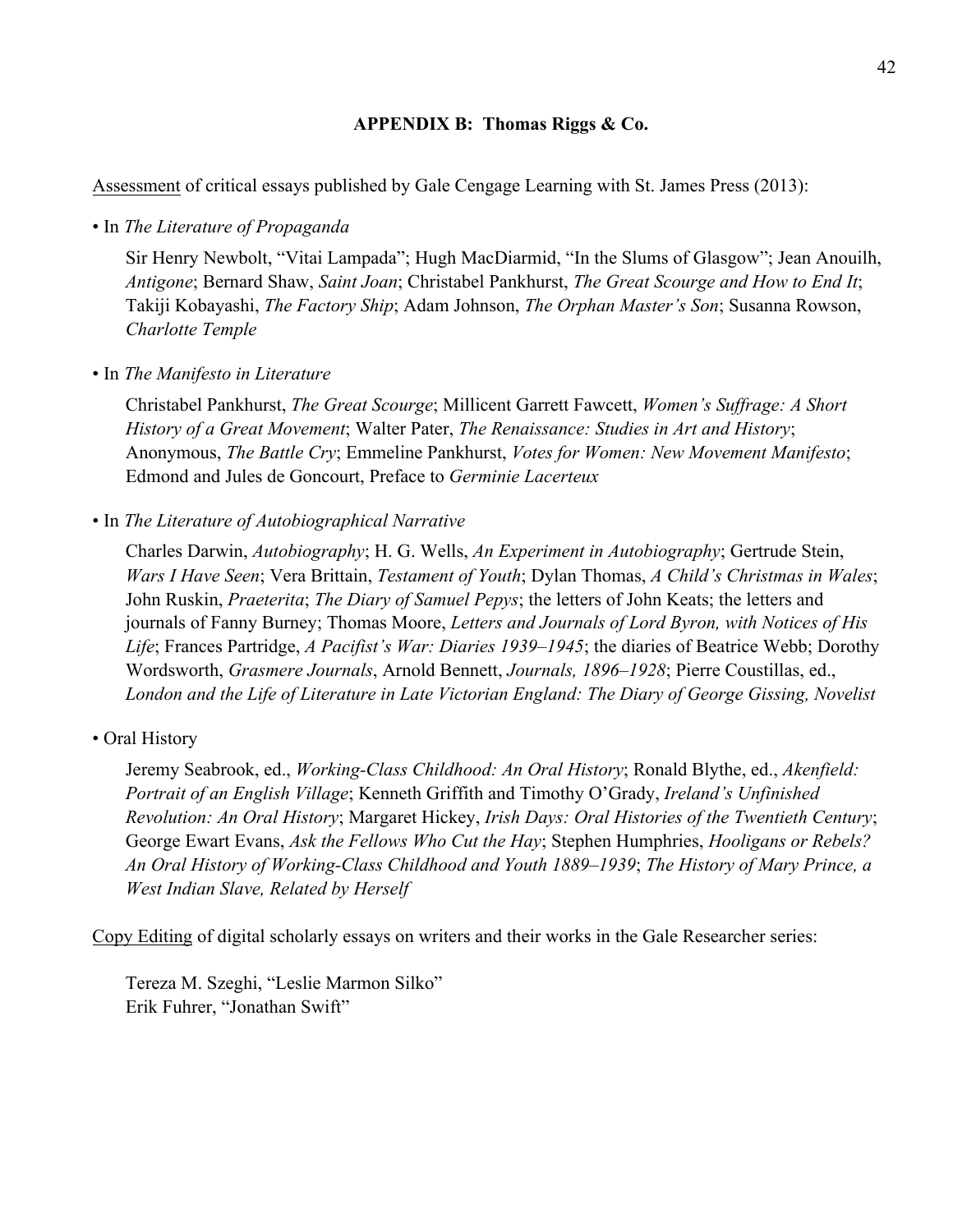# **APPENDIX C: Translation**

# **French to English:** (with parenthetical word count)

For Arthur Milnes, ed., published in *Canada Always: The Defining Speeches of Sir Wilfrid Laurier* (Toronto, ON: McClelland & Stewart, 2016), 16–22:

Wilfrid Laurier, valedictory address, 4 May 1864. *Proceedings of the Annual Convocation of the McGill University, Montreal. Held on Tuesday, the 3rd, and Wednesday, the 4th of May, 1864*  (Montreal: M. Longmoore & Co., Gazette Steam Press, 1864), 35–39. (2400)

For Broadview Press, published in *Introduction to Indigenous Literary Criticism in Canada* (2016), 82–85:

Bernard Assiniwi, "Je suis ce que je dis que je suis," in *Le Renouveau de la parole identitaire*, ed. Mireille Calle-Gruber and Jeanne-Marie Clerc (Montpellier, France and Kingston, ON: Centre d'Études littéraires françaises du XXe siècle, Groupe de recherche sur les expressions françaises, cahier 2, 1993), 101–106. (2200)

For Anglocom [www.anglocom.com], Québec City, 2004**–**06:

• Documents from "L'aménagement linguistique dans le monde" [Language Development in the World], at www.axl.cefan.ulaval.ca: "Le prelude du régime militaire de 1760" (1200) "La Proclamation Royale de 1763 et l'emploi des langues" (4200) "Le Traité de Paris de 1763 et l'Amérique du Nord" (1650) "L'Acte de Québec de 1774 et la timide dualité linguistique" (2600) "Un changement de cap dans les droits linguistiques (1963–1969)" (2450) "La Loi constitutionnelle de 1982" (2450) "La législation fédéral et les droits linguistiques" (8400) "Les politiques linguistiques provinciales à caractère global" (11,850) "Le contexte juridique" (3700) "Les populations autochtones" (300) "Les peoples et les langues autochtones" (2900) "Les groupes autochtones" (900) "Histoire de la langue anglaise" (9950)

• Miscellaneous documents:

"L'Europe de la Culture" (Coalition française pour la diversité culturelle) (1650)

"La mode en Nouvelle-France" (6300)

"Les personnes immigrantes formées à l'étranger et l'accès aux professions et métiers réglementés" [Government of Quebec] (4900)

"Pourquoi BCF?" [Brouillette Charpentier Fortin law firm] (2200)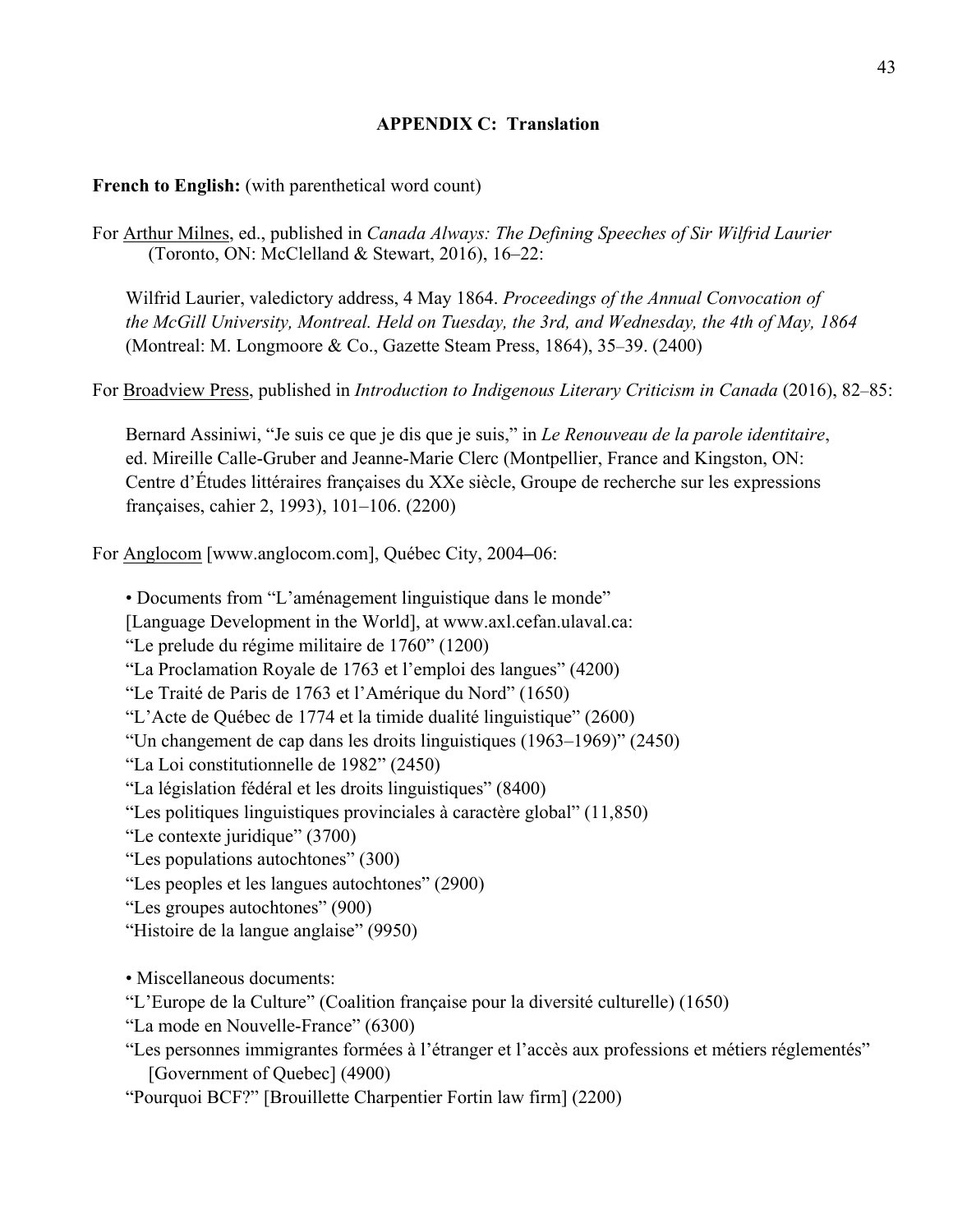"La Peau et ses annexes" [Epiderma; at www.epiderma.ca] (6900) "Gestion des bâtiments—ProFac" [audit] (11,800) "La reconnaissance du travail" [employee recognition] (14,050) "Technomedia" [human resources management; at www.technomedia.ca] (5450)

For Stanley Weintraub, Penn State University, May 2000:

Alain Barluet, "Les Fraternisations de Noël," *L'Histoire* 107 (January 1988): 77–79.

For Fred D. Crawford, Central Michigan University, 1991**–**92:

"Un Écossais démasque Lawrence d'Arabie," *Paris Match* (27 Feb–6 Mar 1954): 79. Richard Aldington, letter on Antoine de Saint-Exupéry, *Arts* (4–10 August 1954): 7. Jean Béraud-Villars, "L'Affaire T. E. Lawrence," *La Table Ronde* 83 (26 Nov 1954): 105–109. René Lalou, "*Lawrence l'imposteur* par Richard Aldington," *Les Nouvelles Littéraires* (9 Dec 1954): 3. Richard Aldington, "La Légende du colonel Lawrence," *Le Monde* (9 July 1955): 7. André Garteiser, "A Propos du colonel Lawrence," *Hommes et Mondes* 30 (May 1956): 310, 312. "T. E. Lawrence: *Les Sept Piliers de la Sagesse*," *Lire* 166–167 (Summer 1989): 85.

**English to French:** (with parenthetical word count)

For Robin Lastman, Toronto, ON, 2017 Application letter for the Order of Canada (obtained 2017) for Dale H. Lastman, Chair of Goodmans LLP, Toronto, ON

For Canadian Families and Corrections Network / Regroupement canadien d'aide aux familles des détenu(e)s, Kingston, ON, 2013**–**16:

"Building on your Supportive Relationship Network" (1350) "Canadian Families and Corrections Network" (400) "Reintegration Preparation Workbook" (1000) "Coping Over Time" (7600) "Telling the Children" (1140)